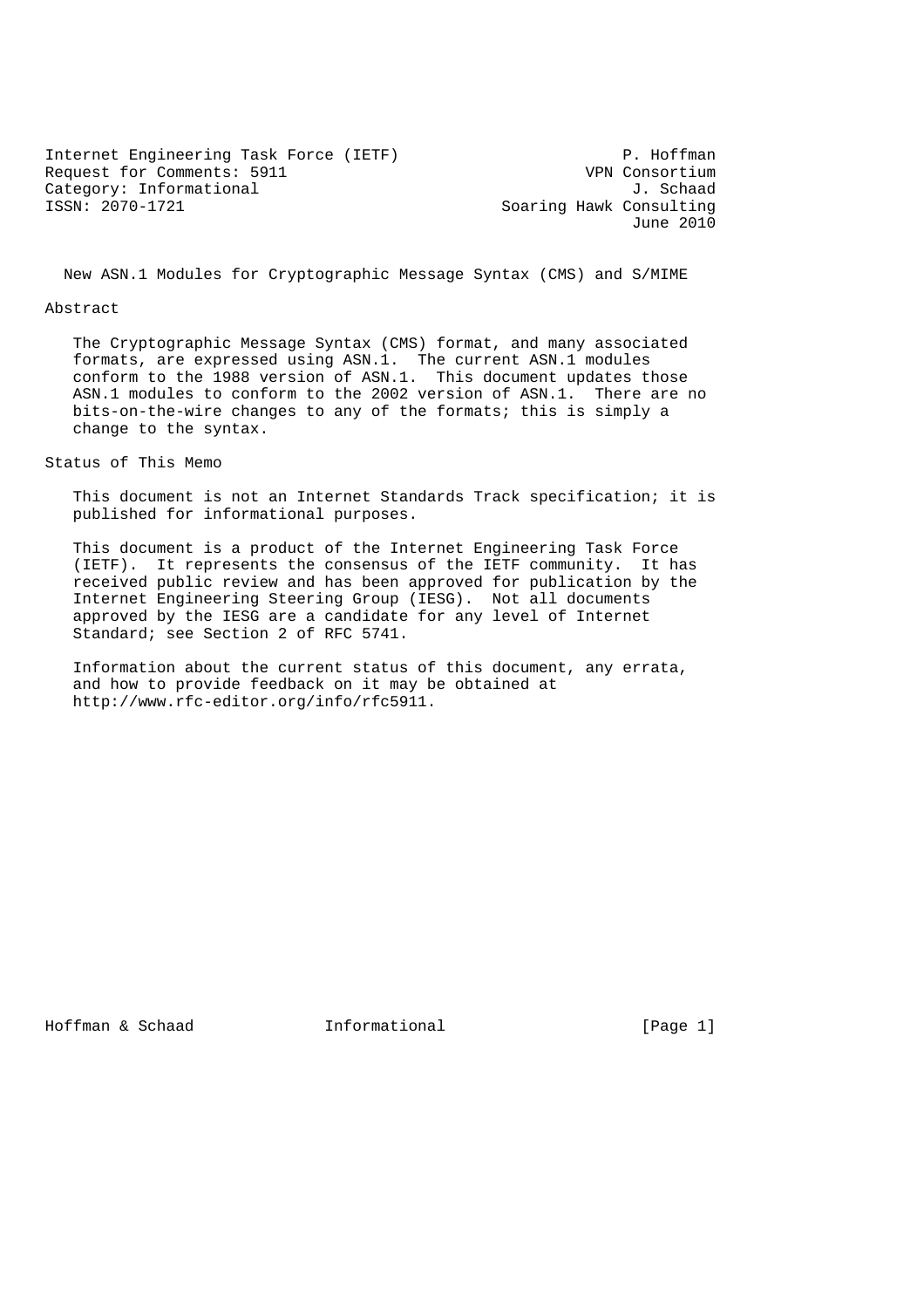Copyright Notice

 Copyright (c) 2010 IETF Trust and the persons identified as the document authors. All rights reserved.

 This document is subject to BCP 78 and the IETF Trust's Legal Provisions Relating to IETF Documents (http://trustee.ietf.org/license-info) in effect on the date of publication of this document. Please review these documents carefully, as they describe your rights and restrictions with respect to this document. Code Components extracted from this document must include Simplified BSD License text as described in Section 4.e of the Trust Legal Provisions and are provided without warranty as described in the Simplified BSD License.

 This document may contain material from IETF Documents or IETF Contributions published or made publicly available before November 10, 2008. The person(s) controlling the copyright in some of this material may not have granted the IETF Trust the right to allow modifications of such material outside the IETF Standards Process. Without obtaining an adequate license from the person(s) controlling the copyright in such materials, this document may not be modified outside the IETF Standards Process, and derivative works of it may not be created outside the IETF Standards Process, except to format it for publication as an RFC or to translate it into languages other than English.

Table of Contents

|               | ASN.1 Module AlgorithmInformation 4 |  |  |  |  |  |  |  |  |  |  |      |
|---------------|-------------------------------------|--|--|--|--|--|--|--|--|--|--|------|
| $\mathcal{R}$ | ASN.1 Module for RFC 3370           |  |  |  |  |  |  |  |  |  |  | . 14 |
|               | ASN.1 Module for RFC 3565           |  |  |  |  |  |  |  |  |  |  | . 20 |
| $5 -$         | ASN.1 Module for RFC 3851           |  |  |  |  |  |  |  |  |  |  | . 22 |
| б.            | ASN.1 Module for RFC 3852           |  |  |  |  |  |  |  |  |  |  | . 24 |
|               | 7. ASN.1 Module for RFC 4108        |  |  |  |  |  |  |  |  |  |  | . 34 |
| $\mathsf{R}$  | ASN.1 Module for RFC 4998           |  |  |  |  |  |  |  |  |  |  | . 40 |
|               | 9. ASN.1 Module for RFC 5035        |  |  |  |  |  |  |  |  |  |  | . 41 |
|               | 10. ASN.1 Module for RFC 5083       |  |  |  |  |  |  |  |  |  |  | . 47 |
|               | 11. ASN.1 Module for RFC 5084       |  |  |  |  |  |  |  |  |  |  | . 48 |
|               | 12. ASN.1 Module for RFC 5275       |  |  |  |  |  |  |  |  |  |  | . 50 |
|               |                                     |  |  |  |  |  |  |  |  |  |  |      |
|               |                                     |  |  |  |  |  |  |  |  |  |  |      |

Hoffman & Schaad **Informational Informational** [Page 2]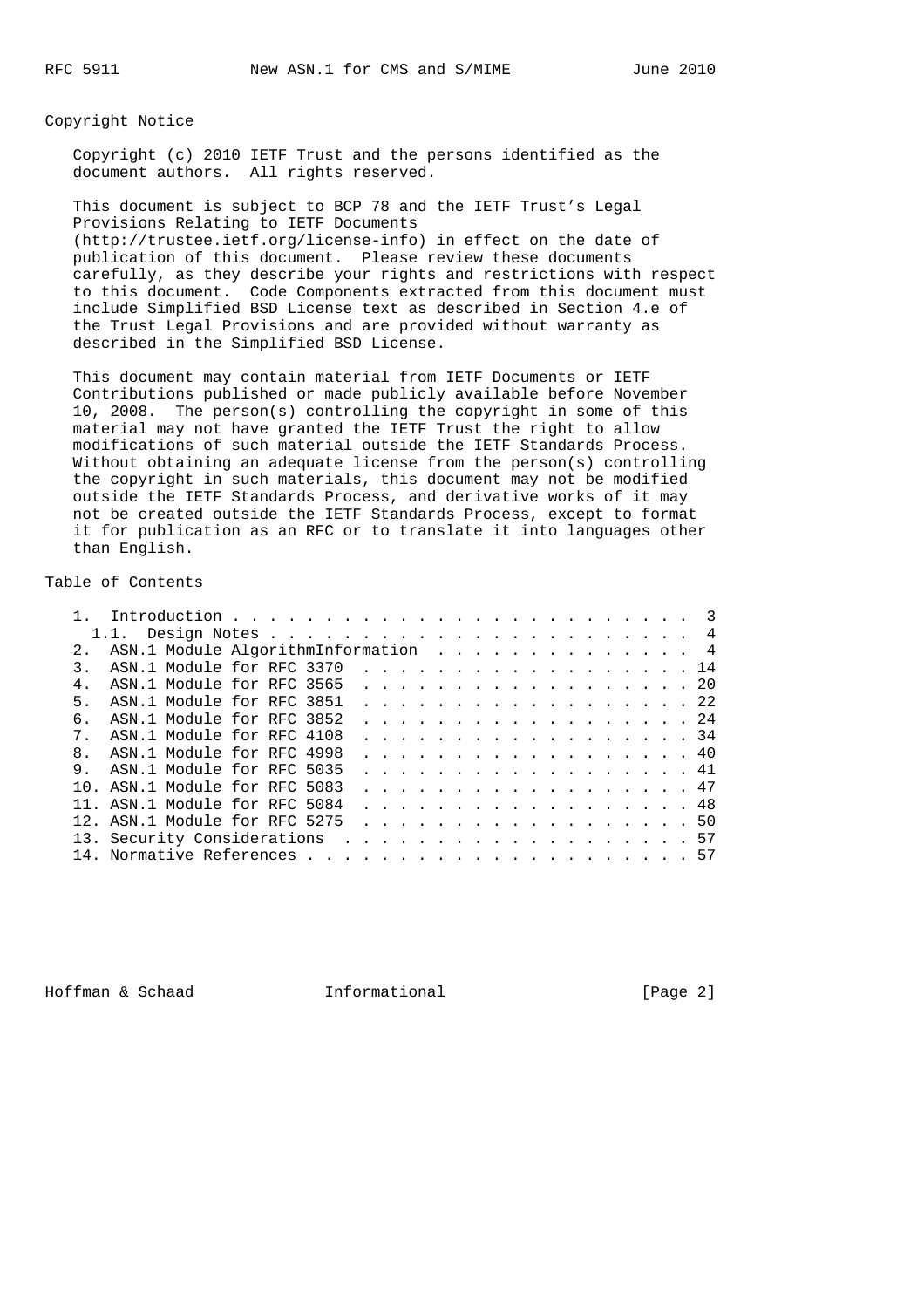### 1. Introduction

 Some developers would like the IETF to use the latest version of ASN.1 in its standards. Most of the RFCs that relate to security protocols still use ASN.1 from the 1988 standard, which has been deprecated. This is particularly true for the standards that relate to PKIX, CMS, and S/MIME.

 This document updates the following RFCs to use ASN.1 modules that conform to the 2002 version of ASN.1 [ASN1-2002]. Note that not all the modules are updated; some are included to simply make the set complete.

o RFC 3370, CMS Algorithms [RFC3370]

- o RFC 3565, Use of AES in CMS [RFC3565]
- o RFC 3851, S/MIME Version 3.1 Message Specification [RFC3851]
- o RFC 3852, CMS main [RFC3852]
- o RFC 4108, Using CMS to Protect Firmware Packages [RFC4108]
- o RFC 4998, Evidence Record Syntax (ERS) [RFC4998]
- o RFC 5035, Enhanced Security Services (ESS) [RFC5035]
- o RFC 5083, CMS Authenticated-Enveloped-Data Content Type [RFC5083]
- o RFC 5084, Using AES-CCM and AES-GCM Authenticated Encryption in CMS [RFC5084]
- o RFC 5275, CMS Symmetric Key Management and Distribution [RFC5275]

 Note that some of the modules in this document get some of their definitions from places different than the modules in the original RFCs. The idea is that these modules, when combined with the modules in [RFC5912] can stand on their own and do not need to import definitions from anywhere else. Also note that the ASN.1 modules in this document have references in their text comments that need to be looked up in original RFCs, and that some of those references may have already been superseded by later RFCs.

 The document also includes a module of common definitions called "AlgorithmInformation". These definitions are used here and in [RFC5912].

Hoffman & Schaad **Informational** [Page 3]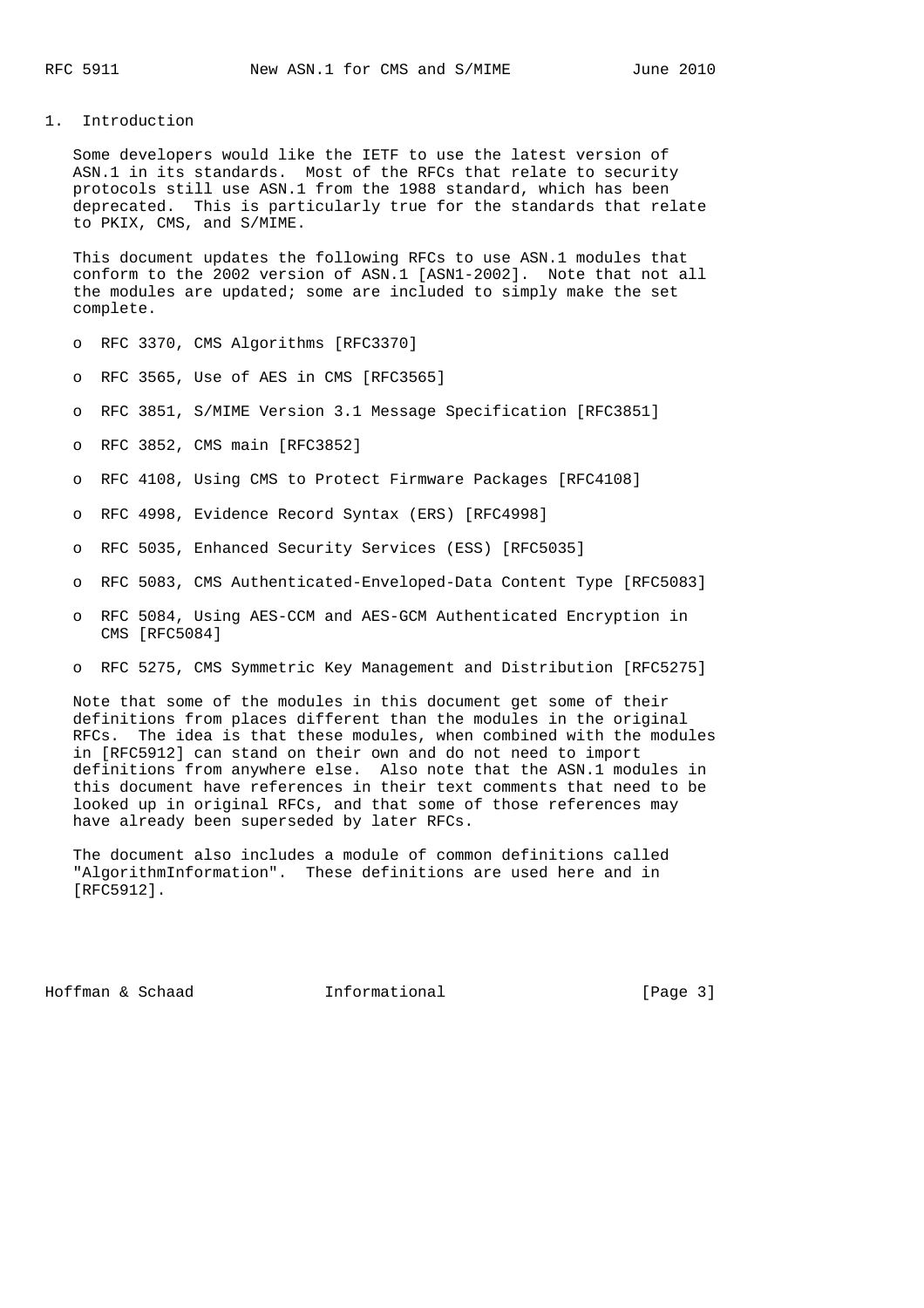Note that some of the modules here import definitions from the common definitions module, "PKIX-CommonTypes", in [RFC5912].

## 1.1. Design Notes

 The modules in this document use the object model available in the 2002 ASN.1 documents to a great extent. Objects for each of the different algorithm types are defined. Also, all of the places where the 1988 ASN.1 syntax had ANY holes to allow for variable syntax now use objects.

 Much like the way that the PKIX and S/MIME working groups use the prefix of id- for object identifiers, this document has also adopted a set of two-, three-, and four-letter prefixes to allow for quick identification of the type of an object based on its name. This allows, for example, the same back half of the name to be used for the different objects. Thus, "id-sha1" is the object identifier, while "mda-sha1" is the message digest object for "sha1".

 One or more object sets for the different types of algorithms are defined. A single consistent name for each different algorithm type is used. For example, an object set named PublicKeys contains the public keys defined in that module. If no public keys are defined, then the object set is not created. When importing these object sets into an ASN.1 module, one needs to be able to distinguish between the different object sets with the same name. This is done by using both the module name (as specified in the IMPORT statement) and the object set name. For example, in the module for RFC 5280:

 PublicKeys FROM PKIXAlgs-2008 { 1 3 6 1 5 5 7 0 995 } PublicKeys FROM PKIX1-PSS-OAEP-Algorithms { 1 3 6 1 5 5 7 33 }

 PublicKeyAlgorithms PUBLIC-KEY ::= { PKIXAlgs-2008.PublicKeys, ..., PKIX1-PSS-OAEP-Algorithms.PublicKeys }

2. ASN.1 Module AlgorithmInformation

 This section contains a module that is imported by many other modules in this document. Note that this module is also given in [RFC5912]. This module does not come from any existing RFC.

AlgorithmInformation-2009

```
{s(1) identified-organization(3) dod(6) internet(1) security(5)
 mechanisms(5) pkix(7) id-mod(0)
 id-mod-algorithmInformation-02(58)}
```
Hoffman & Schaad **Informational Informational** [Page 4]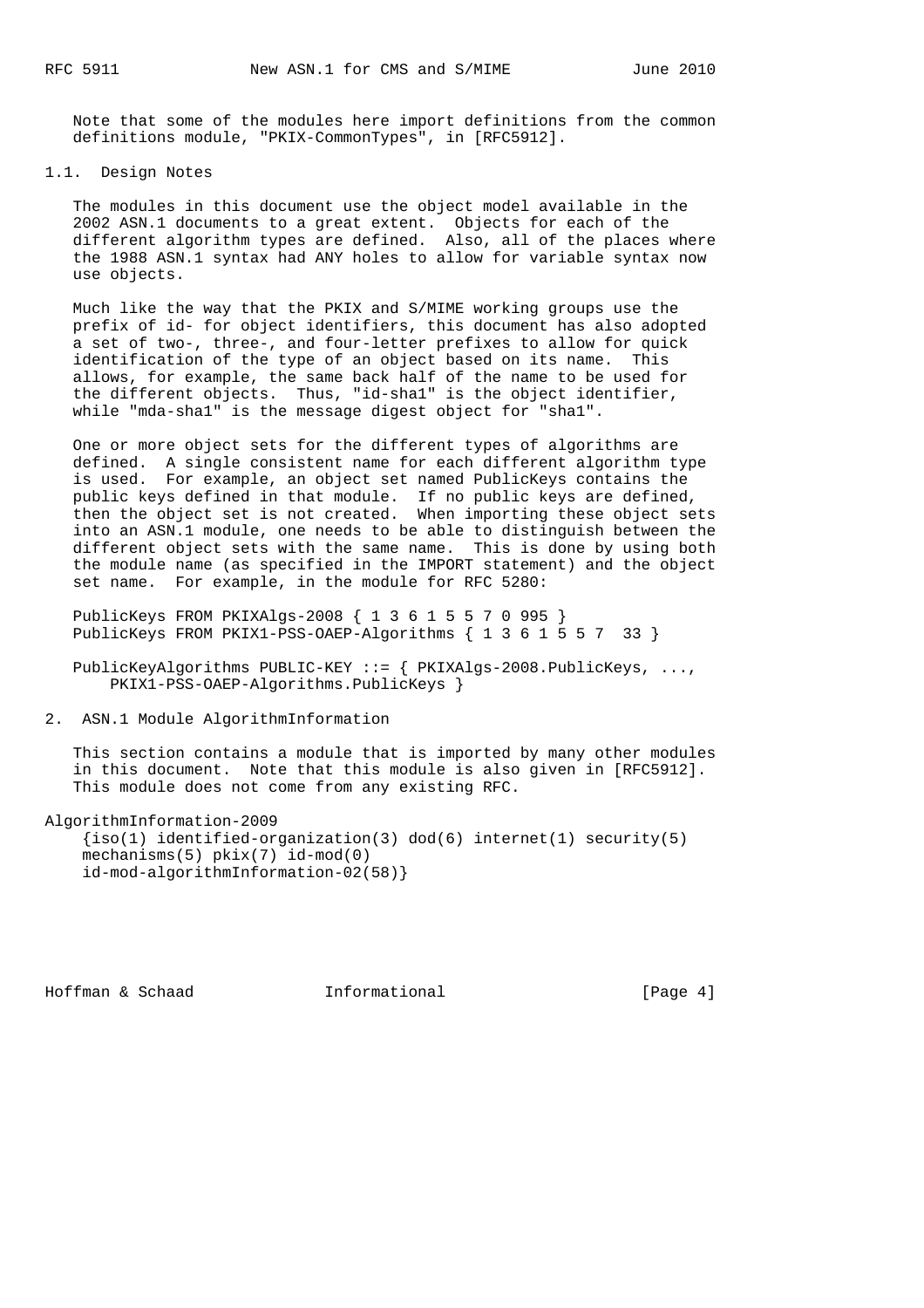```
DEFINITIONS EXPLICIT TAGS ::=
BEGIN
EXPORTS ALL;
IMPORTS
KeyUsage
FROM PKIX1Implicit-2009
     {iso(1) identified-organization(3) dod(6) internet(1)
   security(5) mechanisms(5) pkix(7) id-mod(0)
    id-mod-pkix1-implicit-02(59)} ;
-- Suggested prefixes for algorithm objects are:
--
-- mda- Message Digest Algorithms
-- sa- Signature Algorithms
-- kta- Key Transport Algorithms (Asymmetric)
-- kaa- Key Agreement Algorithms (Asymmetric)
-- kwa- Key Wrap Algorithms (Symmetric)
-- kda- Key Derivation Algorithms
-- maca- Message Authentication Code Algorithms
-- pk- Public Key<br>-- Gea- Content (s)
-- cea- Content (symmetric) Encryption Algorithms
-- cap- S/MIME Capabilities
ParamOptions ::= ENUMERATED {
   required, -- Parameters MUST be encoded in structure
   preferredPresent, -- Parameters SHOULD be encoded in structure
 preferredAbsent, -- Parameters SHOULD NOT be encoded in structure
absent, The Parameters MUST NOT be encoded in structure
 inheritable, -- Parameters are inherited if not present
 optional, -- Parameters MAY be encoded in the structure
    ...
}
-- DIGEST-ALGORITHM
--- Describes the basic information for ASN.1 and a digest
-- algorithm.
--- &id - contains the OID identifying the digest algorithm
-- &Params - if present, contains the type for the algorithm
-- parameters; if absent, implies no parameters
-- &paramPresence - parameter presence requirement
--
-- Additional information such as the length of the hash could have
-- been encoded. Without a clear understanding of what information
-- is needed by applications, such extraneous information was not
       considered to be of sufficient importance.
```
Hoffman & Schaad **Informational Informational** [Page 5]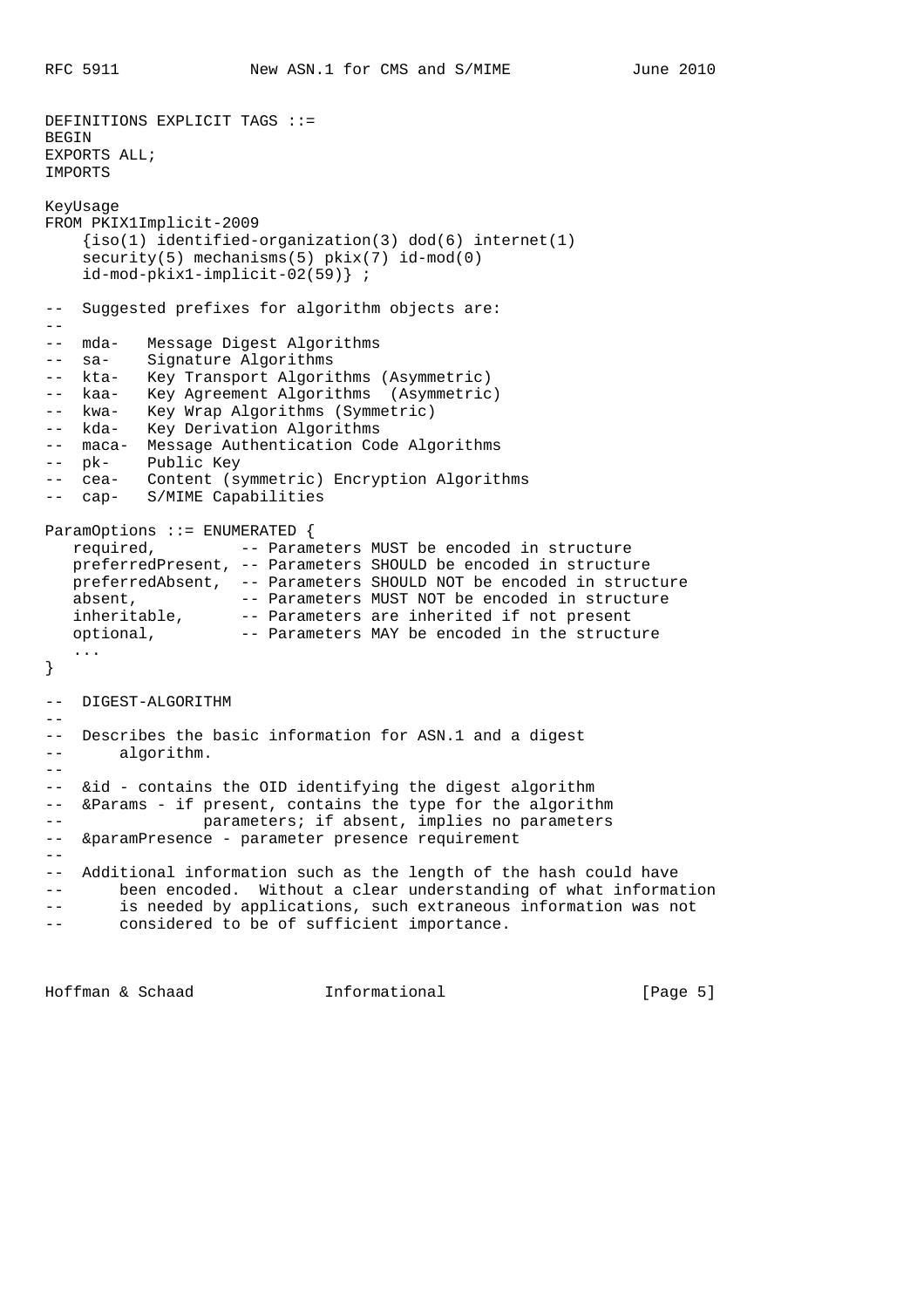```
--
-- Example:
-- mda-sha1 DIGEST-ALGORITHM ::= {
-- IDENTIFIER id-shal<br>-- PARAMS TYPE NIILL A
      PARAMS TYPE NULL ARE preferredAbsent
-- }
DIGEST-ALGORITHM ::= CLASS {
 &id OBJECT IDENTIFIER UNIQUE,
 &Params OPTIONAL,
    &paramPresence ParamOptions DEFAULT absent
} WITH SYNTAX {
    IDENTIFIER &id
   [PARAMS [TYPE &Params] ARE &paramPresence ]
}
-- SIGNATURE-ALGORITHM
--
-- Describes the basic properties of a signature algorithm
--- &id - contains the OID identifying the signature algorithm
-- &Value - contains a type definition for the value structure of
-- the signature; if absent, implies that no ASN.1
-- encoding is performed on the value
-- &Params - if present, contains the type for the algorithm
-- parameters; if absent, implies no parameters
-- &paramPresence - parameter presence requirement
-- &HashSet - The set of hash algorithms used with this
-- signature algorithm
-- &PublicKeySet - the set of public key algorithms for this
-- signature algorithm
-- &smimeCaps - contains the object describing how the S/MIME
-- capabilities are presented.
- --- Example:
-- sig-RSA-PSS SIGNATURE-ALGORITHM ::= {
-- IDENTIFIER id-RSASSA-PSS
-- PARAMS TYPE RSASSA-PSS-params ARE required
-- HASHES { mda-sha1 | mda-md5, ... }
-- PUBLIC-KEYS { pk-rsa | pk-rsa-pss }
-- }
SIGNATURE-ALGORITHM ::= CLASS {
    &id OBJECT IDENTIFIER UNIQUE,
 &Value OPTIONAL,
 &Params OPTIONAL,
    &paramPresence ParamOptions DEFAULT absent,
    &HashSet DIGEST-ALGORITHM OPTIONAL,
```
Hoffman & Schaad **Informational** 1. [Page 6]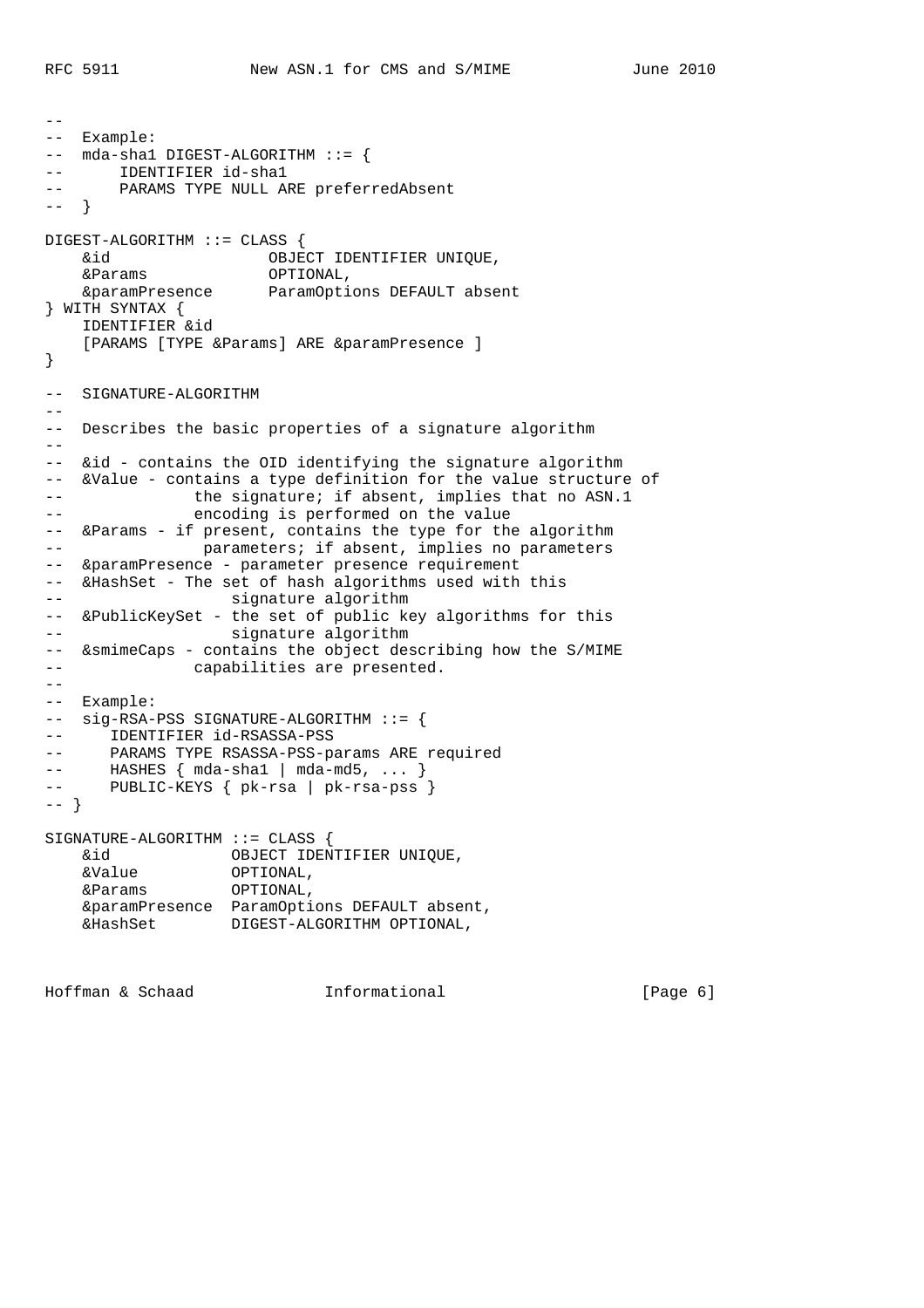```
 &PublicKeySet PUBLIC-KEY OPTIONAL,
    &smimeCaps SMIME-CAPS OPTIONAL
} WITH SYNTAX {
    IDENTIFIER &id
     [VALUE &Value]
    [PARAMS [TYPE &Params] ARE &paramPresence ]
     [HASHES &HashSet]
     [PUBLIC-KEYS &PublicKeySet]
    [SMIME-CAPS &smimeCaps]
}
-- PUBLIC-KEY
--
-- Describes the basic properties of a public key
--- &id - contains the OID identifying the public key
-- &KeyValue - contains the type for the key value
-- &Params - if present, contains the type for the algorithm
-- parameters; if absent, implies no parameters
-- &paramPresence - parameter presence requirement
-- &keyUsage - contains the set of bits that are legal for this
-- key type. Note that it does not make any statement
-- about how bits may be paired.
-- &PrivateKey - contains a type structure for encoding the private
-- key information.
--
-- Example:
-- pk-rsa-pss PUBLIC-KEY ::= {
-- IDENTIFIER id-RSASSA-PSS
-- KEY RSAPublicKey
-- PARAMS TYPE RSASSA-PSS-params ARE optional<br>-- CERT-KEY-USAGE { .... }
      CERT - KEY - USAGE { \ldots }
-- }
PUBLIC-KEY ::= CLASS {
    &id OBJECT IDENTIFIER UNIQUE,
 &KeyValue OPTIONAL,
 &Params OPTIONAL,
    &paramPresence ParamOptions DEFAULT absent,
 &keyUsage KeyUsage OPTIONAL,
 &PrivateKey OPTIONAL
} WITH SYNTAX {
    IDENTIFIER &id
    [KEY &KeyValue]
   [PARAMS [TYPE &Params] ARE &paramPresence]
     [CERT-KEY-USAGE &keyUsage]
    [PRIVATE-KEY &PrivateKey]
}
```
Hoffman & Schaad **Informational** [Page 7]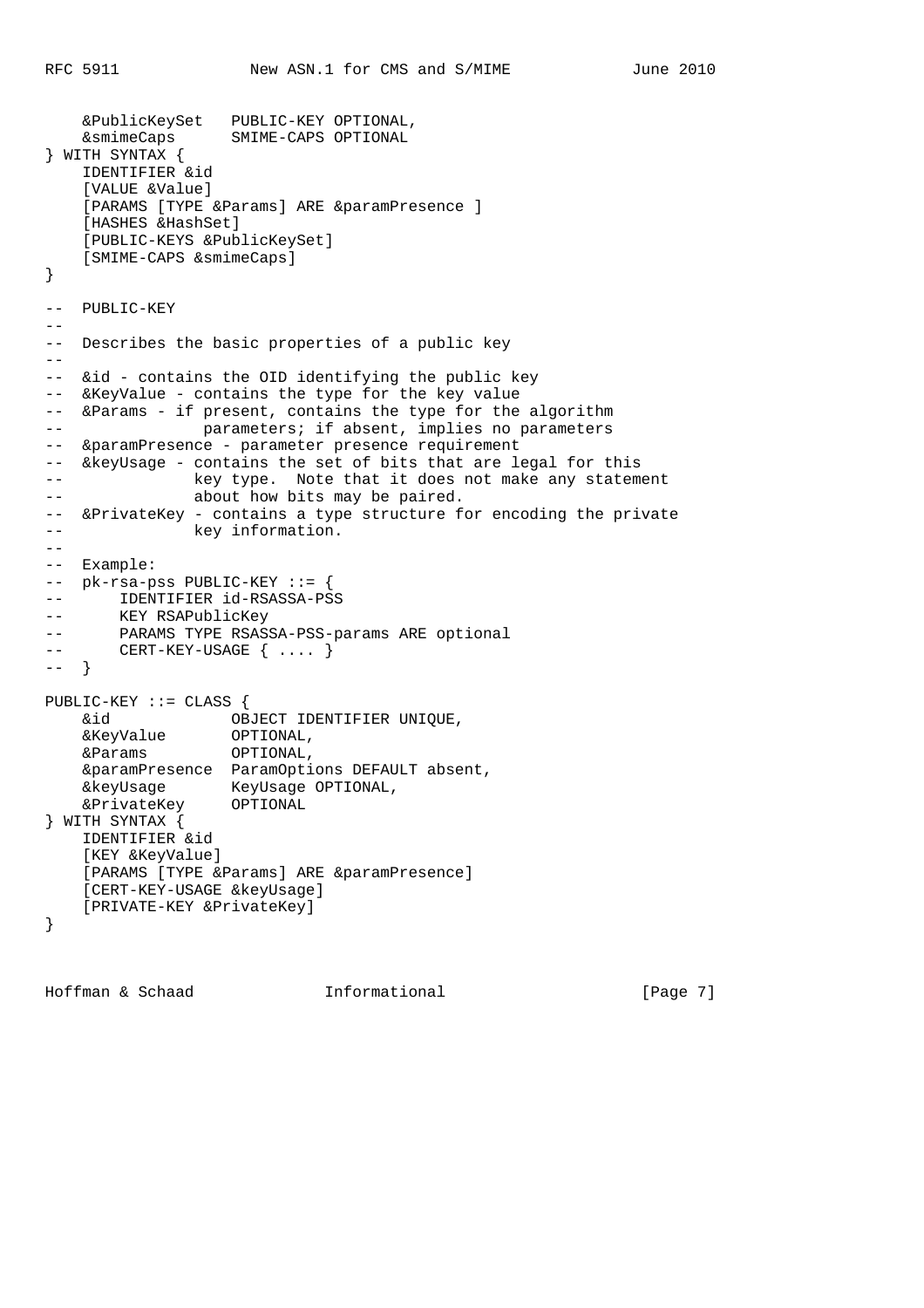```
-- KEY-TRANSPORT
--
-- Describes the basic properties of a key transport algorithm
-1-- &id - contains the OID identifying the key transport algorithm
-- &Params - if present, contains the type for the algorithm
-- parameters; if absent, implies no parameters
-- &paramPresence - parameter presence requirement
-- &PublicKeySet - specifies which public keys are used with
-- this algorithm
-- &smimeCaps - contains the object describing how the S/MIME
-- capabilities are presented.
--- Example:
-- kta-rsaTransport KEY-TRANSPORT ::= {
-- IDENTIFIER &id
-- PARAMS TYPE NULL ARE required
-- PUBLIC-KEYS { pk-rsa | pk-rsa-pss }
-- }
KEY-TRANSPORT ::= CLASS {
    &id OBJECT IDENTIFIER UNIQUE,
    &Params OPTIONAL,
 &paramPresence ParamOptions DEFAULT absent,
 &PublicKeySet PUBLIC-KEY OPTIONAL,
    &smimeCaps SMIME-CAPS OPTIONAL
} WITH SYNTAX {
    IDENTIFIER &id
   [PARAMS [TYPE &Params] ARE &paramPresence]
    [PUBLIC-KEYS &PublicKeySet]
    [SMIME-CAPS &smimeCaps]
}
-- KEY-AGREE
--
-- Describes the basic properties of a key agreement algorithm
--- &id - contains the OID identifying the key agreement algorithm
-- &Params - if present, contains the type for the algorithm
-- parameters; if absent, implies no parameters
-- &paramPresence - parameter presence requirement
-- &PublicKeySet - specifies which public keys are used with
-- this algorithm
-- &Ukm - type of user keying material used
-- &ukmPresence - specifies the requirements to define the UKM field
-- &smimeCaps - contains the object describing how the S/MIME
-- capabilities are presented.
--
```
Hoffman & Schaad **Informational Informational** [Page 8]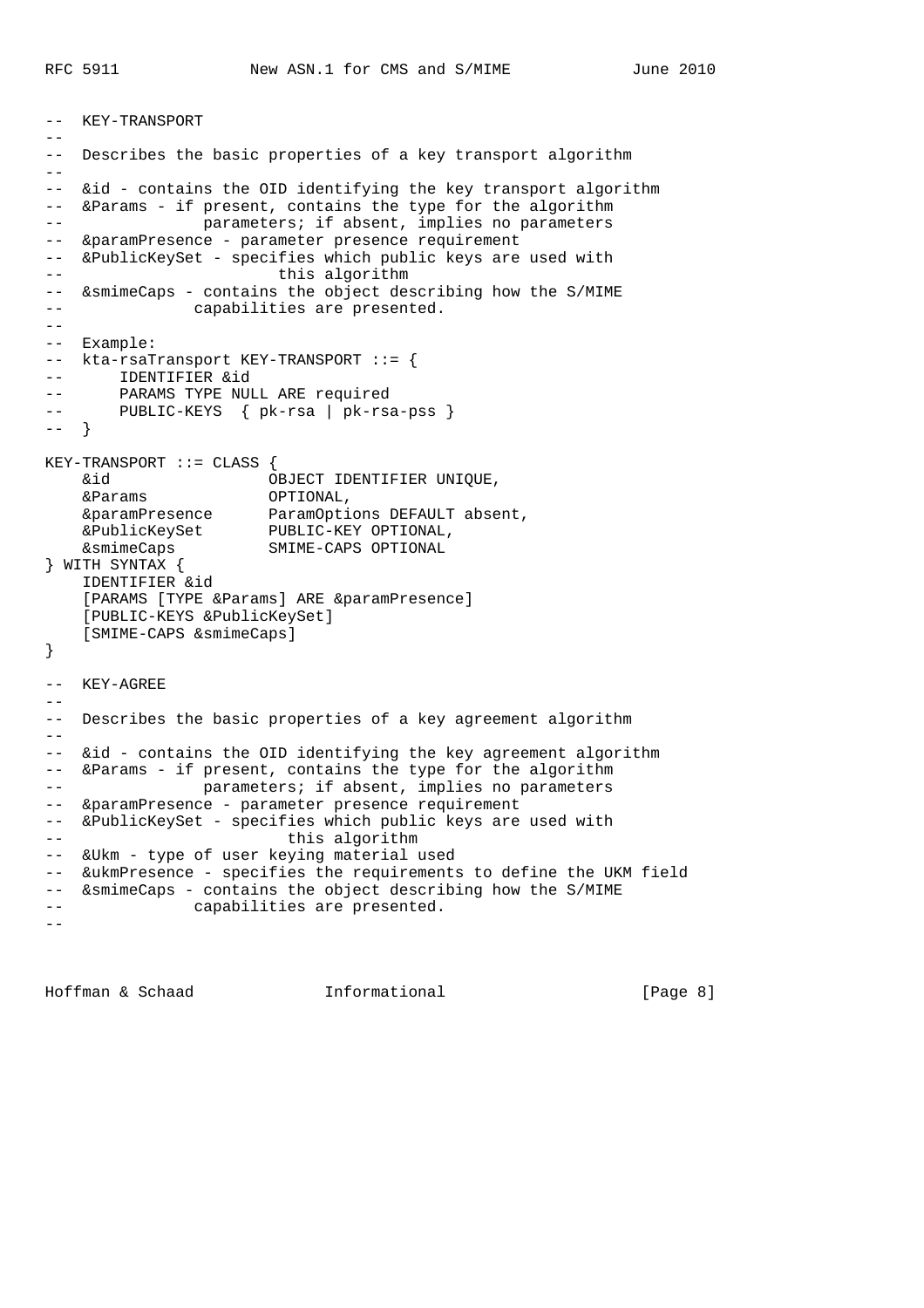-- Example: -- kaa-dh-static-ephemeral KEY-AGREE ::= { -- IDENTIFIER id-alg-ESDH -- PARAMS TYPE KeyWrapAlgorithm ARE required -- PARAMS IIPE RO<br>-- PUBLIC-KEYS { -- {IDENTIFIER dh-public-number KEY DHPublicKey -- PARAMS TYPE DHDomainParameters ARE inheritable } -- } - - UKM should be present but is not separately ASN.1-encoded UKM ARE preferredPresent -- }  $KEY-AGREE$  ::=  $CLASS$  { &id OBJECT IDENTIFIER UNIQUE, &Params OPTIONAL, &paramPresence ParamOptions DEFAULT absent, &PublicKeySet PUBLIC-KEY OPTIONAL, &Ukm OPTIONAL, &ukmPresence ParamOptions DEFAULT absent, &smimeCaps SMIME-CAPS OPTIONAL } WITH SYNTAX { IDENTIFIER &id [PARAMS [TYPE &Params] ARE &paramPresence] [PUBLIC-KEYS &PublicKeySet] [UKM [TYPE &Ukm] ARE &ukmPresence] [SMIME-CAPS &smimeCaps] } -- KEY-WRAP  $-$ -- Describes the basic properties of a key wrap algorithm  $-$ -- &id - contains the OID identifying the key wrap algorithm -- &Params - if present, contains the type for the algorithm -- parameters; if absent, implies no parameters -- &paramPresence - parameter presence requirement -- &smimeCaps - contains the object describing how the S/MIME -- capabilities are presented.  $-$ -- Example: -- kwa-cms3DESwrap KEY-WRAP ::= { -- IDENTIFIER id-alg-CMS3DESwrap -- PARAMS TYPE NULL ARE required -- } KEY-WRAP ::= CLASS { &id OBJECT IDENTIFIER UNIQUE, &Params OPTIONAL,

Hoffman & Schaad Informational [Page 9]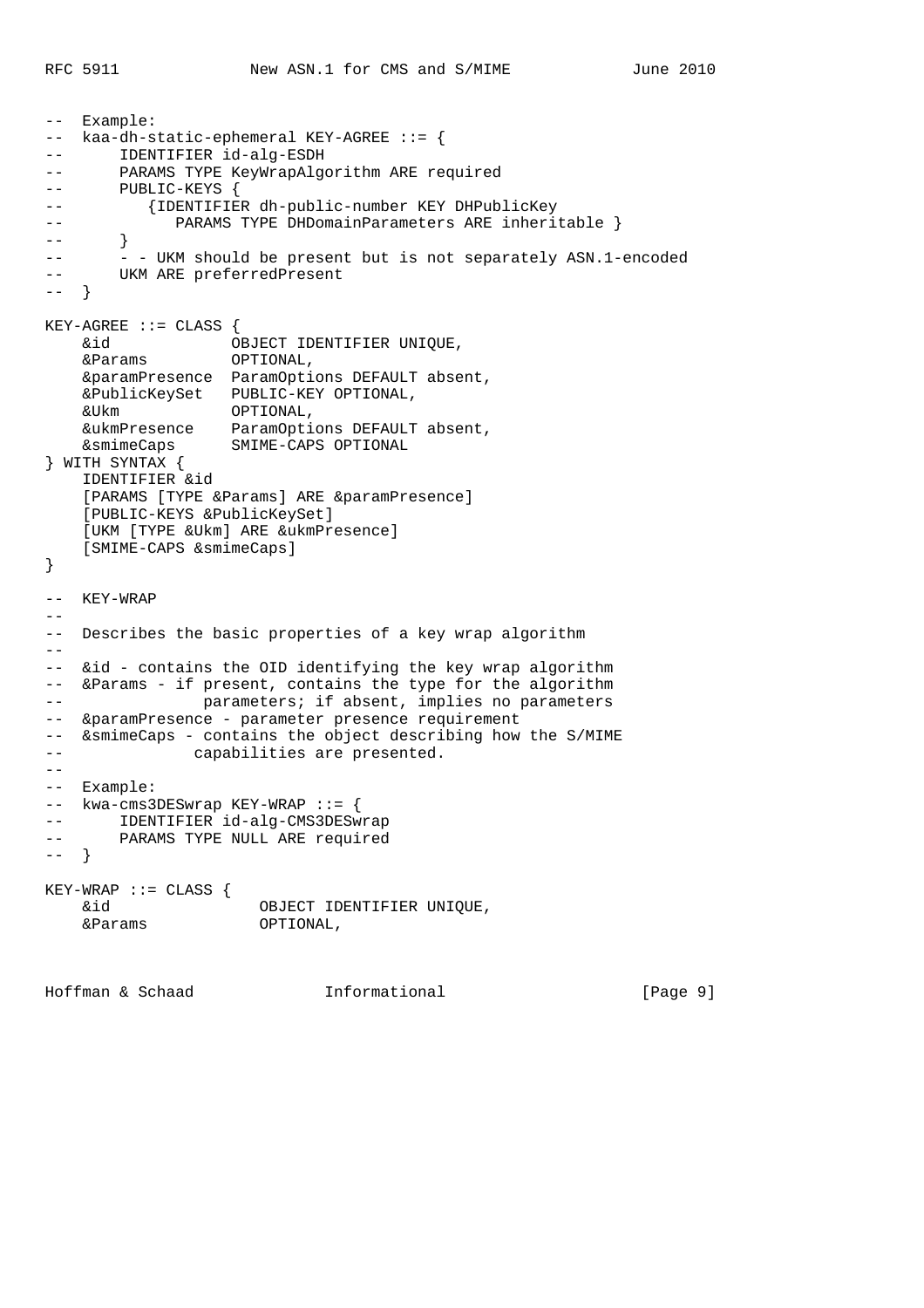```
 &paramPresence ParamOptions DEFAULT absent,
    &smimeCaps SMIME-CAPS OPTIONAL
} WITH SYNTAX {
    IDENTIFIER &id
   [PARAMS [TYPE &Params] ARE &paramPresence]
    [SMIME-CAPS &smimeCaps]
}
-- KEY-DERIVATION
--
-- Describes the basic properties of a key derivation algorithm
--
-- &id - contains the OID identifying the key derivation algorithm
-- &Params - if present, contains the type for the algorithm
-- parameters; if absent, implies no parameters
-- &paramPresence - parameter presence requirement
-- &smimeCaps - contains the object describing how the S/MIME
-- capabilities are presented.
--
-- Example:
-- kda-pbkdf2 KEY-DERIVATION ::= {
-- IDENTIFIER id-PBKDF2
-- PARAMS TYPE PBKDF2-params ARE required
-- }
KEY-DERIVATION ::= CLASS {
 &id OBJECT IDENTIFIER UNIQUE,
 &Params OPTIONAL,
 &paramPresence ParamOptions DEFAULT absent,
 &smimeCaps SMIME-CAPS OPTIONAL
} WITH SYNTAX {
    IDENTIFIER &id
   [PARAMS [TYPE &Params] ARE &paramPresence]
    [SMIME-CAPS &smimeCaps]
}
-- MAC-ALGORITHM
--- Describes the basic properties of a message
-- authentication code (MAC) algorithm
- --- &id - contains the OID identifying the MAC algorithm
-- &Params - if present, contains the type for the algorithm
-- parameters; if absent, implies no parameters
-- &paramPresence - parameter presence requirement
-- &keyed - MAC algorithm is a keyed MAC algorithm
-- &smimeCaps - contains the object describing how the S/MIME
              capabilities are presented.
```
Hoffman & Schaad Informational [Page 10]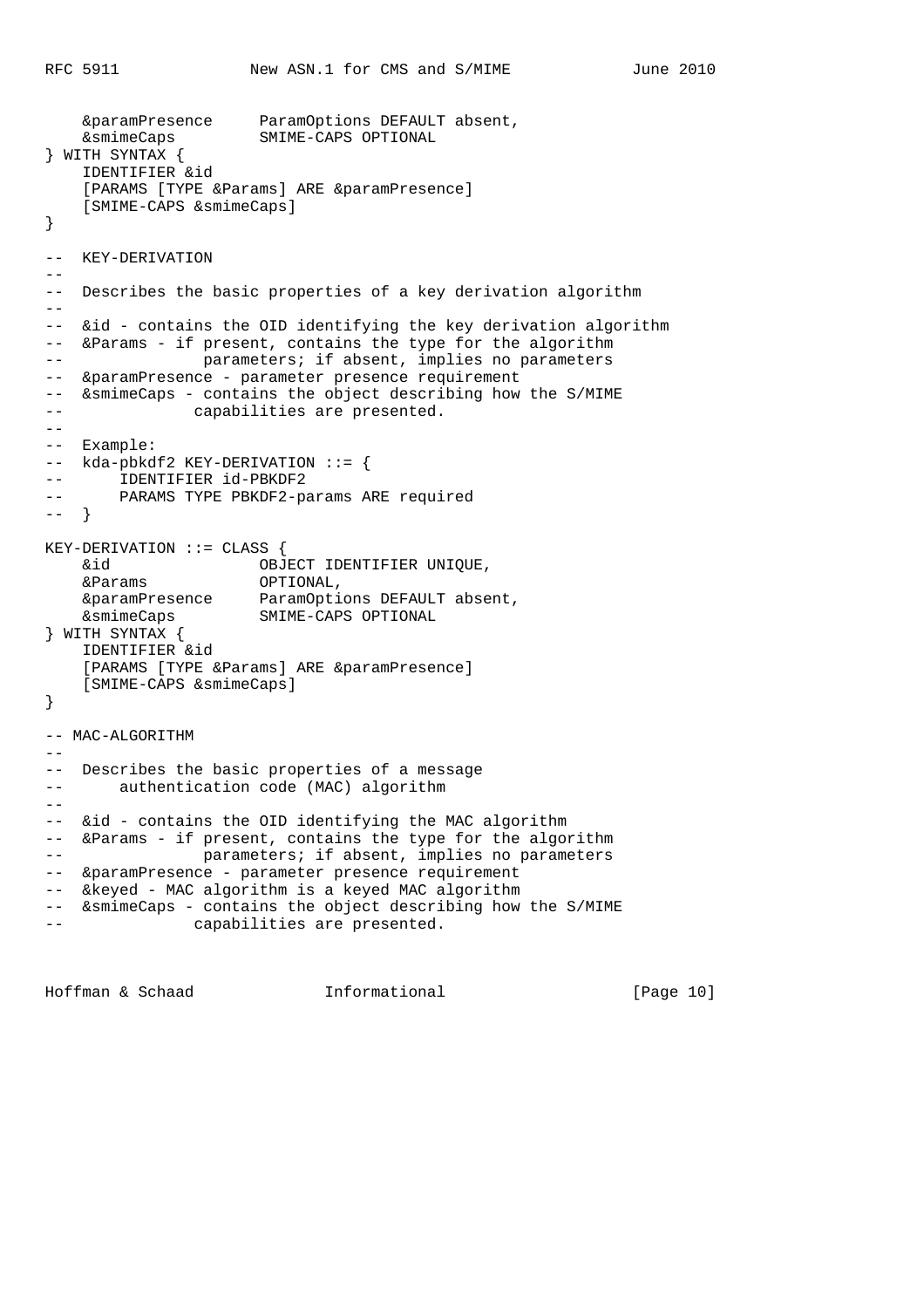$-$ 

```
-- Some parameters that perhaps should have been added would be
-- fields with the minimum and maximum MAC lengths for
-- those MAC algorithms that allow truncations.
- --- Example:
-- maca-hmac-sha1 MAC-ALGORITHM ::= {
-- IDENTIFIER hMAC-SHA1
-- PARAMS TYPE NULL ARE preferredAbsent
-- IS KEYED MAC TRUE<br>-- IS KEYED MAC TRUE<br>-- SMIME-CADE from
      SMIME-CAPS {IDENTIFIED BY hMAC-SHA1}
-- }
MAC-ALGORITHM ::= CLASS {
 &id OBJECT IDENTIFIER UNIQUE,
 &Params OPTIONAL,
 &paramPresence ParamOptions DEFAULT absent,
 &keyed BOOLEAN,
 &smimeCaps SMIME-CAPS OPTIONAL
} WITH SYNTAX {
    IDENTIFIER &id
   [PARAMS [TYPE &Params] ARE &paramPresence]
    IS-KEYED-MAC &keyed
    [SMIME-CAPS &smimeCaps]
}
-- CONTENT-ENCRYPTION
- --- Describes the basic properties of a content encryption
-- algorithm
--
-- &id - contains the OID identifying the content
-- encryption algorithm
-- &Params - if present, contains the type for the algorithm
-- parameters; if absent, implies no parameters
-- &paramPresence - parameter presence requirement
-- &smimeCaps - contains the object describing how the S/MIME
-- capabilities are presented.
--- Example:
-- cea-3DES-cbc CONTENT-ENCRYPTION ::= {
-- IDENTIFIER des-ede3-cbc
-- PARAMS TYPE IV ARE required
-- SMIME-CAPS { IDENTIFIED BY des-ede3-cbc }
-- }
CONTENT-ENCRYPTION ::= CLASS {
    &id OBJECT IDENTIFIER UNIQUE,
```
Hoffman & Schaad Informational [Page 11]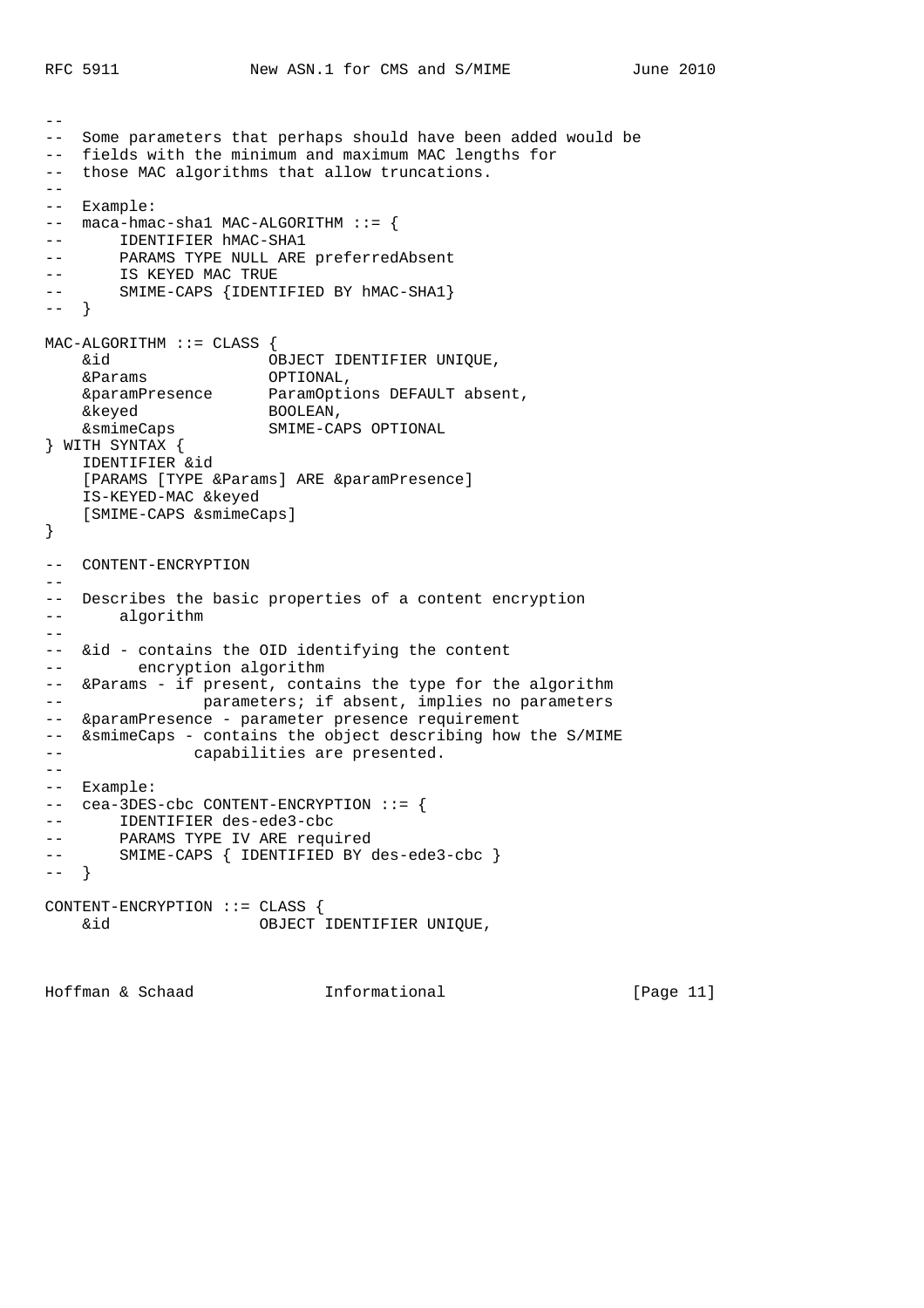```
 &Params OPTIONAL,
 &paramPresence ParamOptions DEFAULT absent,
 &smimeCaps SMIME-CAPS OPTIONAL
} WITH SYNTAX {
    IDENTIFIER &id
   [PARAMS [TYPE &Params] ARE &paramPresence]
     [SMIME-CAPS &smimeCaps]
}
-- ALGORITHM
--
-- Describes a generic algorithm identifier
--- &id - contains the OID identifying the algorithm
-- &Params - if present, contains the type for the algorithm
-- parameters; if absent, implies no parameters
-- &paramPresence - parameter presence requirement
-- &smimeCaps - contains the object describing how the S/MIME
-- capabilities are presented.
--- This would be used for cases where an algorithm of an unknown
-- type is used. In general however, one should either define
-- a more complete algorithm structure (such as the one above)
-- or use the TYPE-IDENTIFIER class.
ALGORITHM :: = CLASS \{ &id OBJECT IDENTIFIER UNIQUE,
    &Params OPTIONAL,
    &paramPresence ParamOptions DEFAULT absent,
    &smimeCaps SMIME-CAPS OPTIONAL
} WITH SYNTAX {
    IDENTIFIER &id
   [PARAMS [TYPE &Params] ARE &paramPresence]
    [SMIME-CAPS &smimeCaps]
}
-- AlgorithmIdentifier
- --- Provides the generic structure that is used to encode algorithm
-- identification and the parameters associated with the
-- algorithm.
--- The first parameter represents the type of the algorithm being
-- used.
-- The second parameter represents an object set containing the
-- algorithms that may occur in this situation.
-- The initial list of required algorithms should occur to the
       left of an extension marker; all other algorithms should
```
Hoffman & Schaad Informational [Page 12]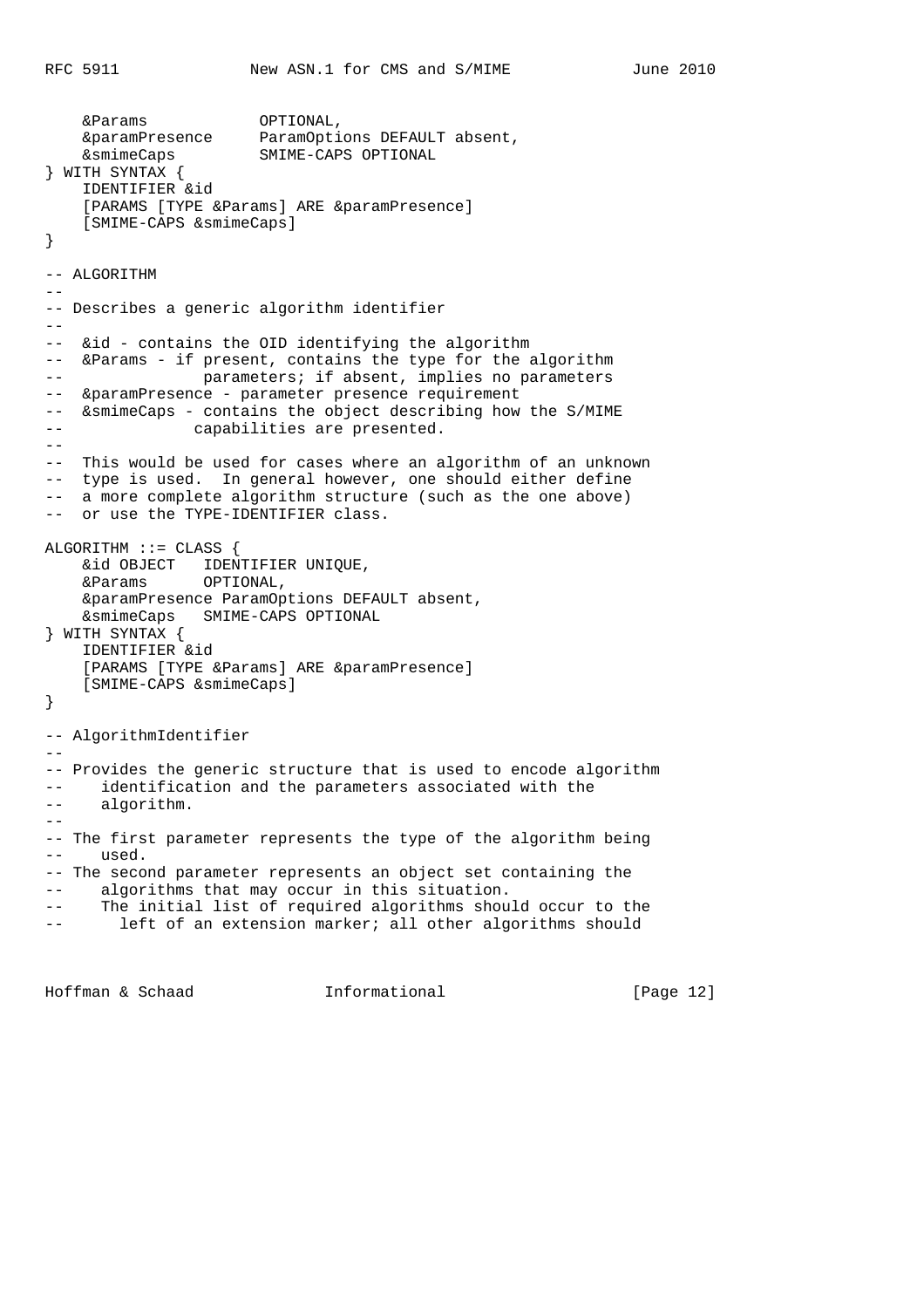-- occur to the right of an extension marker. -- -- The object class ALGORITHM can be used for generic unspecified -- items. -- If new ALGORITHM classes are defined, the fields &id and &Params -- need to be present as fields in the object in order to use -- this parameterized type. -- -- Example: -- SignatureAlgorithmIdentifier ::= -- AlgorithmIdentifier{SIGNATURE-ALGORITHM, {SignatureAlgSet}} AlgorithmIdentifier{ALGORITHM-TYPE, ALGORITHM-TYPE:AlgorithmSet} ::= SEQUENCE { algorithm ALGORITHM-TYPE.&id({AlgorithmSet}), parameters ALGORITHM-TYPE. &Params({AlgorithmSet}{@algorithm}) OPTIONAL } -- S/MIME Capabilities -- -- We have moved the SMIME-CAPS from the module for RFC 3851 to here -- because it is used in RFC 4262 (X.509 Certificate Extension for -- S/MIME Capabilities) -- -- -- This class is used to represent an S/MIME capability. S/MIME -- capabilities are used to represent what algorithm capabilities -- an individual has. The classic example was the content encryption -- algorithm RC2 where the algorithm id and the RC2 key lengths -- supported needed to be advertised, but the IV used is not fixed. -- Thus, for RC2 we used  $--$  cap-RC2CBC SMIME-CAPS  $::=$  { -- TYPE INTEGER ( 40 | 128 ) IDENTIFIED BY rc2-cbc }  $-$ -- where 40 and 128 represent the RC2 key length in number of bits.  $-\frac{1}{2}$ -- Another example where information needs to be shown is for -- RSA-OAEP where only specific hash functions or mask generation -- functions are supported, but the saltLength is specified by the -- sender and not the recipient. In this case, one can either -- generate a number of capability items, -- or a new S/MIME capability type could be generated where -- multiple hash functions could be specified.  $-$ -- -- SMIME-CAP

Hoffman & Schaad Informational [Page 13]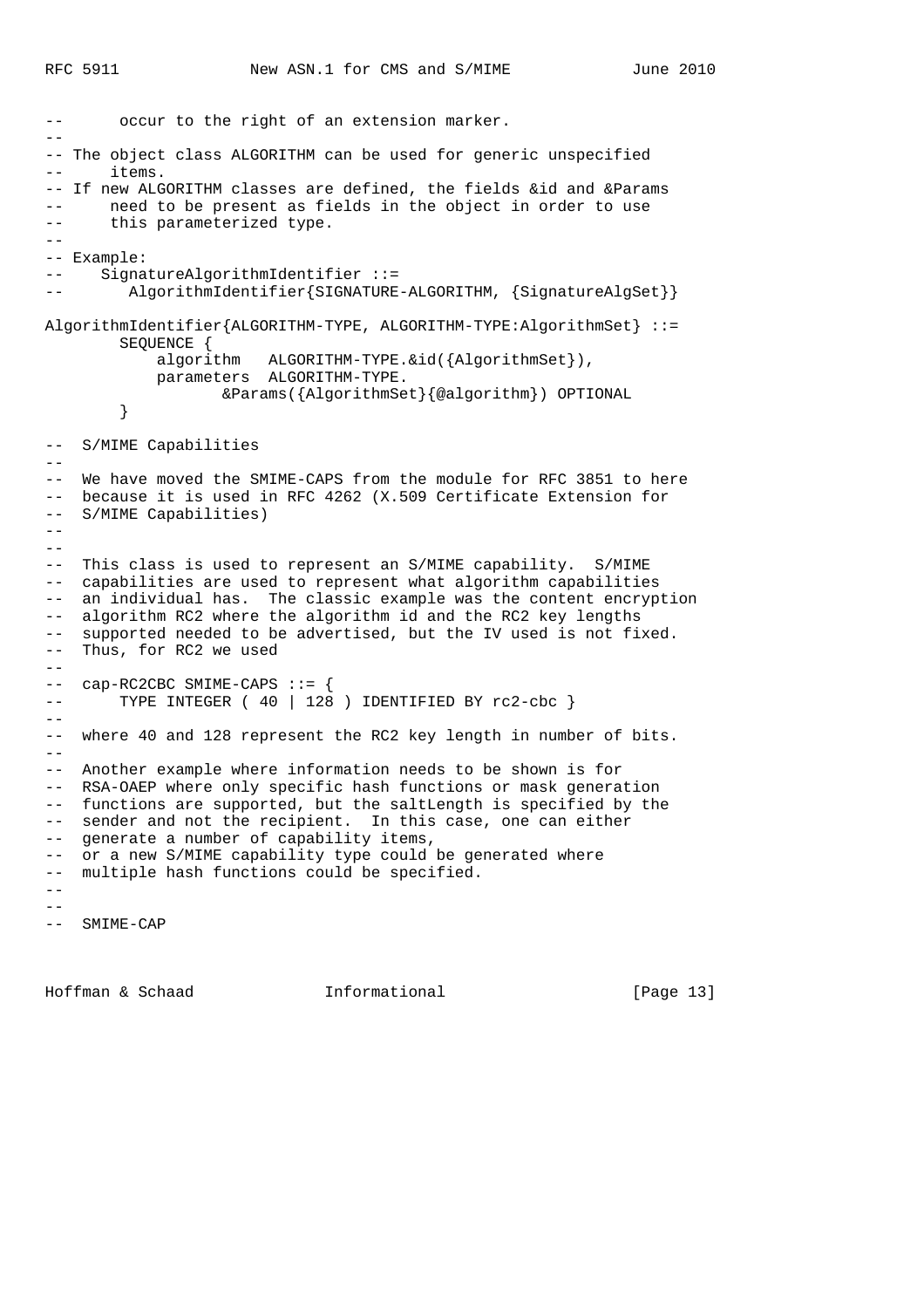```
--
-- This class is used to associate the type that describes the
-- capabilities with the object identifier.
- -SMIME-CAPS ::= CLASS {<br>
\&id OBJECT
               OBJECT IDENTIFIER UNIQUE,
     &Type OPTIONAL
}
WITH SYNTAX { [TYPE &Type] IDENTIFIED BY &id }
--
-- Generic type - this is used for defining values.
--
-- Define a single S/MIME capability encoding
SMIMECapability{SMIME-CAPS:CapabilitySet} ::= SEQUENCE {
    capabilityID SMIME-CAPS.&id({CapabilitySet}),
    parameters SMIME-CAPS.&Type({CapabilitySet}
                              {@capabilityID}) OPTIONAL
}
-- Define a sequence of S/MIME capability values
SMIMECapabilities { SMIME-CAPS:CapabilitySet } ::=
        SEQUENCE SIZE (1..MAX) OF SMIMECapability{{CapabilitySet} }
END
3. ASN.1 Module for RFC 3370
    CryptographicMessageSyntaxAlgorithms-2009
       \{\text{iso}(1) \text{ member-body}(2) \text{ us}(840) \text{ rsadsi}(113549) \text{ pkcs}(1) \text{ pkcs-9}(9)smin(e(16) modules(0) id-mod-cmsalq-2001-02(37) ) DEFINITIONS IMPLICIT TAGS ::=
    BEGIN
    IMPORTS
    ParamOptions, DIGEST-ALGORITHM, SIGNATURE-ALGORITHM,
       PUBLIC-KEY, KEY-DERIVATION, KEY-WRAP, MAC-ALGORITHM,
       KEY-AGREE, KEY-TRANSPORT, CONTENT-ENCRYPTION, ALGORITHM,
       AlgorithmIdentifier{}, SMIME-CAPS
    FROM AlgorithmInformation-2009
      {iso(1)} identified-organization(3) dod(6) internet(1) security(5)
        mechanisms(5) pkix(7) id-mod(0)
        id-mod-algorithmInformation-02(58)}
```
Hoffman & Schaad Informational [Page 14]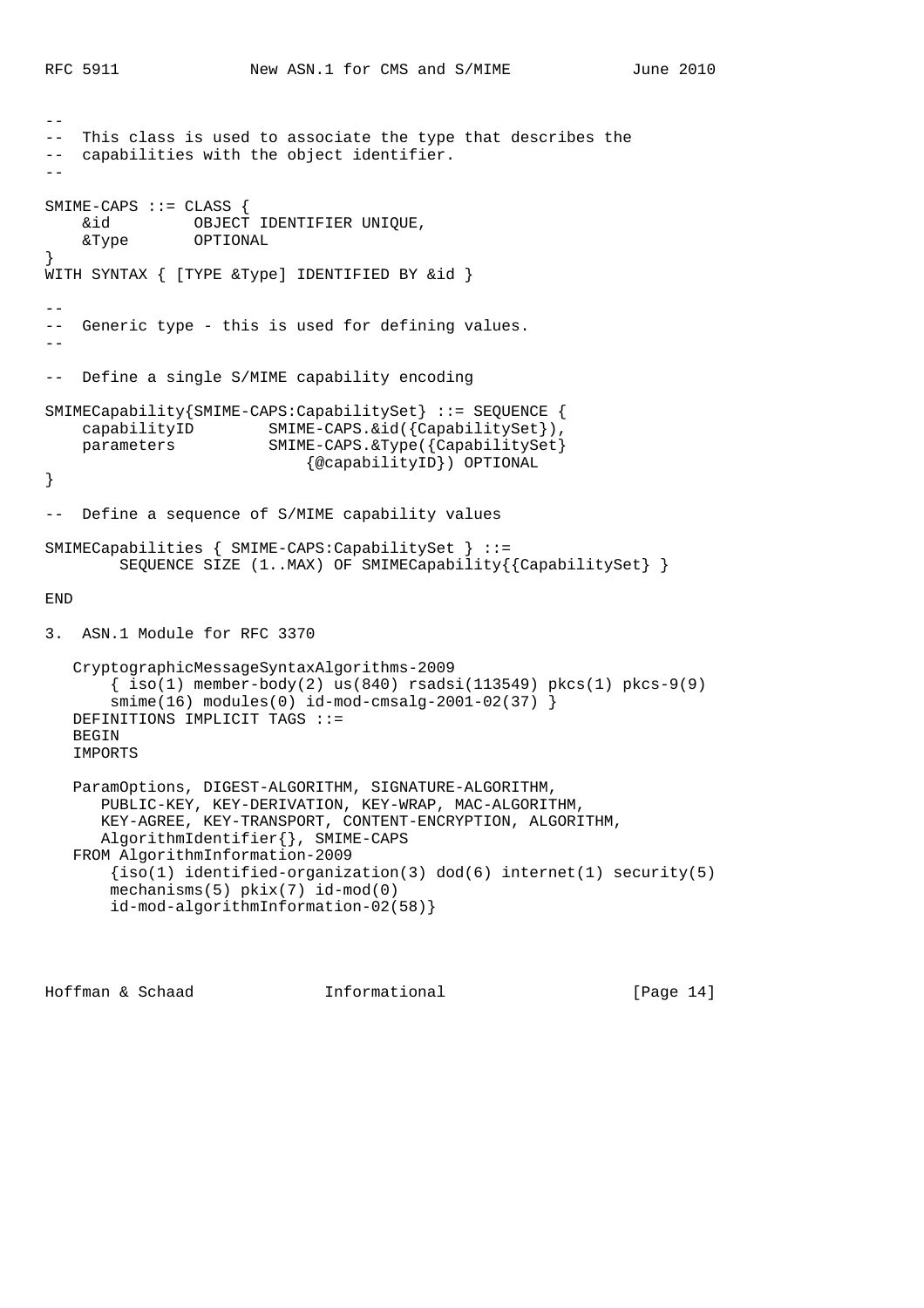```
 pk-rsa, pk-dh, pk-dsa, rsaEncryption, DHPublicKey, dhpublicnumber
   FROM PKIXAlgs-2009
         {iso(1) identified-organization(3) dod(6)
        internet(1) security(5) mechanisms(5) pkix(7) id-mod(0)
        id-mod-pkix1-algorithms2008-02(56)}
   cap-RC2CBC
   FROM SecureMimeMessageV3dot1-2009
       \{iso(1) member-body(2) us(840) rsadsi(113549) pkcs(1) pkcs-9(9)
       smime(16) modules(0) id-mod-msg-v3dot1-02(39)};
   -- 2. Hash algorithms in this document
   MessageDigestAlgs DIGEST-ALGORITHM ::= {
  -- mda-md5 | mda-sha1,
        ... }
   -- 3. Signature algorithms in this document
   SignatureAlgs SIGNATURE-ALGORITHM ::= {
 -- See RFC 3279
 -- sa-dsaWithSHA1 | sa-rsaWithMD5 | sa-rsaWithSHA1,
       ... }
   -- 4. Key Management Algorithms
   -- 4.1 Key Agreement Algorithms
   KeyAgreementAlgs KEY-AGREE ::= { kaa-esdh | kaa-ssdh, ...}
  KeyAgreePublicKeys PUBLIC-KEY ::= \{ pk-dh, ... \} -- 4.2 Key Transport Algorithms
  KeyTransportAlgs KEY-TRANSPORT ::= { kt-rsa, ... }
   -- 4.3 Symmetric Key-Encryption Key Algorithms
  KeyWrapAlgs KEY-WRAP ::= \{ kwa-3DESWrap \mid kwa-RC2Wrap, \ldots \} -- 4.4 Key Derivation Algorithms
   KeyDerivationAlgs KEY-DERIVATION ::= { kda-PBKDF2, ... }
   -- 5. Content Encryption Algorithms
   ContentEncryptionAlgs CONTENT-ENCRYPTION ::=
      \{ cea-3DES-cbc \mid cea-RC2-cbc, ... \} -- 6. Message Authentication Code Algorithms
```
Hoffman & Schaad Informational [Page 15]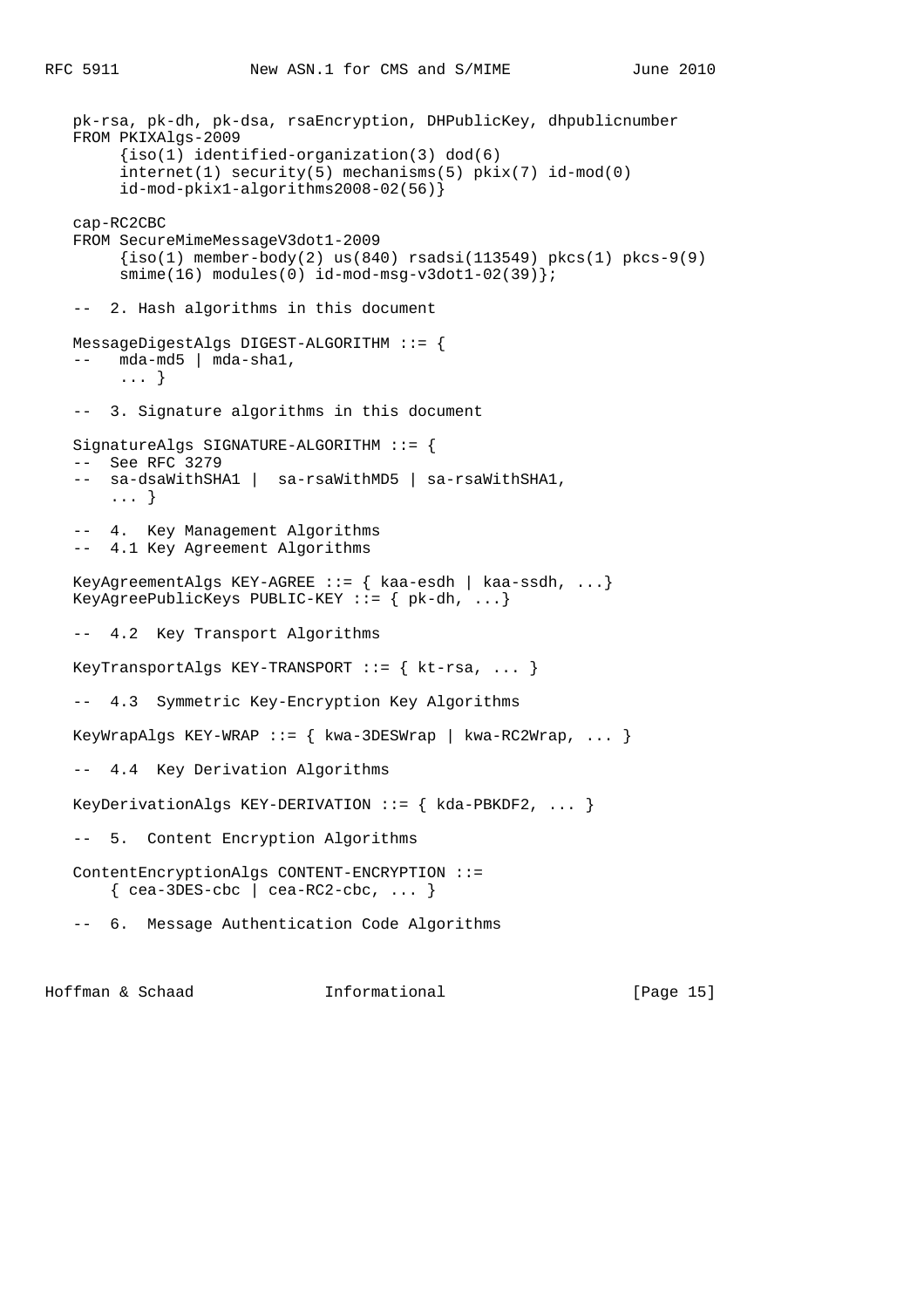MessageAuthAlgs MAC-ALGORITHM  $::=$   ${$  maca-hMAC-SHA1, ...  $}$  -- S/MIME Capabilities for these items SMimeCaps SMIME-CAPS ::= { kaa-esdh.&smimeCaps | kaa-ssdh.&smimeCaps | kt-rsa.&smimeCaps | kwa-3DESWrap.&smimeCaps | kwa-RC2Wrap.&smimeCaps | cea-3DES-cbc.&smimeCaps | cea-RC2-cbc.&smimeCaps | maca-hMAC-SHA1.&smimeCaps, ...}  $-$  -- -- Algorithm Identifiers -- rsaEncryption OBJECT IDENTIFIER ::= { iso(1) member-body(2) -- us(840) rsadsi(113549) pkcs(1) pkcs-1(1) 1 }  $id-alg-ESDH$  OBJECT IDENTIFIER  $::=$  {  $iso(1)$  member-body(2) us(840) rsadsi(113549) pkcs(1) pkcs-9(9) smime(16) alg(3) 5 }  $id-alg-SSDH$  OBJECT IDENTIFIER  $::=$  {  $iso(1)$  member-body(2) us(840) rsadsi(113549) pkcs(1) pkcs-9(9) smime(16) alg(3) 10 }  $id-alg-CMS3DESwrap$  OBJECT IDENTIFIER  $::=$  {  $iso(1)$  member-body(2) us(840) rsadsi(113549) pkcs(1) pkcs-9(9) smime(16) alg(3) 6 }  $id-alg-CMSRC2wrap OBJECT IDENTIFIER ::= { iso(1) member-body(2) }$ us(840) rsadsi(113549) pkcs(1) pkcs-9(9) smime(16) alg(3) 7 } des-ede3-cbc OBJECT IDENTIFIER  $::=$  { iso(1) member-body(2) us(840) rsadsi(113549) encryptionAlgorithm(3) 7 } rc2-cbc OBJECT IDENTIFIER  $::=$  { iso(1) member-body(2) us(840) rsadsi(113549) encryptionAlgorithm(3) 2 } hMAC-SHA1 OBJECT IDENTIFIER  $::=$  { iso(1) identified-organization(3)  $dod(6)$  internet(1) security(5) mechanisms(5) 8 1 2 }  $id-PBKDF2$  OBJECT IDENTIFIER ::=  $\{ \text{iso}(1) \text{ member-body}(2) \text{ us}(840) \}$ rsadsi(113549) pkcs(1) pkcs-5(5) 12 }

Hoffman & Schaad Informational [Page 16]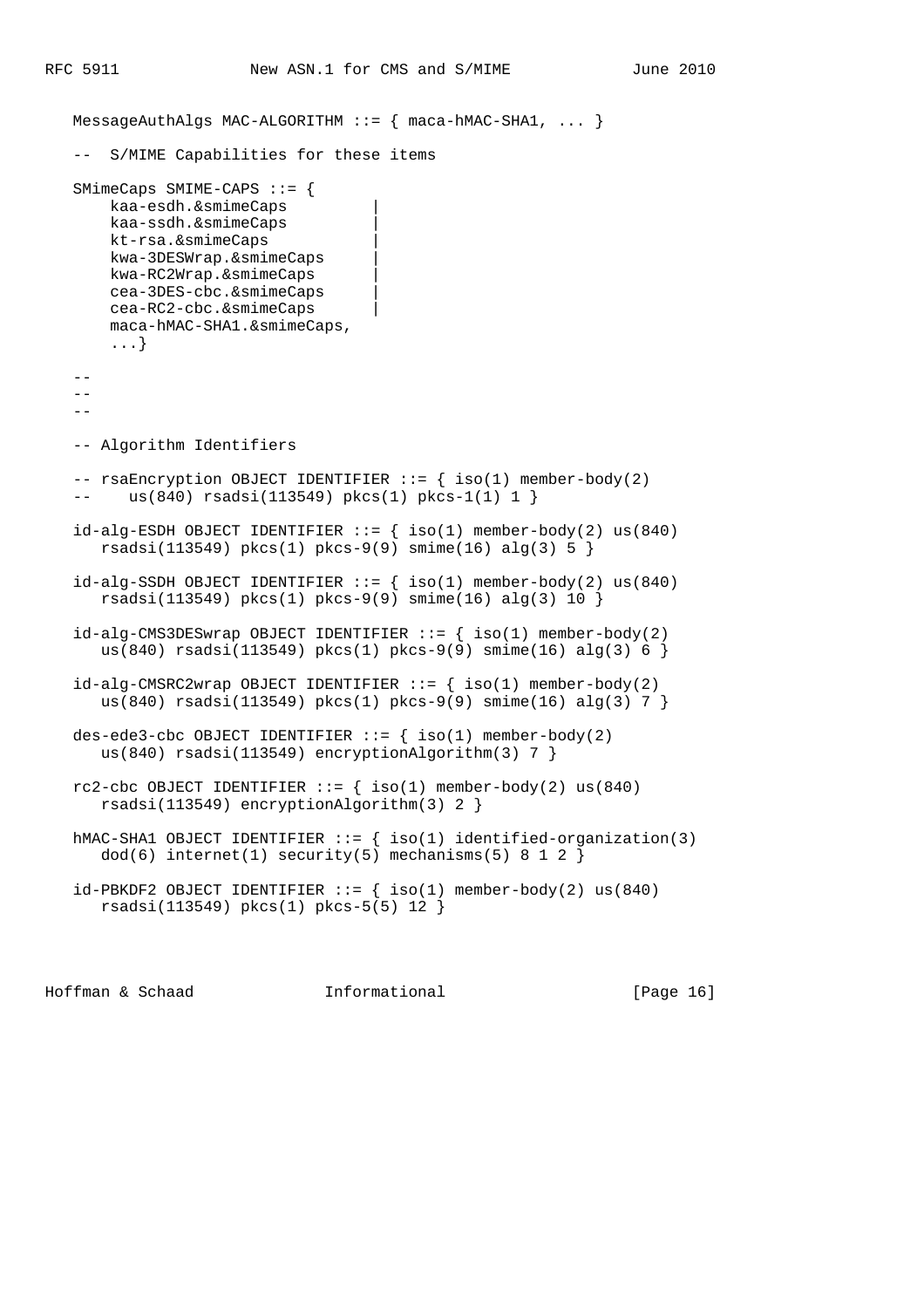```
 -- Algorithm Identifier Parameter Types
   KeyWrapAlgorithm ::=
      AlgorithmIdentifier {KEY-WRAP, {KeyWrapAlgs }}
   RC2wrapParameter ::= RC2ParameterVersion
   RC2ParameterVersion ::= INTEGER
   CBCParameter ::= IV
   IV ::= OCTET STRING -- exactly 8 octets
   RC2CBCParameter ::= SEQUENCE {
       rc2ParameterVersion INTEGER (1..256),
       iv OCTET STRING } -- exactly 8 octets
  maca-hMAC-SHA1 MAC-ALGORITHM ::= IDENTIFIER hMAC-SHA1
       PARAMS TYPE NULL ARE preferredAbsent
       IS-KEYED-MAC TRUE
       SMIME-CAPS {IDENTIFIED BY hMAC-SHA1}
   }
   PBKDF2-PRFsAlgorithmIdentifier ::= AlgorithmIdentifier{ ALGORITHM,
                                          {PBKDF2-PRFs} alg-hMAC-SHA1 ALGORITHM ::=
       { IDENTIFIER hMAC-SHA1 PARAMS TYPE NULL ARE required }
  PBKDF2-PRFs ALGORITHM ::= { alg-hMAC-SHA1, ... }
   PBKDF2-SaltSources ALGORITHM ::= { ... }
   PBKDF2-SaltSourcesAlgorithmIdentifier ::=
       AlgorithmIdentifier {ALGORITHM, {PBKDF2-SaltSources}}
   defaultPBKDF2 PBKDF2-PRFsAlgorithmIdentifier ::=
       { algorithm alg-hMAC-SHA1.&id, parameters NULL:NULL }
   PBKDF2-params ::= SEQUENCE {
       salt CHOICE {
           specified OCTET STRING,
           otherSource PBKDF2-SaltSourcesAlgorithmIdentifier },
       iterationCount INTEGER (1..MAX),
       keyLength INTEGER (1..MAX) OPTIONAL,
       prf PBKDF2-PRFsAlgorithmIdentifier DEFAULT
           defaultPBKDF2<br>}
 }
```
Hoffman & Schaad Informational [Page 17]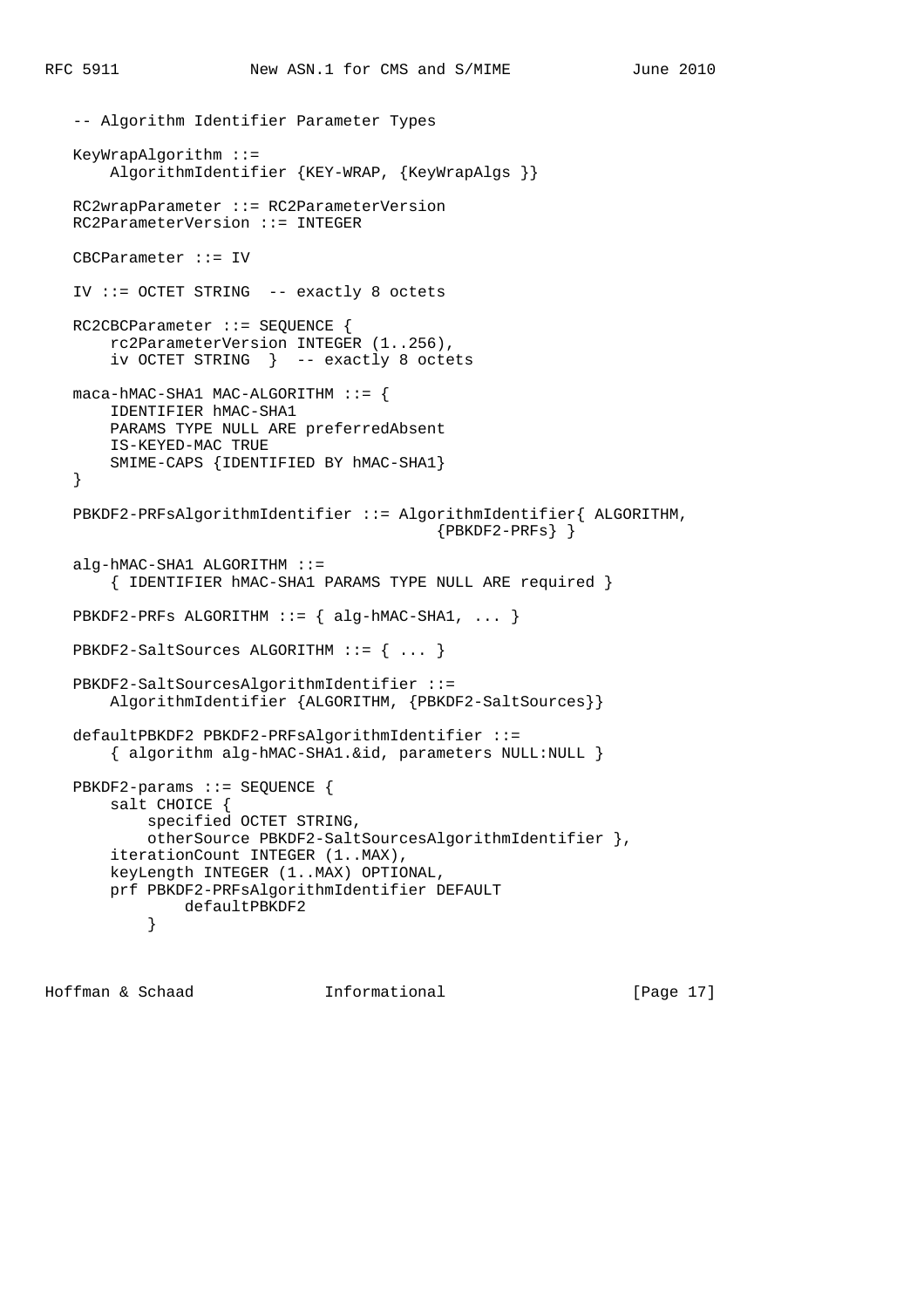```
 --
    -- This object is included for completeness. It should not be used
  -- for encoding of signatures, but was sometimes used in older<br>-- versions of CMS for encoding of RSA signatures.
          versions of CMS for encoding of RSA signatures.
   - -- - -- sa-rsa SIGNATURE-ALGORITHM ::= {
  -- IDENTIFIER rsaEncryption
  -- - - value is not ASN.1 encoded
  -- PARAMS TYPE NULL ARE required
   -- HASHES {mda-sha1 | mda-md5, ...}
   -- PUBLIC-KEYS { pk-rsa}
   -- }
  - - -- No ASN.1 encoding is applied to the signature value
   -- for these items
  kaa-esdh KEY-AGREE ::= {
        IDENTIFIER id-alg-ESDH
        PARAMS TYPE KeyWrapAlgorithm ARE required
        PUBLIC-KEYS { pk-dh }
        -- UKM is not ASN.1 encoded
        UKM ARE optional
        SMIME-CAPS {TYPE KeyWrapAlgorithm IDENTIFIED BY id-alg-ESDH}
    }
  kaa-ssdh KEY-AGREE ::= {
        IDENTIFIER id-alg-SSDH
        PARAMS TYPE KeyWrapAlgorithm ARE required
        PUBLIC-KEYS {pk-dh}
        -- UKM is not ASN.1 encoded
        UKM ARE optional
        SMIME-CAPS {TYPE KeyWrapAlgorithm IDENTIFIED BY id-alg-SSDH}
    }
   dh-public-number OBJECT IDENTIFIER ::= dhpublicnumber
   pk-originator-dh PUBLIC-KEY ::= {
       IDENTIFIER dh-public-number
       KEY DHPublicKey
       PARAMS ARE absent
       CERT-KEY-USAGE {keyAgreement, encipherOnly, decipherOnly}
    }
   kwa-3DESWrap KEY-WRAP ::= {
        IDENTIFIER id-alg-CMS3DESwrap
        PARAMS TYPE NULL ARE required
        SMIME-CAPS {IDENTIFIED BY id-alg-CMS3DESwrap}
```
Hoffman & Schaad Informational [Page 18]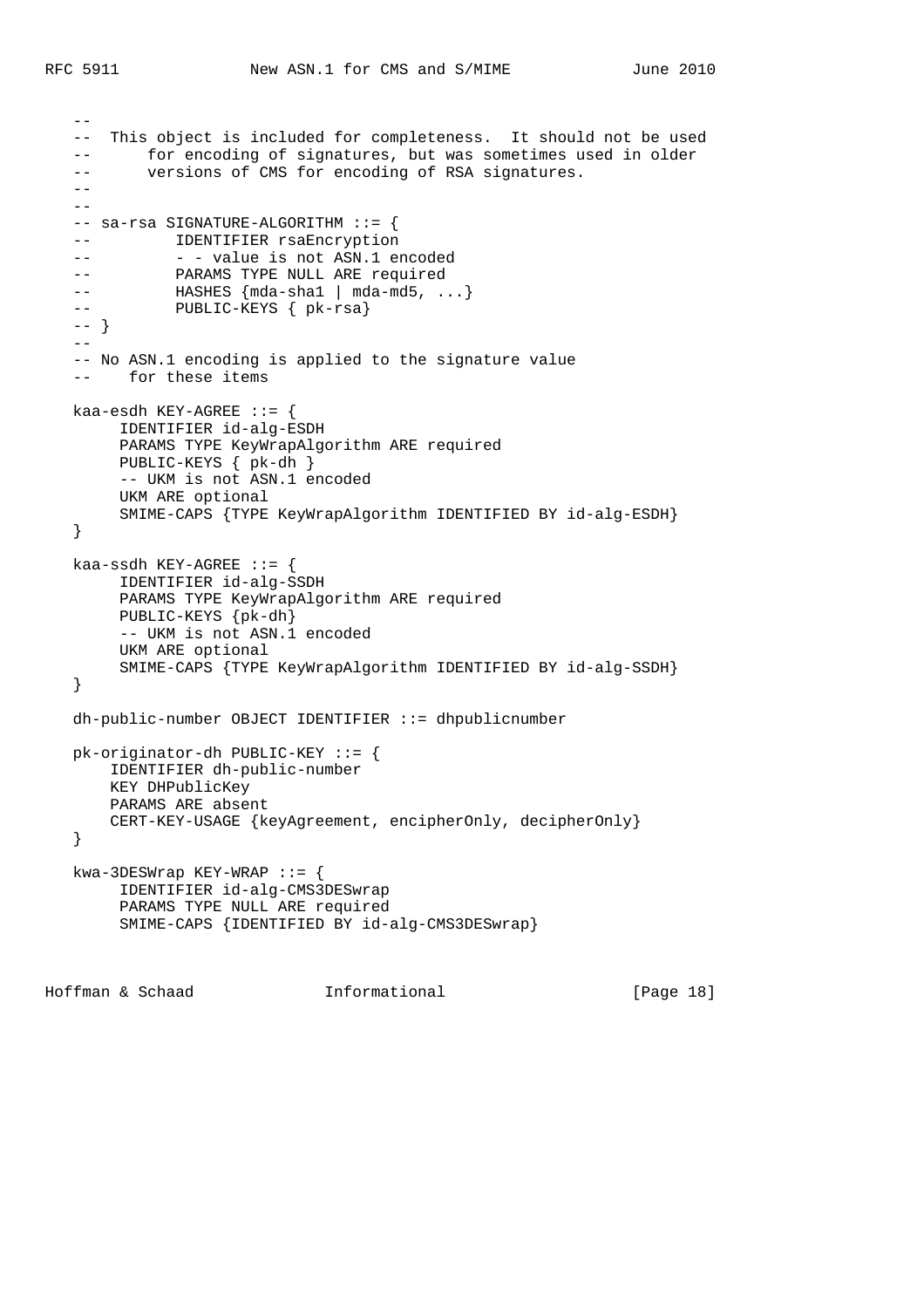```
 }
 kwa-RC2Wrap KEY-WRAP ::= {
     IDENTIFIER id-alg-CMSRC2wrap
     PARAMS TYPE RC2wrapParameter ARE required
     SMIME-CAPS { IDENTIFIED BY id-alg-CMSRC2wrap }
 }
 kda-PBKDF2 KEY-DERIVATION ::= {
    IDENTIFIER id-PBKDF2
    PARAMS TYPE PBKDF2-params ARE required
    -- No S/MIME caps defined
 }
 cea-3DES-cbc CONTENT-ENCRYPTION ::= {
    IDENTIFIER des-ede3-cbc
     PARAMS TYPE IV ARE required
    SMIME-CAPS { IDENTIFIED BY des-ede3-cbc }
 }
 cea-RC2-cbc CONTENT-ENCRYPTION ::= {
     IDENTIFIER rc2-cbc
     PARAMS TYPE RC2CBCParameter ARE required
    SMIME-CAPS cap-RC2CBC
 }
 kt-rsa KEY-TRANSPORT ::= {
    IDENTIFIER rsaEncryption
     PARAMS TYPE NULL ARE required
    PUBLIC-KEYS { pk-rsa }
    SMIME-CAPS {IDENTIFIED BY rsaEncryption}
 }
-- S/MIME Capabilities - most have no label.
 cap-3DESwrap SMIME-CAPS ::= { IDENTIFIED BY id-alg-CMS3DESwrap }
 END
```
Hoffman & Schaad Informational [Page 19]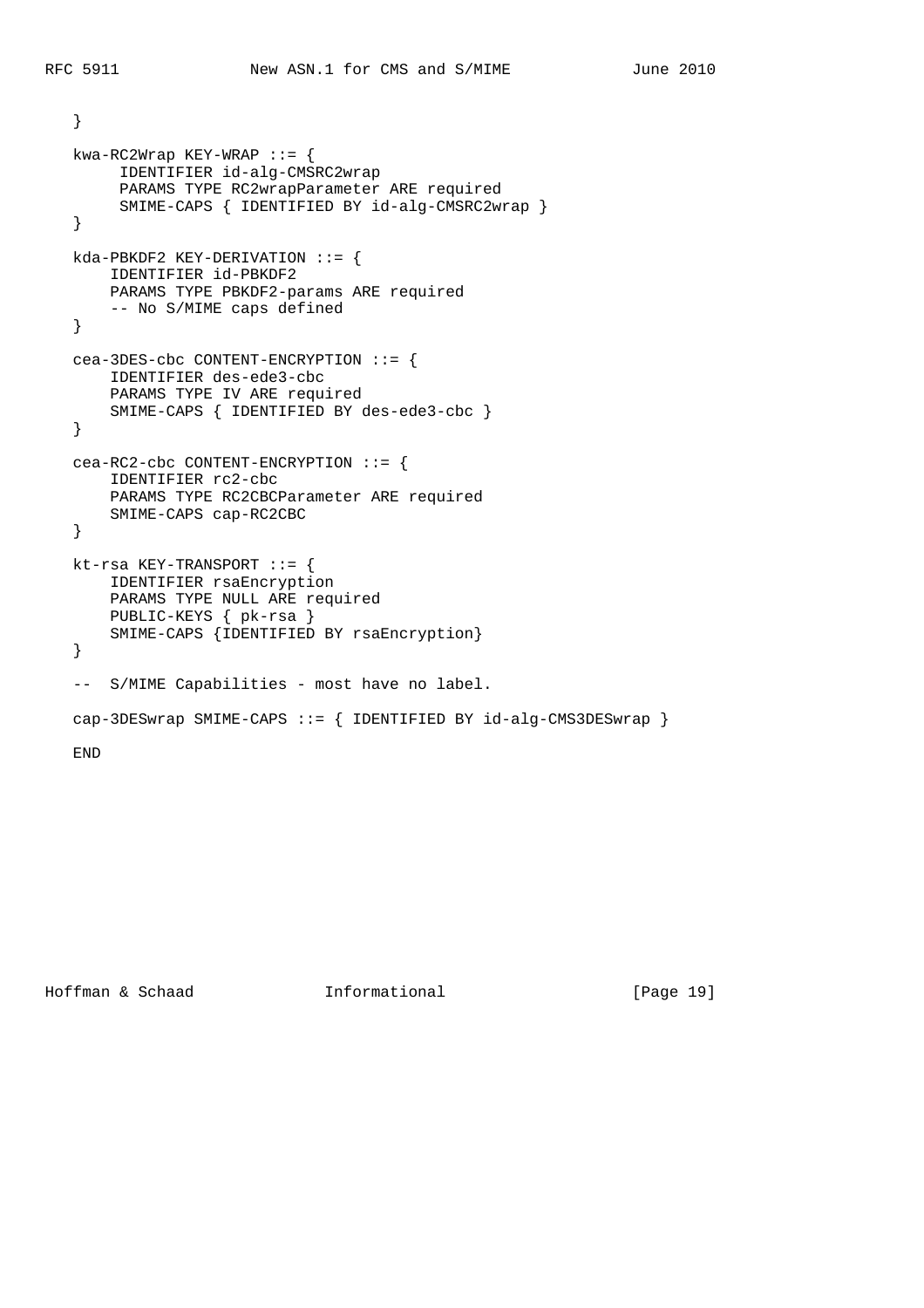```
4. ASN.1 Module for RFC 3565
   CMSAesRsaesOaep-2009 {iso(1) member-body(2) us(840) rsadsi(113549)
      pkcs(1) pkcs-9(9) simte(16) modules(0) id-mod-cms-aes-02(38) DEFINITIONS IMPLICIT TAGS ::=
  BEGIN
   IMPORTS
   CONTENT-ENCRYPTION, KEY-WRAP, SMIME-CAPS
   FROM AlgorithmInformation-2009
       \{iso(1) identified-organization(3) dod(6) internet(1) security(5)
        mechanisms(5) pkix(7) id-mod(0)
        id-mod-algorithmInformation-02(58)};
   AES-ContentEncryption CONTENT-ENCRYPTION ::= {
       cea-aes128-cbc | cea-aes192-cbc | cea-aes256-cbc, ...
    }
   AES-KeyWrap KEY-WRAP ::= {
       kwa-aes128-wrap | kwa-aes192-wrap | kwa-aes256-wrap, ...
    }
   SMimeCaps SMIME-CAPS ::= {
      cea-aes128-cbc.&smimeCaps |
       cea-aes192-cbc.&smimeCaps |
       cea-aes256-cbc.&smimeCaps |
      kwa-aes128-wrap.&smimeCaps |
      kwa-aes192-wrap.&smimeCaps |
      kwa-aes256-wrap.&smimeCaps, ...
    }
   -- AES information object identifiers --
   aes OBJECT IDENTIFIER ::=
       \{ joint-iso-itu-t(2) country(16) us(840) organization(1) gov(101)
        csor(3) nistAlgorithms(4) 1 }
    -- AES using CBC mode for key sizes of 128, 192, 256
   cea-aes128-cbc CONTENT-ENCRYPTION ::= {
        IDENTIFIER id-aes128-CBC
        PARAMS TYPE AES-IV ARE required
       SMIME-CAPS { IDENTIFIED BY id-aes128-CBC }
    }
  id-aes128-CBC OBJECT IDENTIFYER ::= { aes 2 } cea-aes192-cbc CONTENT-ENCRYPTION ::= {
        IDENTIFIER id-aes192-CBC
```
Hoffman & Schaad Informational [Page 20]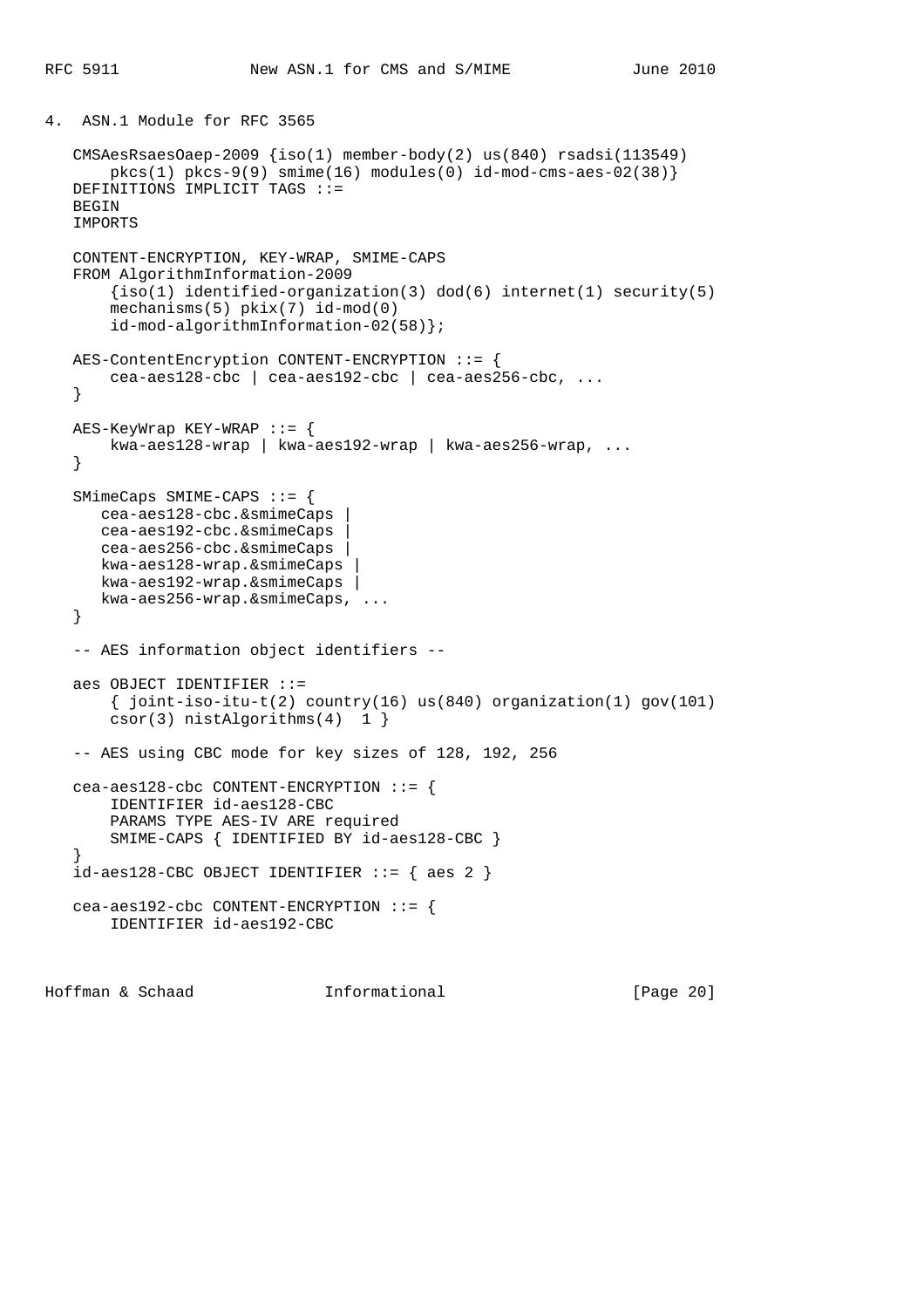```
 PARAMS TYPE AES-IV ARE required
       SMIME-CAPS { IDENTIFIED BY id-aes192-CBC }
    }
  id-aes192-CBC OBJECT IDENTIFYER ::= { aes 22 } cea-aes256-cbc CONTENT-ENCRYPTION ::= {
       IDENTIFIER id-aes256-CBC
       PARAMS TYPE AES-IV ARE required
       SMIME-CAPS { IDENTIFIED BY id-aes256-CBC }
    }
  id-aes256-CBC OBJECT IDENTIFIER ::= \{ aes 42 \} -- AES-IV is the parameter for all the above object identifiers.
  AES-IV ::= OCTET STRING (SIZE(16))-- AES Key Wrap Algorithm Identifiers - Parameter is absent
   kwa-aes128-wrap KEY-WRAP ::= {
       IDENTIFIER id-aes128-wrap
       PARAMS ARE absent
       SMIME-CAPS { IDENTIFIED BY id-aes128-wrap }
 }
  id-aes128-wrap OBJECT IDENTIFIER ::= { aes 5 }
  kwa-aes192-wrap KEY-WRAP ::= {
       IDENTIFIER id-aes192-wrap
       PARAMS ARE absent
       SMIME-CAPS { IDENTIFIED BY id-aes192-wrap }
    }
  id-aes192-wrap OBJECT IDENTIFIER ::= { aes 25 }
   kwa-aes256-wrap KEY-WRAP ::= {
       IDENTIFIER id-aes256-wrap
       PARAMS ARE absent
       SMIME-CAPS { IDENTIFIED BY id-aes256-wrap }
    }
  id-aes256-wrap OBJECT IDENTIFIER ::= { aes 45 }
   END
```
Hoffman & Schaad Informational [Page 21]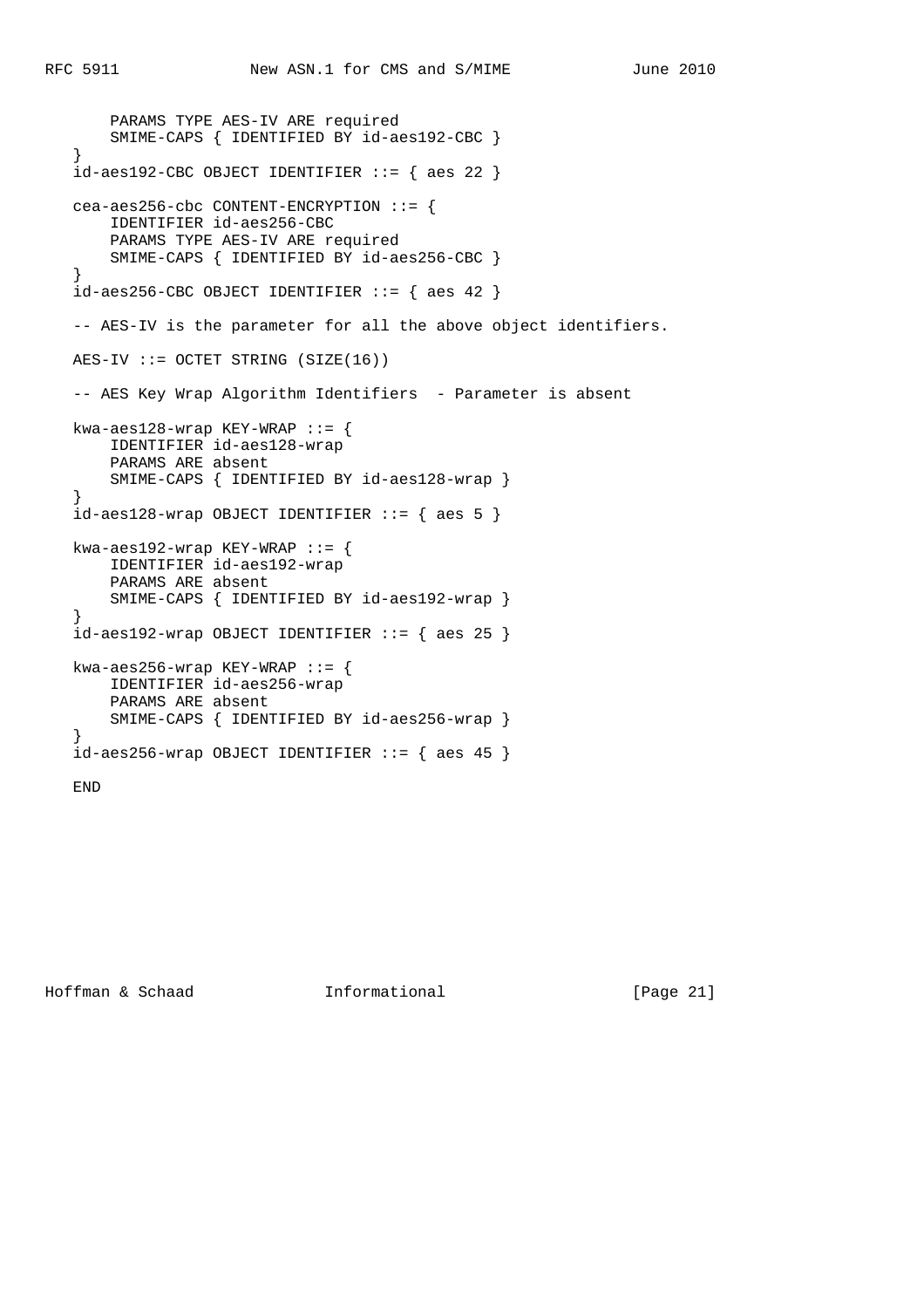```
5. ASN.1 Module for RFC 3851
 SecureMimeMessageV3dot1-2009
       \{\text{iso}(1) \text{ member-body}(2) \text{ us}(840) \text{ rsadsi}(113549) \text{ pkcs}(1) \text{ pkcs-9}(9) smime(16) modules(0) id-mod-msg-v3dot1-02(39)}
 DEFINITIONS IMPLICIT TAGS ::=
BEGIN
 IMPORTS
 SMIME-CAPS, SMIMECapabilities{}
 FROM AlgorithmInformation-2009
     \{iso(1) identified-organization(3) dod(6) internet(1) security(5)
      mechanisms(5) pkix(7) id-mod(0)
      id-mod-algorithmInformation-02(58)}
 ATTRIBUTE
 FROM PKIX-CommonTypes-2009
      {iso(1) identified-organization(3) dod(6) internet(1) security(5)
      mechanisms(5) pkix(7) id-mod(0) id-mod-pkixCommon-02(57)}
 SubjectKeyIdentifier, IssuerAndSerialNumber, RecipientKeyIdentifier
 FROM CryptographicMessageSyntax-2009
     \{iso(1) member-body(2) us(840) rsadsi(113549) pkcs(1) pkcs-9(9)
      smime(16) modules(0) id-mod-cms-2004-02(41)}
 rc2-cbc, SMimeCaps
 FROM CryptographicMessageSyntaxAlgorithms-2009
     \{iso(1) member-body(2) us(840) rsadsi(113549) pkcs(1) pkcs-9(9)
      smime(16) modules(0) id-mod-cmsalg-2001-02(37)}
 SMimeCaps
 FROM PKIXAlgs-2009
      {iso(1) identified-organization(3) dod(6) internet(1) security(5)
      mechanisms(5) pkix(7) id-mod(0)
      id-mod-pkix1-algorithms2008-02(56)}
 SMimeCaps
 FROM PKIX1-PSS-OAEP-Algorithms-2009
       {iso(1) identified-organization(3) dod(6) internet(1)
      security(5) mechanisms(5) pkix(7) id-mod(0)
       id-mod-pkix1-rsa-pkalgs-02(54)};
 SMimeAttributeSet ATTRIBUTE ::=
      { aa-smimeCapabilities | aa-encrypKeyPref, ... }
  -- id-aa is the arc with all new authenticated and unauthenticated
  -- attributes produced by the S/MIME Working Group
```
Hoffman & Schaad Informational [Page 22]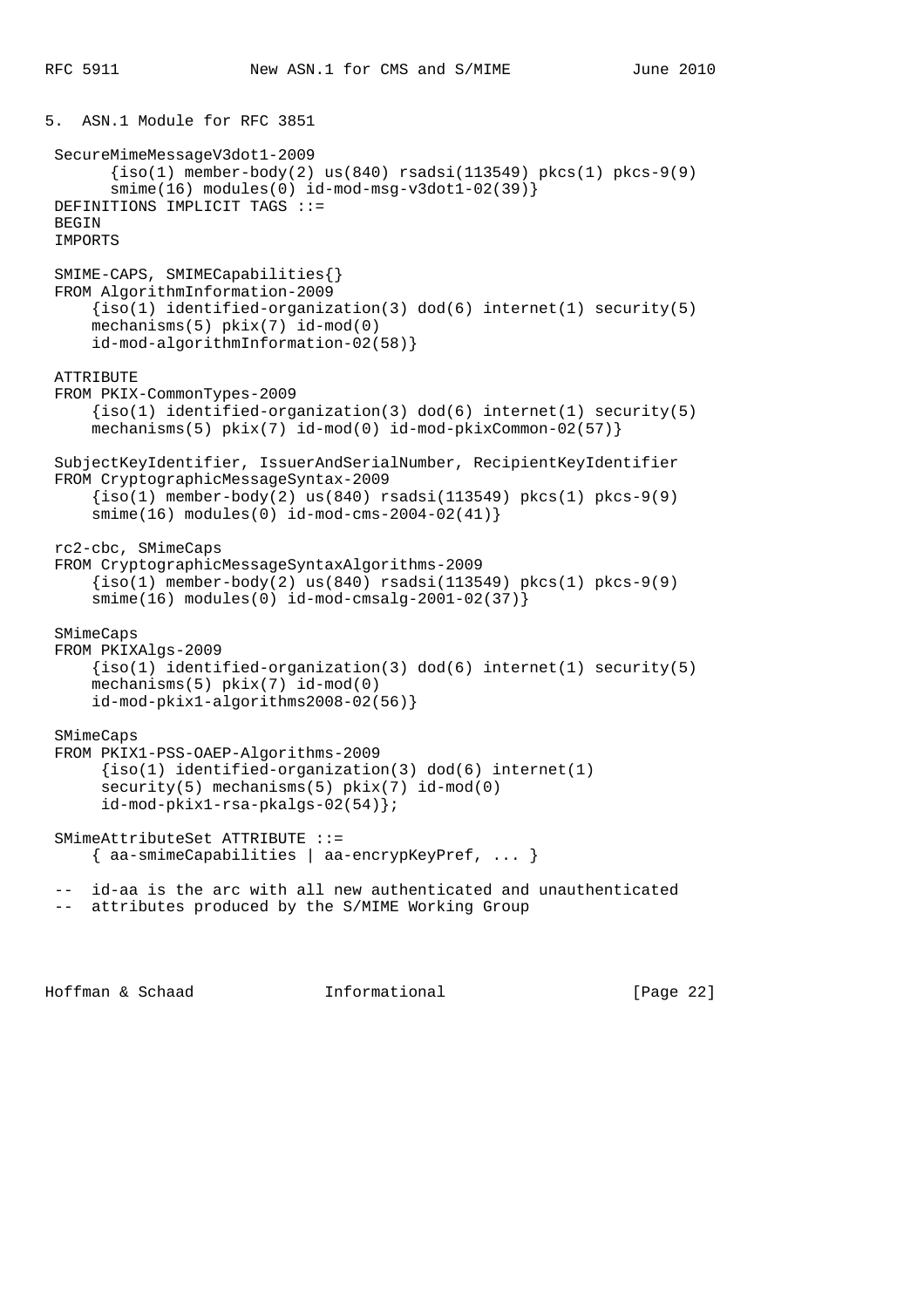```
 id-aa OBJECT IDENTIFIER ::=
    \{\text{iso}(1) \text{ member-body}(2) \text{ usa}(840) \text{ rsadsi}(113549) \text{ pkcs}(1) \text{ pkcs-9}(9)smin(e(16) attributes(2)}
 -- The S/MIME Capabilities attribute provides a method of broadcasting
 -- the symmetric capabilities understood. Algorithms SHOULD be ordered
 -- by preference and grouped by type
 aa-smimeCapabilities ATTRIBUTE ::=
     { TYPE SMIMECapabilities{{SMimeCapsSet}} IDENTIFIED BY
          smimeCapabilities }
 smimeCapabilities OBJECT IDENTIFIER ::=
    \{ iso(1) member-body(2) us(840) rsadsi(113549) pkcs(1) pkcs-9(9) 15 }
 SMimeCapsSet SMIME-CAPS ::=
     { cap-preferBinaryInside | cap-RC2CBC |
     PKIXAlgs-2009.SMimeCaps |
     CryptographicMessageSyntaxAlgorithms-2009.SMimeCaps |
     PKIX1-PSS-OAEP-Algorithms-2009.SMimeCaps, ... }
 -- Encryption Key Preference provides a method of broadcasting the
 -- preferred encryption certificate.
 aa-encrypKeyPref ATTRIBUTE ::=
     { TYPE SMIMEEncryptionKeyPreference
         IDENTIFIED BY id-aa-encrypKeyPref }
 id-aa-encrypKeyPref OBJECT IDENTIFIER ::= {id-aa 11}
 SMIMEEncryptionKeyPreference ::= CHOICE {
    issuerAndSerialNumber [0] IssuerAndSerialNumber,
    receipentKeyId [1] RecipientKeyIdentifier,
    subjectAltKeyIdentifier [2] SubjectKeyIdentifier
 }
 -- receipentKeyId is spelt incorrectly, but kept for historical
 -- reasons.
id-smime OBJECT IDENTIFIER ::= { iso(1) member-body(2)
    us(840) rsadsi(113549) pkcs(1) pkcs9(9) 16 }
id-cap OBJECT IDENTIFIER ::= { id-smime 11 }
 -- The preferBinaryInside indicates an ability to receive messages
 -- with binary encoding inside the CMS wrapper
 cap-preferBinaryInside SMIME-CAPS ::=
```
Hoffman & Schaad Informational [Page 23]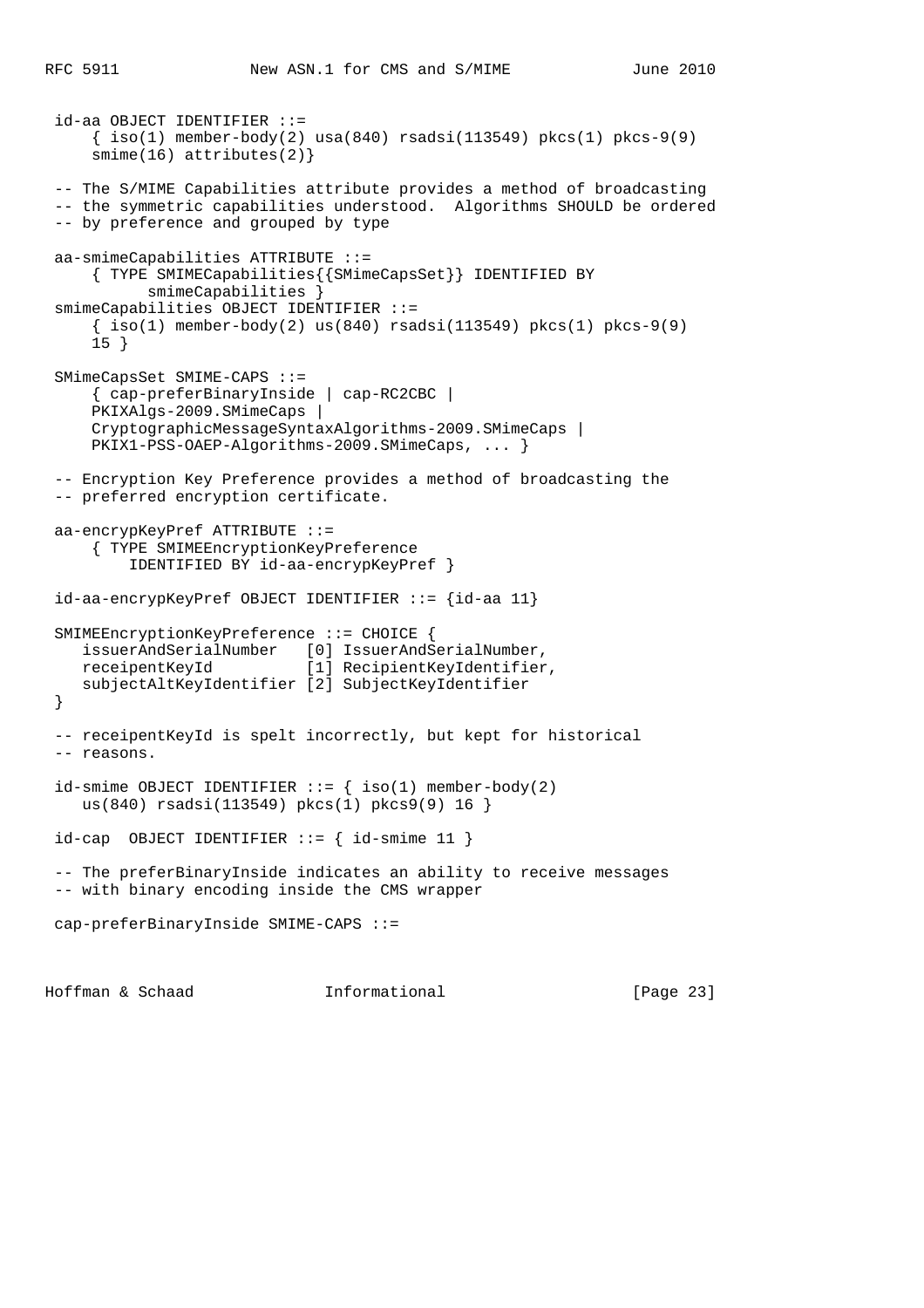```
 { -- No value -- IDENTIFIED BY id-cap-preferBinaryInside }
 id-cap-preferBinaryInside OBJECT IDENTIFIER ::= { id-cap 1 }
  -- The following list OIDs to be used with S/MIME V3
 -- Signature Algorithms Not Found in [RFC3370]
 - -- md2WithRSAEncryption OBJECT IDENTIFIER ::=
 -- \{iso(1) member-body(2) us(840) rsadsi(113549) pkcs(1) pkcs-1(1)
 --- 2}- -- Other Signed Attributes
 - -- signingTime OBJECT IDENTIFIER ::=
 -- {iso(1) member-body(2) us(840) rsadsi(113549) pkcs(1) pkcs-9(9)
 -- 5}
  -- See [RFC5652] for a description of how to encode the attribute
  -- value.
 cap-RC2CBC SMIME-CAPS ::=
      { TYPE SMIMECapabilitiesParametersForRC2CBC
         IDENTIFIED BY rc2-cbc}
 SMIMECapabilitiesParametersForRC2CBC ::= INTEGER (40 | 128, ...)
      (RC2 Key Length (number of bits))
 END
6. ASN.1 Module for RFC 3852
   This module has an ASN.1 idiom for noting in which version of CMS
  changes were made from the original PKCS #7; that idiom is "[ [v:",
   where "v" is an integer. For example:
   RevocationInfoChoice ::= CHOICE {
       crl CertificateList,
        ...,
       [[5: other [1] IMPLICIT OtherRevocationInfoFormat ]] }
   Similarly, this module adds the ASN.1 idiom for extensibility (the
   "...,") in all places that have been extended in the past. See the
   example above.
  CryptographicMessageSyntax-2009
      \{ iso(1) member-body(2) us(840) rsadsi(113549)pkcs(1) pkcs-9(9) smine(16) modmes(0) id-mod-cms-2004-02(41) }
  DEFINITIONS IMPLICIT TAGS ::=
```
Hoffman & Schaad Informational [Page 24]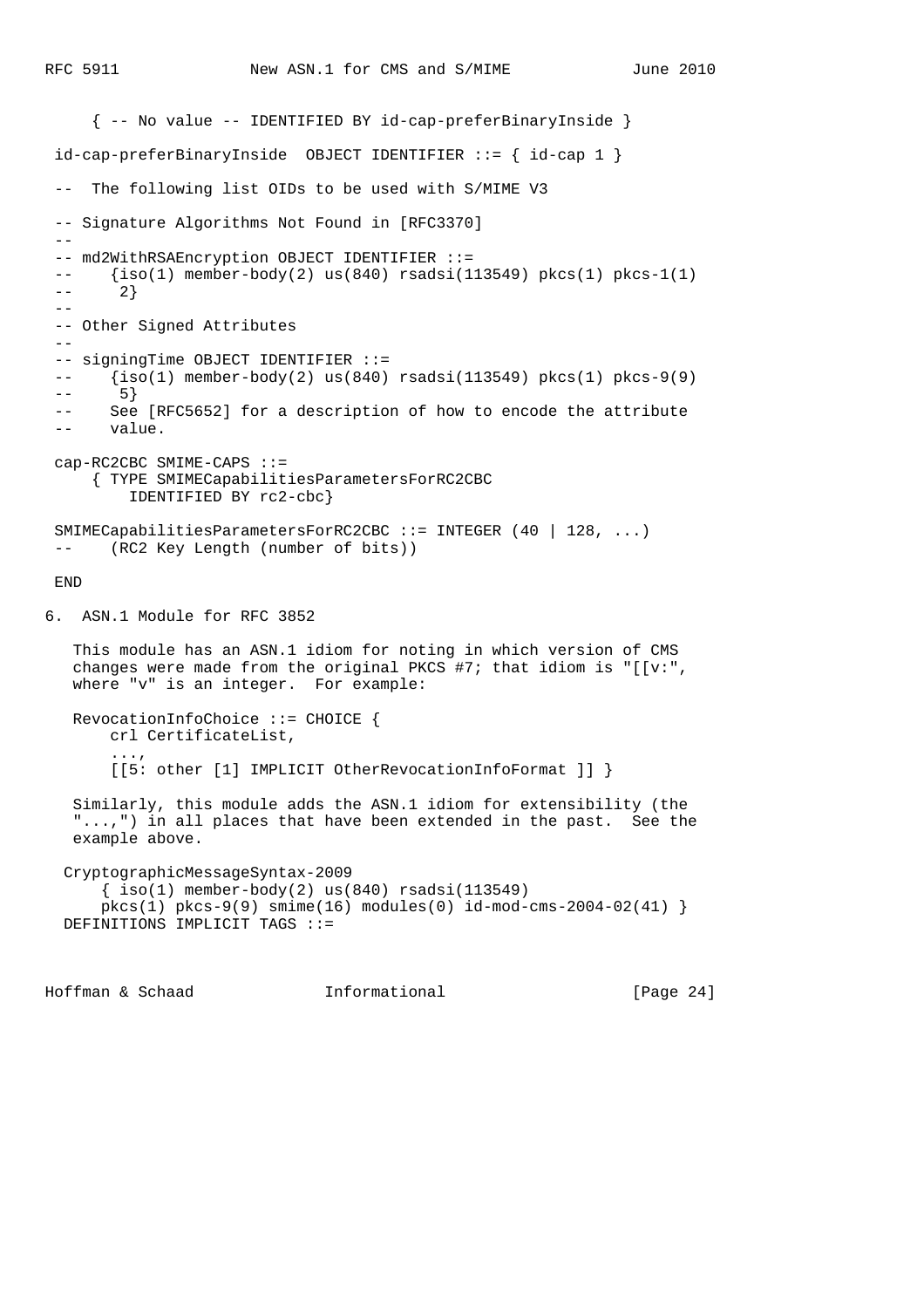BEGIN

```
 IMPORTS
 ParamOptions, DIGEST-ALGORITHM, SIGNATURE-ALGORITHM,
     PUBLIC-KEY, KEY-DERIVATION, KEY-WRAP, MAC-ALGORITHM,
     KEY-AGREE, KEY-TRANSPORT, CONTENT-ENCRYPTION, ALGORITHM,
     AlgorithmIdentifier
 FROM AlgorithmInformation-2009
    \{iso(1) identified-organization(3) dod(6) internet(1) security(5)
     mechanisms(5) pkix(7) id-mod(0)
     id-mod-algorithmInformation-02(58)}
 SignatureAlgs, MessageDigestAlgs, KeyAgreementAlgs,
     MessageAuthAlgs, KeyWrapAlgs, ContentEncryptionAlgs,
     KeyTransportAlgs, KeyDerivationAlgs, KeyAgreePublicKeys
 FROM CryptographicMessageSyntaxAlgorithms-2009
     { iso(1) member-body(2) us(840) rsadsi(113549) pkcs(1) pkcs-9(9)
     smime(16) modules(0) id-mod-cmsalg-2001-02(37) }
 Certificate, CertificateList, CertificateSerialNumber,
     Name, ATTRIBUTE
 FROM PKIX1Explicit-2009
     { iso(1) identified-organization(3) dod(6) internet(1)
    security(5) mechanisms(5) pkix(7) id-mod(0)
     id-mod-pkix1-explicit-02(51) }
 AttributeCertificate
 FROM PKIXAttributeCertificate-2009
    \{ iso(1) <i>identified-organization(3) <math> dod(6) <i>internet(1)</i>security(5) mechanisms(5) pkix(7) id-mod(0)
     id-mod-attribute-cert-02(47) }
 AttributeCertificateV1
 FROM AttributeCertificateVersion1-2009
    \{\text{iso}(1) \text{ member-body}(2) \text{ us}(840) \text{ rsadsi}(113549) \text{ pkcs}(1) \text{ pkcs-9}(9)smime(16) modules(0) id-mod-v1AttrCert-02(49) } ;
 -- Cryptographic Message Syntax
 -- The following are used for version numbers using the ASN.1
 -- idiom "[[n:"
 -- Version 1 = PKCS #7
 -- Version 2 = S/MIME V2
 -- Version 3 = RFC 2630
 -- Version 4 = RFC 3369
 -- Version 5 = RFC 3852
 CONTENT-TYPE ::= TYPE-IDENTIFIER
 ContentType ::= CONTENT-TYPE.&id
```
Hoffman & Schaad Informational [Page 25]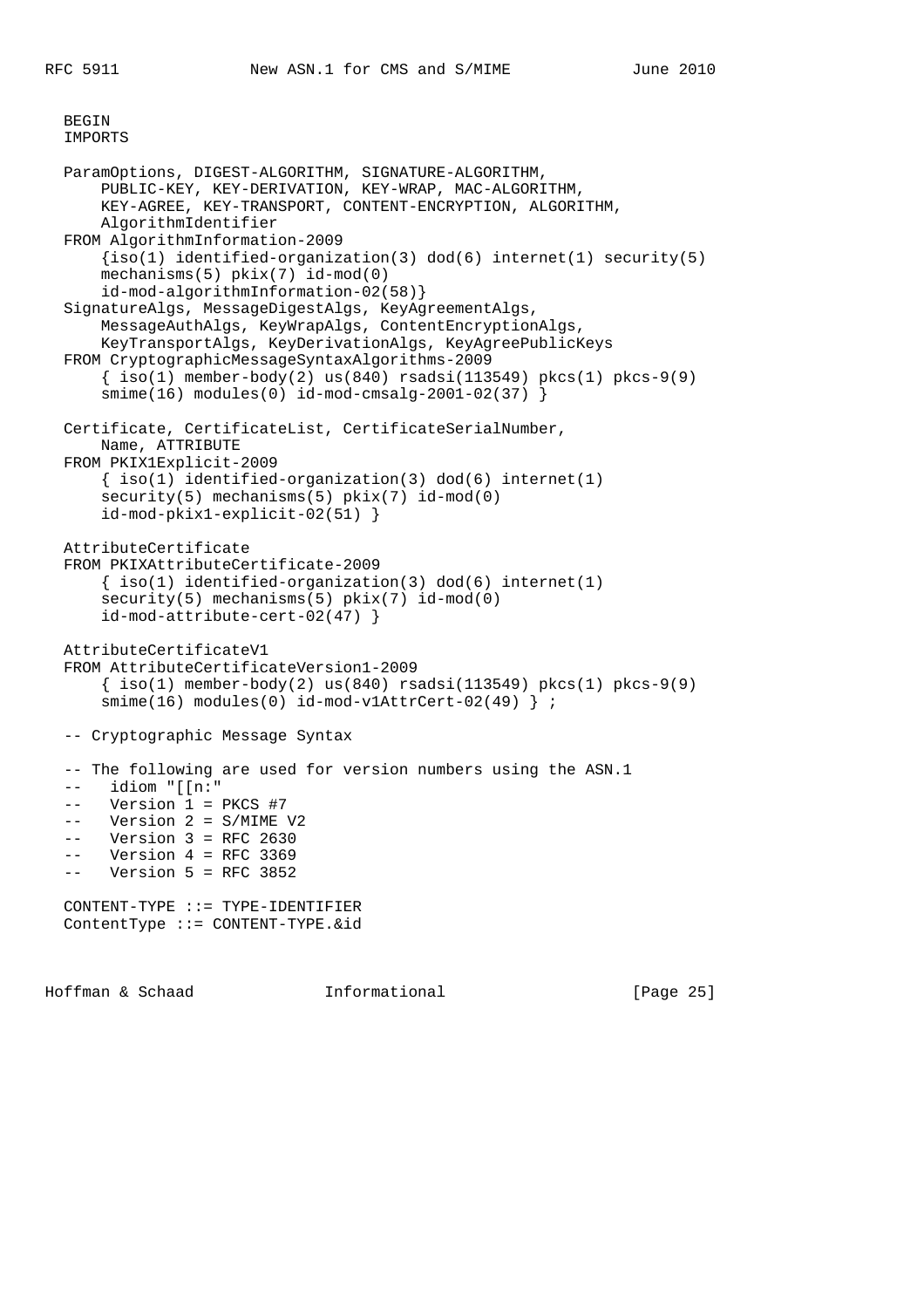```
 ContentInfo ::= SEQUENCE {
      contentType CONTENT-TYPE.
                      &id({ContentSet}),
     content [0] EXPLICIT CONTENT-TYPE.
                       &Type({ContentSet}{@contentType})}
  ContentSet CONTENT-TYPE ::= {
      -- Define the set of content types to be recognized.
      ct-Data | ct-SignedData | ct-EncryptedData | ct-EnvelopedData |
      ct-AuthenticatedData | ct-DigestedData, ... }
  SignedData ::= SEQUENCE {
      version CMSVersion,
      digestAlgorithms SET OF DigestAlgorithmIdentifier,
      encapContentInfo EncapsulatedContentInfo,
      certificates [0] IMPLICIT CertificateSet OPTIONAL,
      crls [1] IMPLICIT RevocationInfoChoices OPTIONAL,
      signerInfos SignerInfos }
  SignerInfos ::= SET OF SignerInfo
  EncapsulatedContentInfo ::= SEQUENCE {
     eContentType CONTENT-TYPE.&id({ContentSet}),
      eContent [0] EXPLICIT OCTET STRING
              ( CONTAINING CONTENT-TYPE.
                  &Type({ContentSet}{@eContentType})) OPTIONAL }
 SignerInfo ::= SEQUENCE {
      version CMSVersion,
      sid SignerIdentifier,
      digestAlgorithm DigestAlgorithmIdentifier,
      signedAttrs [0] IMPLICIT SignedAttributes OPTIONAL,
      signatureAlgorithm SignatureAlgorithmIdentifier,
      signature SignatureValue,
      unsignedAttrs [1] IMPLICIT Attributes
          {{UnsignedAttributes}} OPTIONAL }
 SignedAttributes ::= Attributes {{ SignedAttributesSet }}
 SignerIdentifier ::= CHOICE {
      issuerAndSerialNumber IssuerAndSerialNumber,
 ...,
      [[3: subjectKeyIdentifier [0] SubjectKeyIdentifier ]] }
  SignedAttributesSet ATTRIBUTE ::=
      { aa-signingTime | aa-messageDigest | aa-contentType, ... }
 UnsignedAttributes ATTRIBUTE ::= { aa-countersignature, ... }
```
Hoffman & Schaad Informational [Page 26]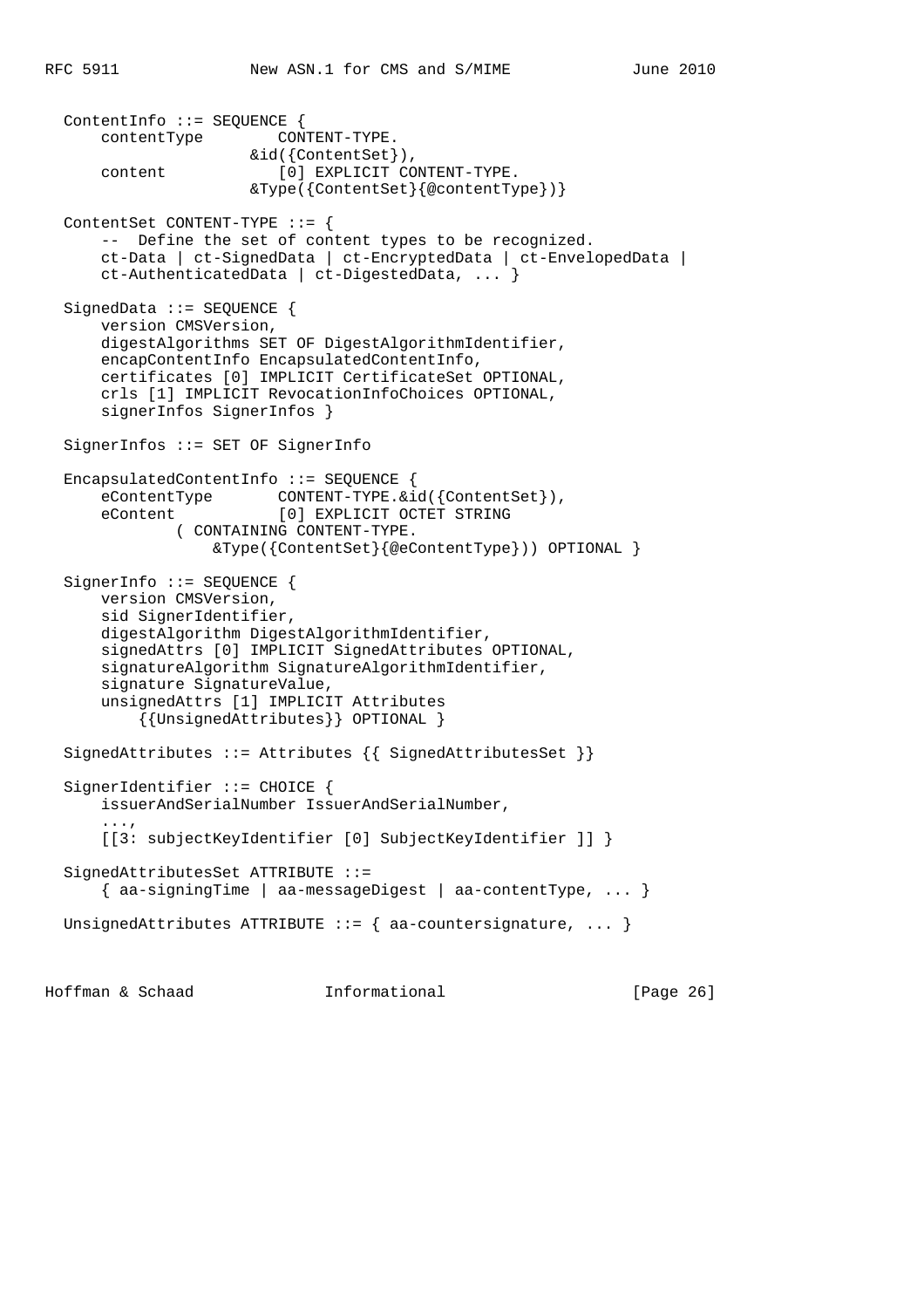```
 SignatureValue ::= OCTET STRING
  EnvelopedData ::= SEQUENCE {
      version CMSVersion,
      originatorInfo [0] IMPLICIT OriginatorInfo OPTIONAL,
      recipientInfos RecipientInfos,
      encryptedContentInfo EncryptedContentInfo,
 ...,
      [[2: unprotectedAttrs [1] IMPLICIT Attributes
          {{ UnprotectedAttributes }} OPTIONAL ]] }
  OriginatorInfo ::= SEQUENCE {
      certs [0] IMPLICIT CertificateSet OPTIONAL,
      crls [1] IMPLICIT RevocationInfoChoices OPTIONAL }
  RecipientInfos ::= SET SIZE (1..MAX) OF RecipientInfo
  EncryptedContentInfo ::= SEQUENCE {
      contentType CONTENT-TYPE.&id({ContentSet}),
      contentEncryptionAlgorithm ContentEncryptionAlgorithmIdentifier,
     encryptedContent [0] IMPLICIT OCTET STRING OPTIONAL }
  -- If you want to do constraints, you might use:
  -- EncryptedContentInfo ::= SEQUENCE {
 -- contentType CONTENT-TYPE. &id({ContentSet}),
  -- contentEncryptionAlgorithm ContentEncryptionAlgorithmIdentifier,
 -- encryptedContent [0] IMPLICIT ENCRYPTED {CONTENT-TYPE.
 -- \& Type({ContentSet}{@contentType}) OPTIONAL }
  -- ENCRYPTED {ToBeEncrypted} ::= OCTET STRING ( CONSTRAINED BY
  -- { ToBeEncrypted } )
  UnprotectedAttributes ATTRIBUTE ::= { ... }
  RecipientInfo ::= CHOICE {
     ktri KeyTransRecipientInfo,
 ...,
      [[3: kari [1] KeyAgreeRecipientInfo ]],
      [[4: kekri [2] KEKRecipientInfo]],
      [[5: pwri [3] PasswordRecipientInfo,
           ori [4] OtherRecipientInfo ]] }
  EncryptedKey ::= OCTET STRING
  KeyTransRecipientInfo ::= SEQUENCE {
      version CMSVersion, -- always set to 0 or 2
      rid RecipientIdentifier,
      keyEncryptionAlgorithm AlgorithmIdentifier
          {KEY-TRANSPORT, {KeyTransportAlgorithmSet}},
```
Hoffman & Schaad Informational [Page 27]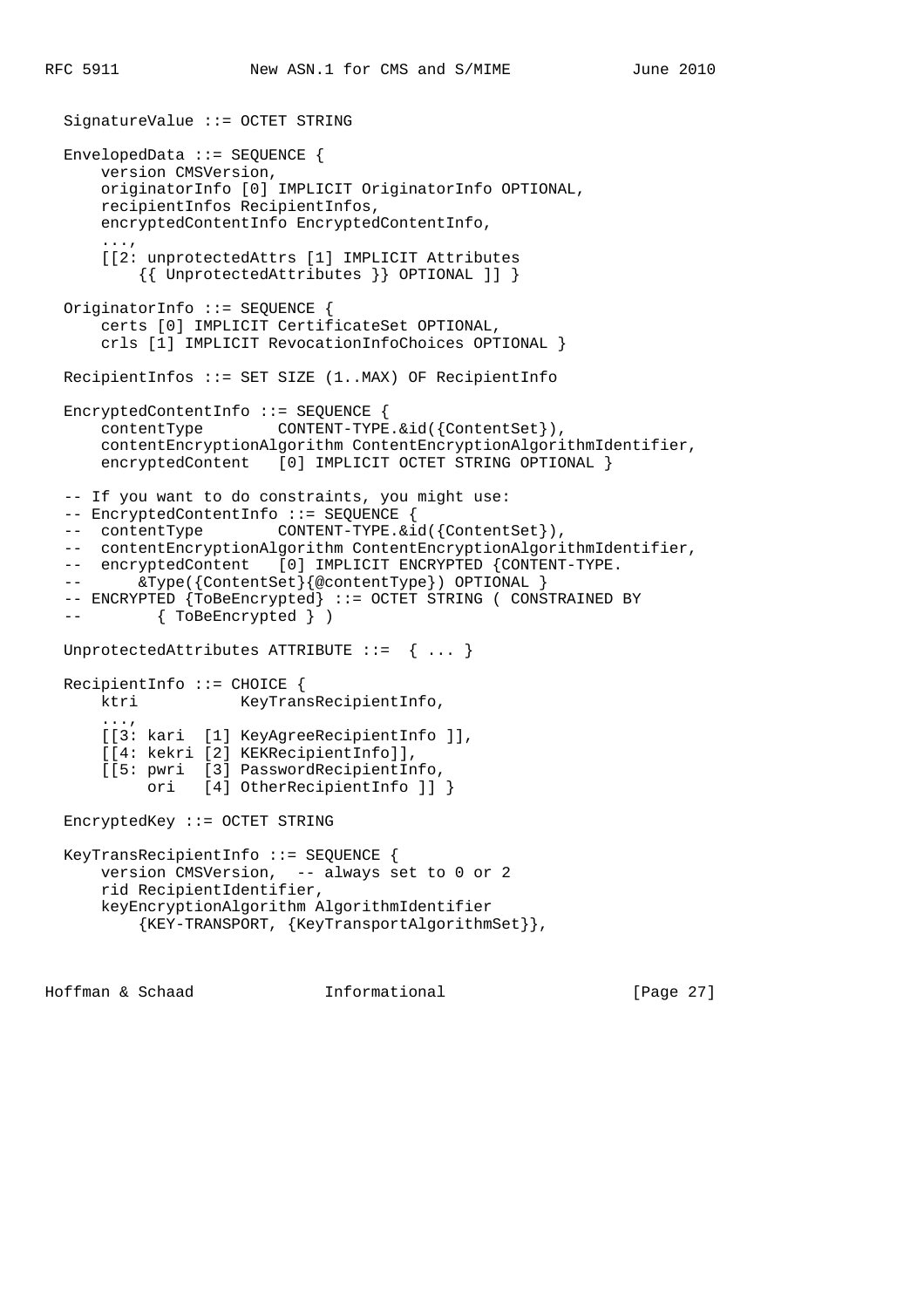```
 encryptedKey EncryptedKey }
 KeyTransportAlgorithmSet KEY-TRANSPORT ::= { KeyTransportAlgs, ... }
  RecipientIdentifier ::= CHOICE {
      issuerAndSerialNumber IssuerAndSerialNumber,
 ...,
      [[2: subjectKeyIdentifier [0] SubjectKeyIdentifier ]] }
  KeyAgreeRecipientInfo ::= SEQUENCE {
      version CMSVersion, -- always set to 3
      originator [0] EXPLICIT OriginatorIdentifierOrKey,
      ukm [1] EXPLICIT UserKeyingMaterial OPTIONAL,
      keyEncryptionAlgorithm AlgorithmIdentifier
           {KEY-AGREE, {KeyAgreementAlgorithmSet}},
      recipientEncryptedKeys RecipientEncryptedKeys }
  KeyAgreementAlgorithmSet KEY-AGREE ::= { KeyAgreementAlgs, ... }
  OriginatorIdentifierOrKey ::= CHOICE {
       issuerAndSerialNumber IssuerAndSerialNumber,
       subjectKeyIdentifier [0] SubjectKeyIdentifier,
      originatorKey [1] OriginatorPublicKey }
  OriginatorPublicKey ::= SEQUENCE {
      algorithm AlgorithmIdentifier {PUBLIC-KEY, {OriginatorKeySet}},
      publicKey BIT STRING }
  OriginatorKeySet PUBLIC-KEY ::= { KeyAgreePublicKeys, ... }
  RecipientEncryptedKeys ::= SEQUENCE OF RecipientEncryptedKey
  RecipientEncryptedKey ::= SEQUENCE {
      rid KeyAgreeRecipientIdentifier,
      encryptedKey EncryptedKey }
  KeyAgreeRecipientIdentifier ::= CHOICE {
      issuerAndSerialNumber IssuerAndSerialNumber,
      rKeyId [0] IMPLICIT RecipientKeyIdentifier }
  RecipientKeyIdentifier ::= SEQUENCE {
      subjectKeyIdentifier SubjectKeyIdentifier,
      date GeneralizedTime OPTIONAL,
      other OtherKeyAttribute OPTIONAL }
  SubjectKeyIdentifier ::= OCTET STRING
  KEKRecipientInfo ::= SEQUENCE {
      version CMSVersion, -- always set to 4
```
Hoffman & Schaad Informational [Page 28]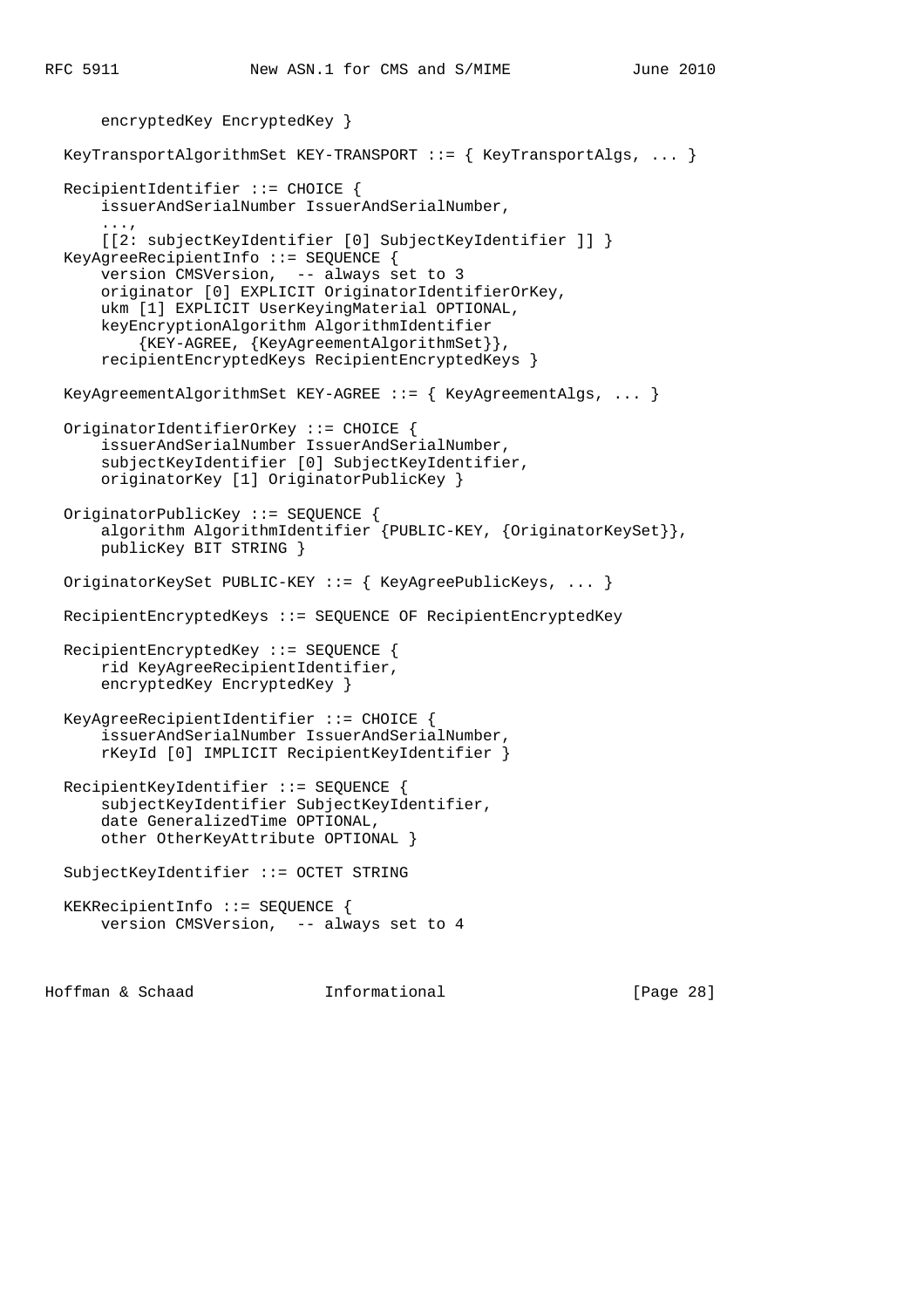```
 kekid KEKIdentifier,
      keyEncryptionAlgorithm KeyEncryptionAlgorithmIdentifier,
       encryptedKey EncryptedKey }
  KEKIdentifier ::= SEQUENCE {
      keyIdentifier OCTET STRING,
      date GeneralizedTime OPTIONAL,
      other OtherKeyAttribute OPTIONAL }
  PasswordRecipientInfo ::= SEQUENCE {
      version CMSVersion, -- always set to 0
      keyDerivationAlgorithm [0] KeyDerivationAlgorithmIdentifier
                               OPTIONAL,
      keyEncryptionAlgorithm KeyEncryptionAlgorithmIdentifier,
      encryptedKey EncryptedKey }
  OTHER-RECIPIENT ::= TYPE-IDENTIFIER
  OtherRecipientInfo ::= SEQUENCE {
      oriType OTHER-RECIPIENT.
              &id({SupportedOtherRecipInfo}),
       oriValue OTHER-RECIPIENT.
               &Type({SupportedOtherRecipInfo}{@oriType})}
  SupportedOtherRecipInfo OTHER-RECIPIENT ::= { ... }
 DigestedData ::= SEQUENCE {
      version CMSVersion,
      digestAlgorithm DigestAlgorithmIdentifier,
      encapContentInfo EncapsulatedContentInfo,
      digest Digest, ... }
  Digest ::= OCTET STRING
  EncryptedData ::= SEQUENCE {
      version CMSVersion,
      encryptedContentInfo EncryptedContentInfo,
 ...,
       [[2: unprotectedAttrs [1] IMPLICIT Attributes
           {{UnprotectedAttributes}} OPTIONAL ]] }
  AuthenticatedData ::= SEQUENCE {
      version CMSVersion,
      originatorInfo [0] IMPLICIT OriginatorInfo OPTIONAL,
      recipientInfos RecipientInfos,
      macAlgorithm MessageAuthenticationCodeAlgorithm,
      digestAlgorithm [1] DigestAlgorithmIdentifier OPTIONAL,
      encapContentInfo EncapsulatedContentInfo,
      authAttrs [2] IMPLICIT AuthAttributes OPTIONAL,
```
Hoffman & Schaad Informational [Page 29]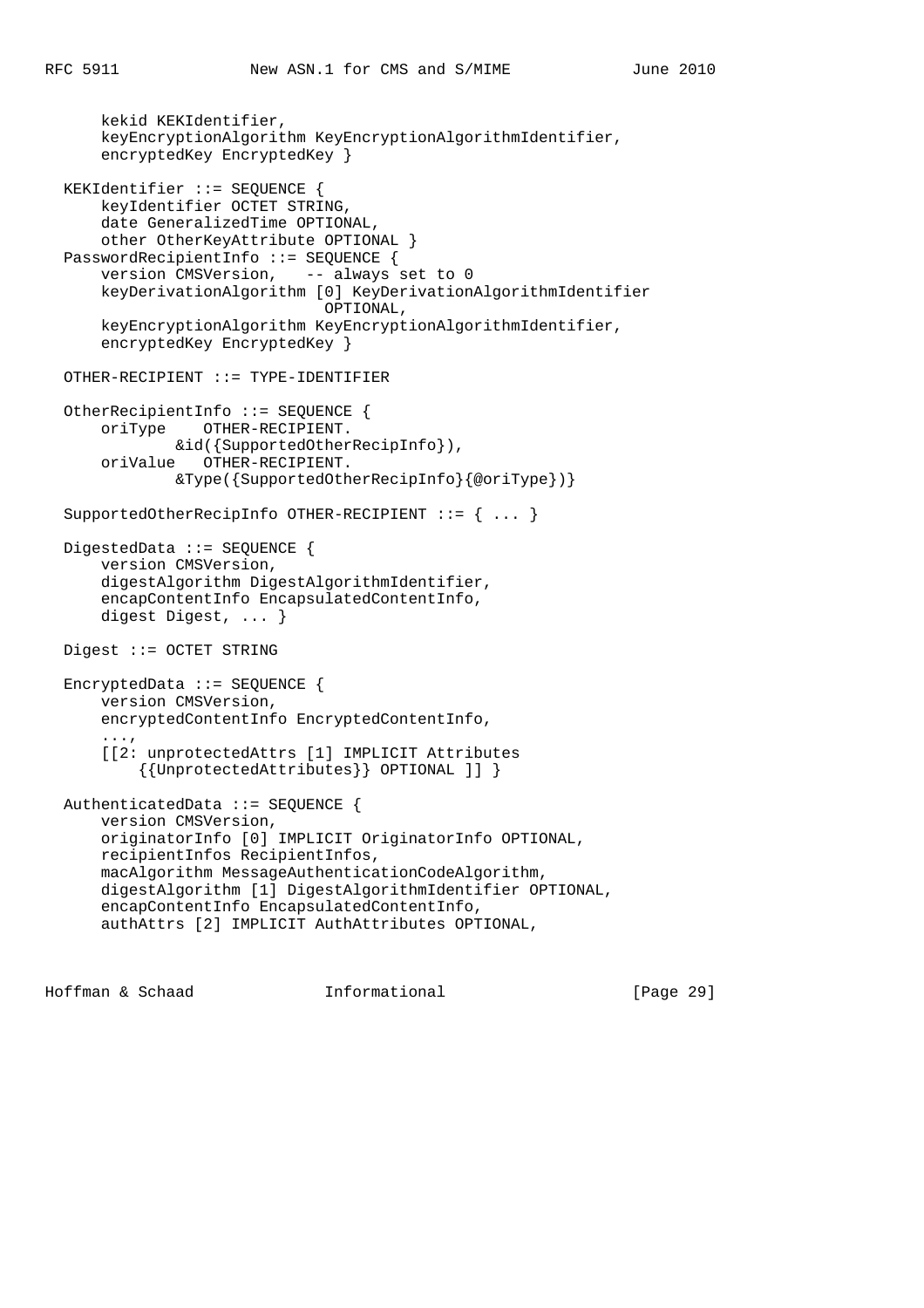```
 mac MessageAuthenticationCode,
      unauthAttrs [3] IMPLICIT UnauthAttributes OPTIONAL }
  AuthAttributes ::= SET SIZE (1..MAX) OF Attribute
       {{AuthAttributeSet}}
  AuthAttributeSet ATTRIBUTE ::= { aa-contentType | aa-messageDigest
                                         | aa-signingTime, ...}
  MessageAuthenticationCode ::= OCTET STRING
 UnauthAttributes ::= SET SIZE (1..MAX) OF Attribute
       {{UnauthAttributeSet}}
 UnauthAttributeSet ATTRIBUTE ::= \{... \}- -- General algorithm definitions
- DigestAlgorithmIdentifier ::= AlgorithmIdentifier
       {DIGEST-ALGORITHM, {DigestAlgorithmSet}}
  DigestAlgorithmSet DIGEST-ALGORITHM ::= {
      CryptographicMessageSyntaxAlgorithms-2009.MessageDigestAlgs, ... }
  SignatureAlgorithmIdentifier ::= AlgorithmIdentifier
       {SIGNATURE-ALGORITHM, {SignatureAlgorithmSet}}
  SignatureAlgorithmSet SIGNATURE-ALGORITHM ::=
       { SignatureAlgs, ... }
  KeyEncryptionAlgorithmIdentifier ::= AlgorithmIdentifier
       {KEY-WRAP, {KeyEncryptionAlgorithmSet}}
  KeyEncryptionAlgorithmSet KEY-WRAP ::= { KeyWrapAlgs, ... }
  ContentEncryptionAlgorithmIdentifier ::= AlgorithmIdentifier
       {CONTENT-ENCRYPTION, {ContentEncryptionAlgorithmSet}}
  ContentEncryptionAlgorithmSet CONTENT-ENCRYPTION ::=
      { ContentEncryptionAlgs, ... }
  MessageAuthenticationCodeAlgorithm ::= AlgorithmIdentifier
      {MAC-ALGORITHM, {MessageAuthenticationCodeAlgorithmSet}}
  MessageAuthenticationCodeAlgorithmSet MAC-ALGORITHM ::=
       { MessageAuthAlgs, ... }
```
Hoffman & Schaad Informational [Page 30]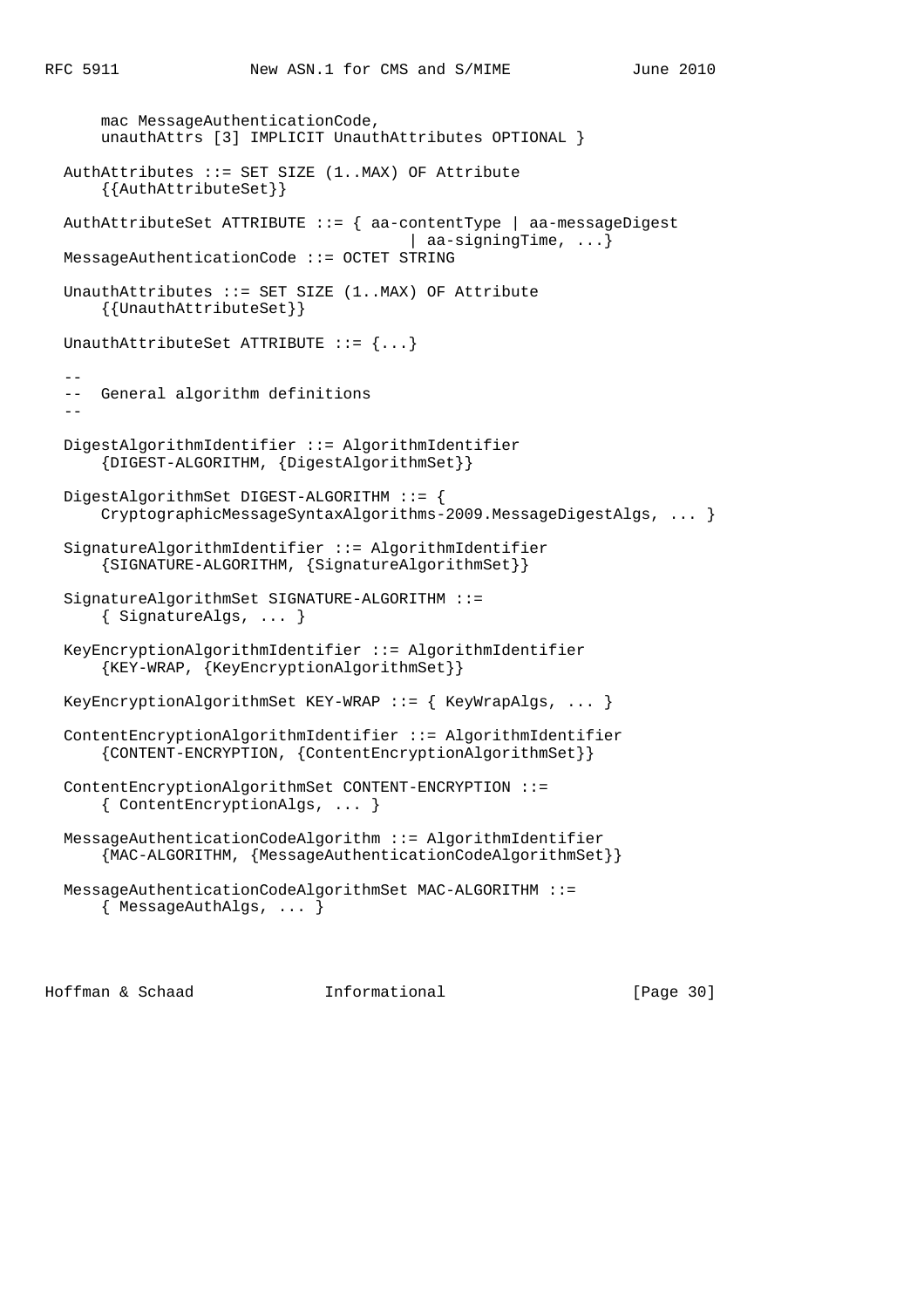```
 KeyDerivationAlgorithmIdentifier ::= AlgorithmIdentifier
       {KEY-DERIVATION, {KeyDerivationAlgs, ...}}
  RevocationInfoChoices ::= SET OF RevocationInfoChoice
  RevocationInfoChoice ::= CHOICE {
      crl CertificateList,
 ...,
       [[5: other [1] IMPLICIT OtherRevocationInfoFormat ]] }
  OTHER-REVOK-INFO ::= TYPE-IDENTIFIER
  OtherRevocationInfoFormat ::= SEQUENCE {
      otherRevInfoFormat OTHER-REVOK-INFO.
              &id({SupportedOtherRevokInfo}),
      otherRevInfo OTHER-REVOK-INFO.
              &Type({SupportedOtherRevokInfo}{@otherRevInfoFormat})}
  SupportedOtherRevokInfo OTHER-REVOK-INFO ::= { ... }
  CertificateChoices ::= CHOICE {
      certificate Certificate,
      extendedCertificate [0] IMPLICIT ExtendedCertificate,
            -- Obsolete
       ...,
       [[3: v1AttrCert [1] IMPLICIT AttributeCertificateV1]],
            -- Obsolete
       [[4: v2AttrCert [2] IMPLICIT AttributeCertificateV2]],
     [[5: other [3] IMPLICIT OtherCertificateFormat]] }
  AttributeCertificateV2 ::= AttributeCertificate
  OTHER-CERT-FMT ::= TYPE-IDENTIFIER
  OtherCertificateFormat ::= SEQUENCE {
      otherCertFormat OTHER-CERT-FMT.
              &id({SupportedCertFormats}),
       otherCert OTHER-CERT-FMT.
              &Type({SupportedCertFormats}{@otherCertFormat})}
  SupportedCertFormats OTHER-CERT-FMT ::= { ... }
  CertificateSet ::= SET OF CertificateChoices
  IssuerAndSerialNumber ::= SEQUENCE {
      issuer Name,
      serialNumber CertificateSerialNumber }
```
Hoffman & Schaad Informational [Page 31]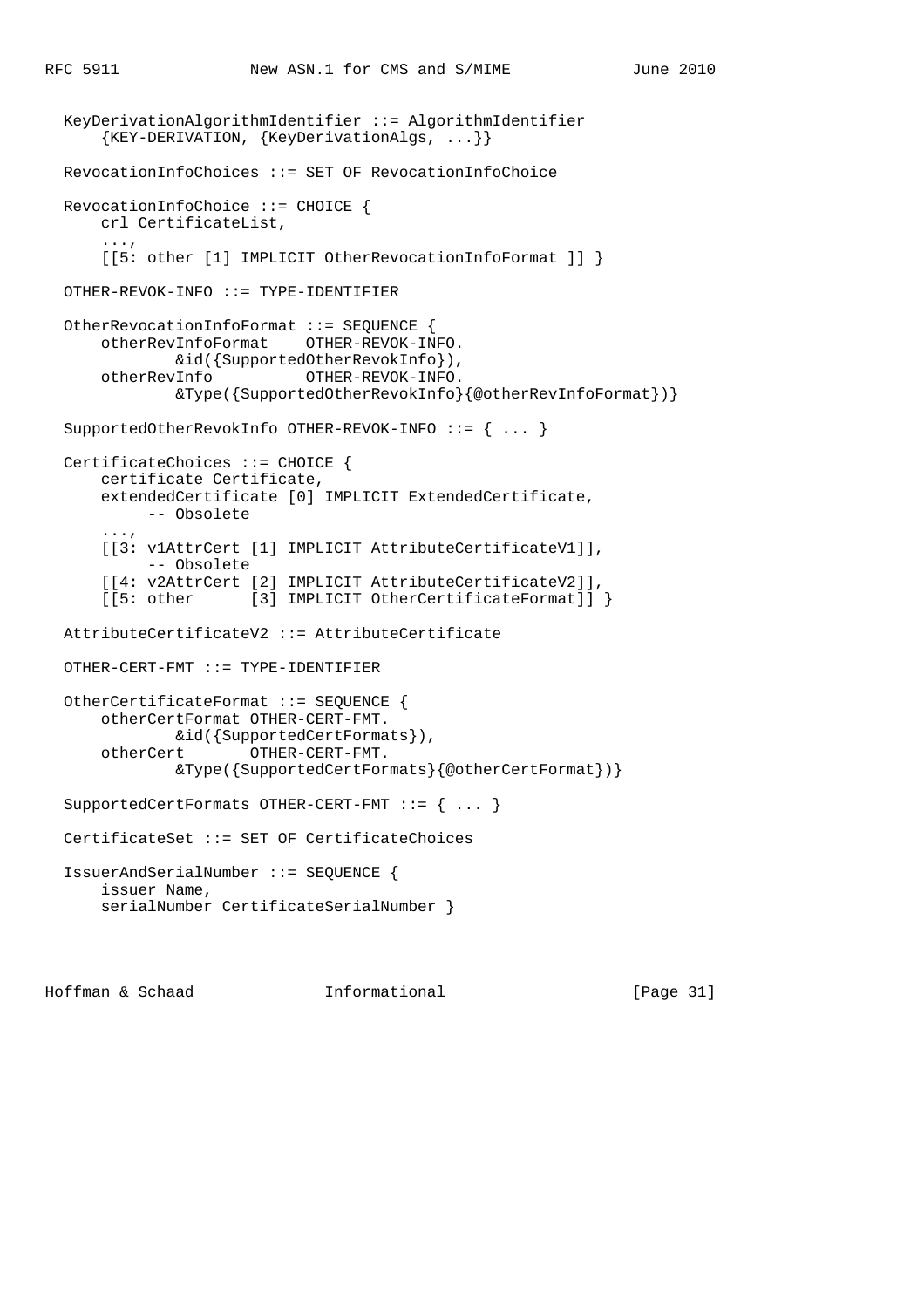```
CMSVersion ::= INTEGER \{ v0(0), v1(1), v2(2), v3(3), v4(4), v5(5) \} UserKeyingMaterial ::= OCTET STRING
KEY-ATTRIBUTE ::= TYPE-IDENTIFFIER OtherKeyAttribute ::= SEQUENCE {
     keyAttrId KEY-ATTRIBUTE.
            &id({SupportedKeyAttributes}),
     keyAttr KEY-ATTRIBUTE.
             &Type({SupportedKeyAttributes}{@keyAttrId})}
 SupportedKeyAttributes KEY-ATTRIBUTE ::= { ... }
 -- Content Type Object Identifiers
id-ct-contentInfo OBJECT IDENTIFFIER :: = { iso(1) member-body(2) }us(840) rsadsi(113549) pkcs(1) pkcs9(9) smime(16) ct(1) 6 }
 ct-Data CONTENT-TYPE ::= {OCTET STRING IDENTIFIED BY id-data}
id-data OBJECT IDENTIFIER := \{ iso(1) \text{ member-body}(2) us(840) rsadsi(113549) pkcs(1) pkcs7(7) 1 }
 ct-SignedData CONTENT-TYPE ::=
     { SignedData IDENTIFIED BY id-signedData}
id-signedData OBJECT IDENTIFYIER :: = \{ iso(1) member-body(2) us(840) rsadsi(113549) pkcs(1) pkcs7(7) 2 }
 ct-EnvelopedData CONTENT-TYPE ::=
     { EnvelopedData IDENTIFIED BY id-envelopedData}
id-envelopedData OBJECT IDENTIFIER ::= \{ iso(1) member-body(2)
    us(840) rsadsi(113549) pkcs(1) pkcs7(7) 3 }
 ct-DigestedData CONTENT-TYPE ::=
     { DigestedData IDENTIFIED BY id-digestedData}
id-digestedData OBJECT IDENTIFIER ::= { iso(1) member-body(2) } us(840) rsadsi(113549) pkcs(1) pkcs7(7) 5 }
 ct-EncryptedData CONTENT-TYPE ::=
     { EncryptedData IDENTIFIED BY id-encryptedData}
id-encryptedData OBJECT IDENTIFIER ::= { iso(1) member-body(2)
    us(840) rsadsi(113549) pkcs(1) pkcs7(7) 6 }
```
Hoffman & Schaad Informational [Page 32]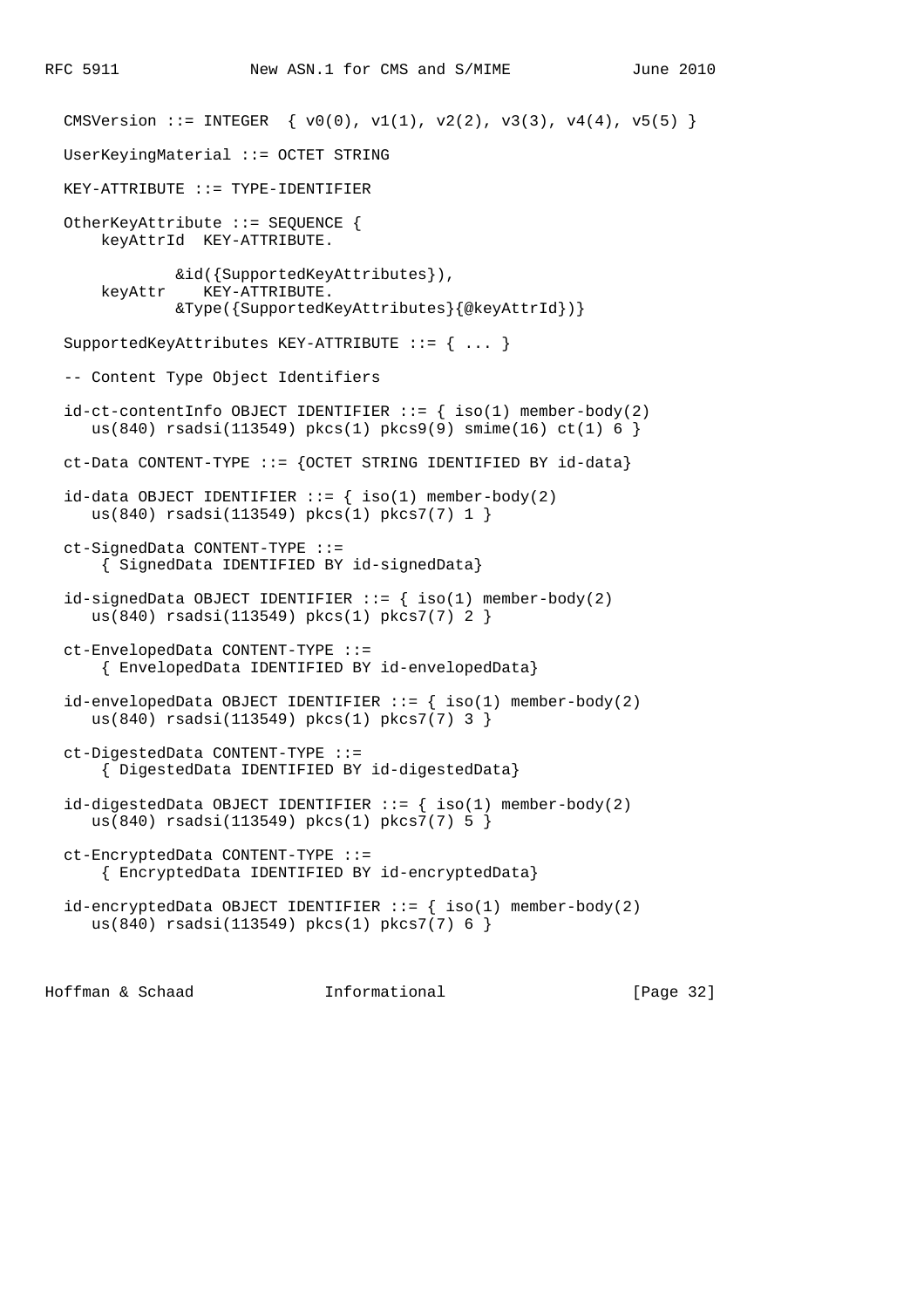```
 ct-AuthenticatedData CONTENT-TYPE ::=
       { AuthenticatedData IDENTIFIED BY id-ct-authData}
 id-ct-authData OBJECT IDENTIFIER ::= { iso(1) member-body(2) }us(840) rsadsi(113549) pkcs(1) pkcs-9(9) smime(16) ct(1) 2 }
- -- The CMS Attributes
- MessageDigest ::= OCTET STRING
  SigningTime ::= Time
  Time ::= CHOICE {
      utcTime UTCTime,
      generalTime GeneralizedTime }
  Countersignature ::= SignerInfo
  -- Attribute Object Identifiers
  aa-contentType ATTRIBUTE ::=
       { TYPE ContentType IDENTIFIED BY id-contentType }
 id-contentType OBJECT IDENTIFIER ::= \{ \text{ iso}(1) \text{ member-body}(2) us(840) rsadsi(113549) pkcs(1) pkcs9(9) 3 }
  aa-messageDigest ATTRIBUTE ::=
      { TYPE MessageDigest IDENTIFIED BY id-messageDigest}
 id-messageDigest OBJECT IDENTIFIER ::= \{ \text{iso}(1) \text{ member-body}(2) us(840) rsadsi(113549) pkcs(1) pkcs9(9) 4 }
  aa-signingTime ATTRIBUTE ::=
      { TYPE SigningTime IDENTIFIED BY id-signingTime }
 id-signingTime OBJECT IDENTIFIER ::= \{ iso(1) member-body(2)
     us(840) rsadsi(113549) pkcs(1) pkcs9(9) 5 }
  aa-countersignature ATTRIBUTE ::=
      { TYPE Countersignature IDENTIFIED BY id-countersignature }
  id-countersignature OBJECT IDENTIFIER ::= { iso(1) member-body(2)
     us(840) rsadsi(113549) pkcs(1) pkcs9(9) 6 }
- -- Obsolete Extended Certificate syntax from PKCS#6
  - ExtendedCertificateOrCertificate ::= CHOICE {
      certificate Certificate,
```
Hoffman & Schaad Informational [Page 33]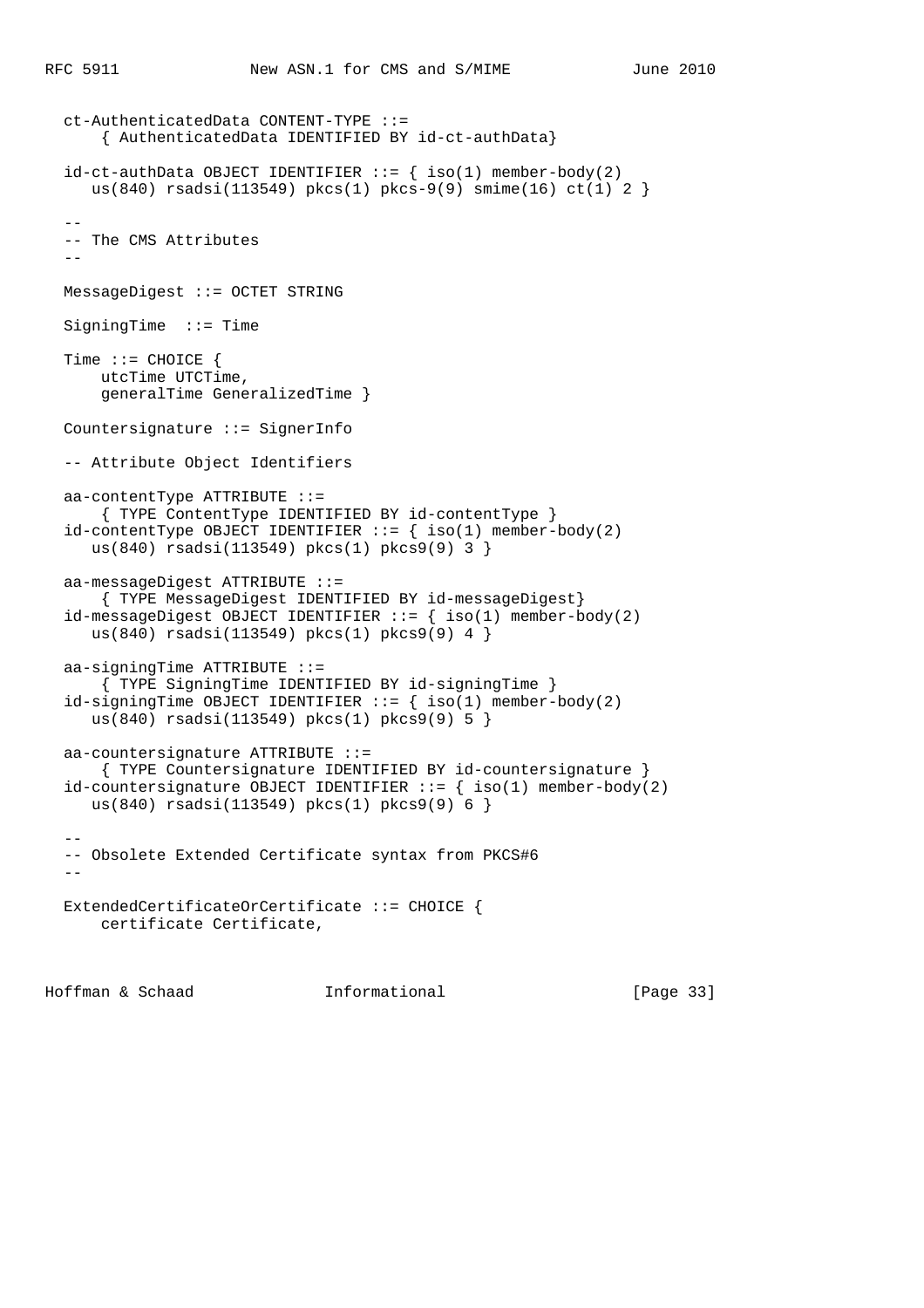```
 extendedCertificate [0] IMPLICIT ExtendedCertificate }
   ExtendedCertificate ::= SEQUENCE {
       extendedCertificateInfo ExtendedCertificateInfo,
       signatureAlgorithm SignatureAlgorithmIdentifier,
       signature Signature }
  ExtendedCertificateInfo ::= SEQUENCE {
       version CMSVersion,
       certificate Certificate,
       attributes UnauthAttributes }
   Signature ::= BIT STRING
   Attribute{ ATTRIBUTE:AttrList } ::= SEQUENCE {
       attrType ATTRIBUTE.
      \verb|sid({\small \texttt{Attribute}}) \text{,} \\ \verb|attrValues \texttt{SET 0}| \\SET OF ATTRIBUTE.
                &Type({AttrList}{@attrType}) }
   Attributes { ATTRIBUTE:AttrList } ::=
      SET SIZE (1..MAX) OF Attribute \{ AttrList \} END
7. ASN.1 Module for RFC 4108
   CMSFirmwareWrapper-2009
      \{\text{iso}(1) \text{ member-body}(2) \text{ us}(840) \text{ rsadsi}(113549) \text{ pkcs}(1) \text{ pkcs-9}(9) smime(16) modules(0) id-mod-cms-firmware-wrap-02(40) }
   DEFINITIONS IMPLICIT TAGS ::=
  BEGIN
   IMPORTS
   OTHER-NAME
   FROM PKIX1Implicit-2009
       \{ iso(1) <i>identified-organization(3) <math> dod(6) <i>internet(1) security(5)</i></math>mechanisms(5) pix(7) id-mod(0) id-mod-pkix1-implicit-02(59) }
   EnvelopedData, CONTENT-TYPE, ATTRIBUTE
   FROM CryptographicMessageSyntax-2009
      \{\text{iso}(1) \text{ member-body}(2) \text{ us}(840) \text{ rsadsi}(113549) \text{ pkcs}(1) \text{ pkcs-9}(9)smime(16) modules(0) id-mod-cms-2004-02(41) };
   FirmwareContentTypes CONTENT-TYPE ::= {
           ct-firmwarePackage | ct-firmwareLoadReceipt |
            ct-firmwareLoadError,... }
```
Hoffman & Schaad Informational [Page 34]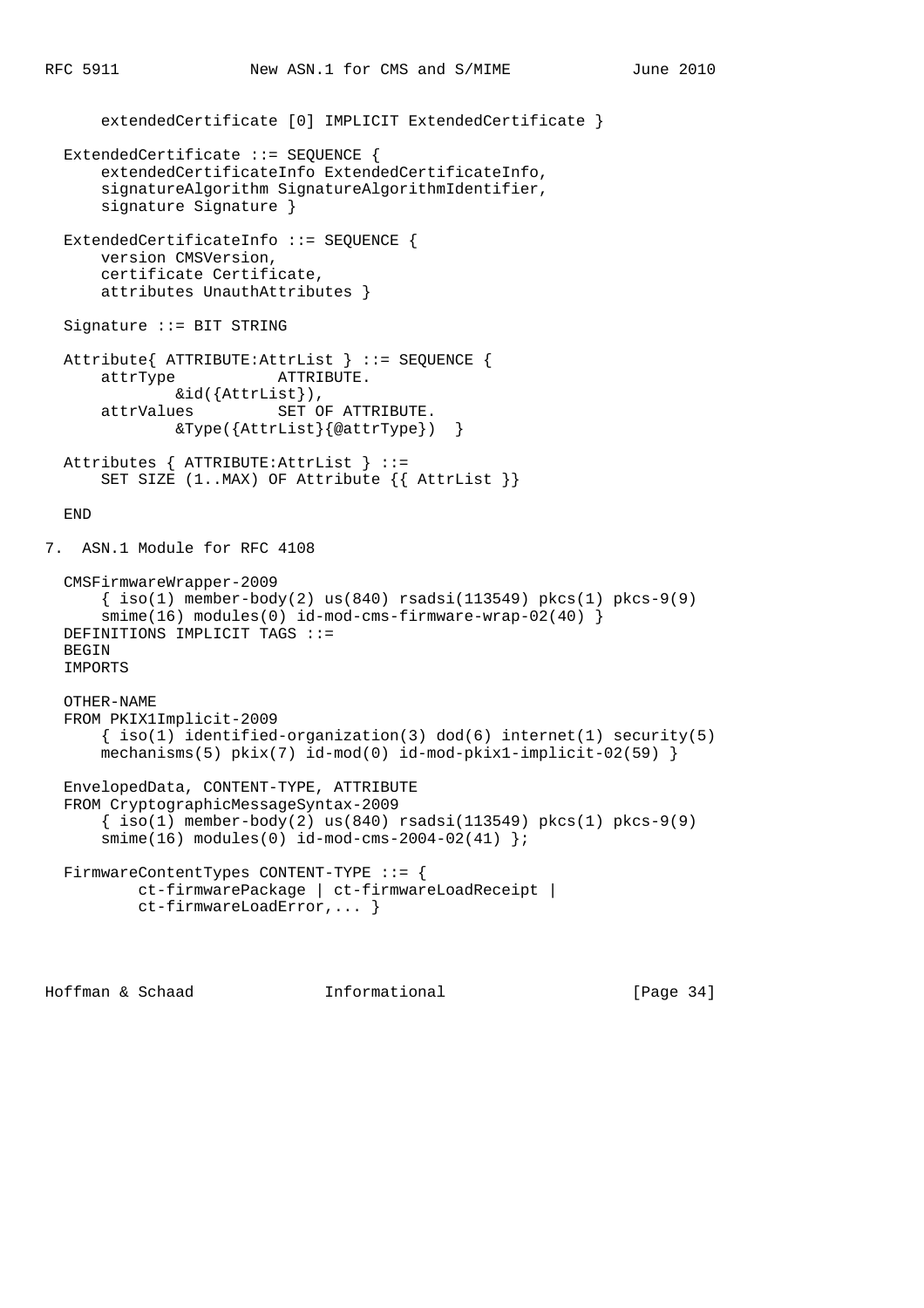```
 FirmwareSignedAttrs ATTRIBUTE ::= {
         aa-firmwarePackageID | aa-targetHardwareIDs |
         aa-decryptKeyID | aa-implCryptoAlgs | aa-implCompressAlgs |
         aa-communityIdentifiers | aa-firmwarePackageInfo,... }
FirmwareUnsignedAttrs ATTRIBUTE ::= {
        aa-wrappedFirmwareKey, ... }
 FirmwareOtherNames OTHER-NAME ::= {
        on-hardwareModuleName, ... }
 -- Firmware Package Content Type and Object Identifier
 ct-firmwarePackage CONTENT-TYPE ::=
         { FirmwarePkgData IDENTIFIED BY id-ct-firmwarePackage }
 id-ct-firmwarePackage OBJECT IDENTIFIER ::= {
    iso(1) member-body(2) us(840) rsadsi(113549) pkcs(1) pkcs9(9)
     smime(16) ct(1) 16 }
 FirmwarePkgData ::= OCTET STRING
 -- Firmware Package Signed Attributes and Object Identifiers
 aa-firmwarePackageID ATTRIBUTE ::=
     { TYPE FirmwarePackageIdentifier IDENTIFIED BY
         id-aa-firmwarePackageID }
 id-aa-firmwarePackageID OBJECT IDENTIFIER ::= {
    iso(1) member-body(2) us(840) rsadsi(113549) pkcs(1) pkcs9(9)
     smime(16) aa(2) 35 }
FirmwarePackageIdentifier ::= SEQUENCE {
     name PreferredOrLegacyPackageIdentifier,
     stale PreferredOrLegacyStalePackageIdentifier OPTIONAL }
 PreferredOrLegacyPackageIdentifier ::= CHOICE {
     preferred PreferredPackageIdentifier,
     legacy OCTET STRING }
 PreferredPackageIdentifier ::= SEQUENCE {
     fwPkgID OBJECT IDENTIFIER,
     verNum INTEGER (0..MAX) }
 PreferredOrLegacyStalePackageIdentifier ::= CHOICE {
     preferredStaleVerNum INTEGER (0..MAX),
     legacyStaleVersion OCTET STRING }
 aa-targetHardwareIDs ATTRIBUTE ::=
```
Hoffman & Schaad Informational [Page 35]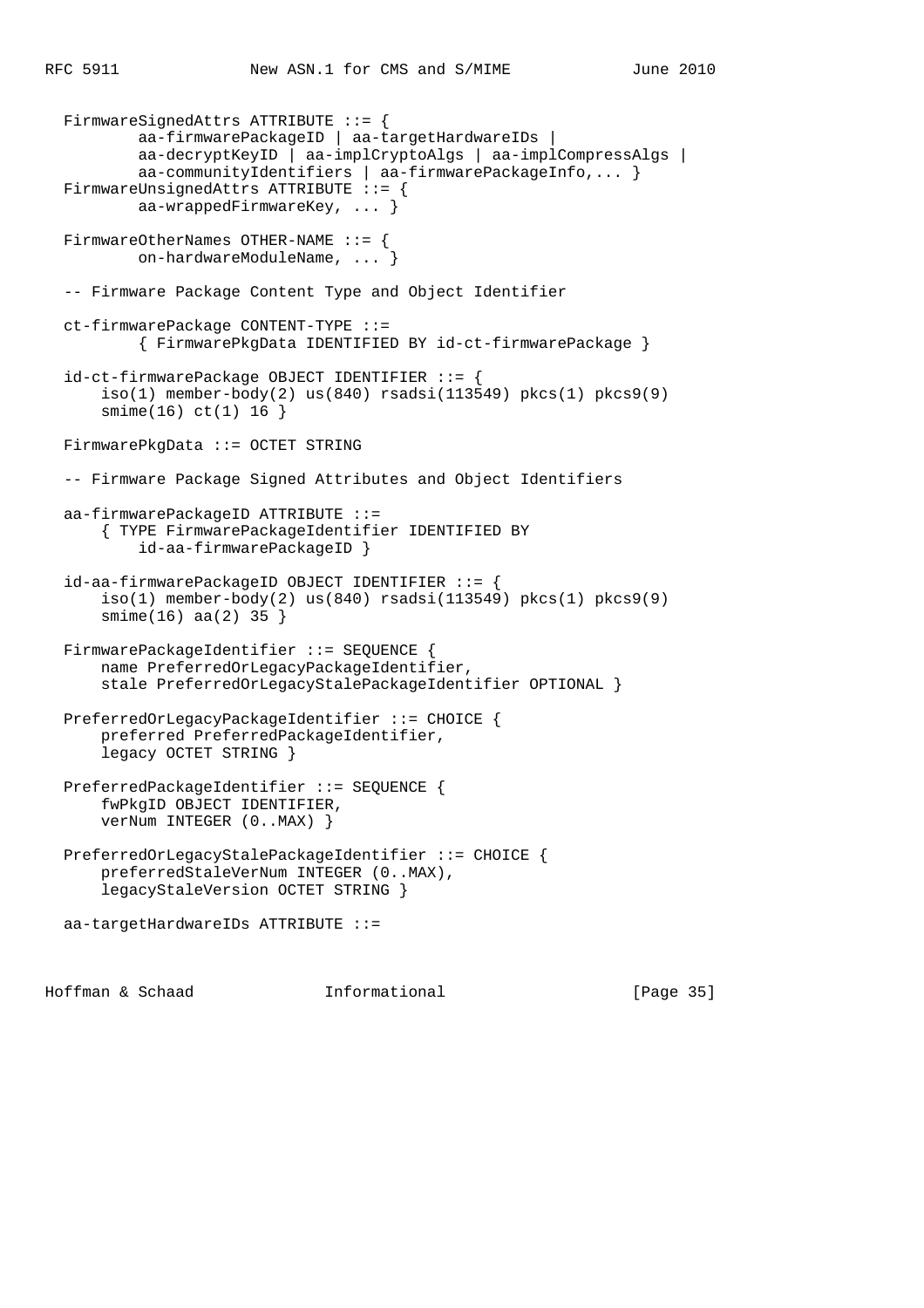{ TYPE TargetHardwareIdentifiers IDENTIFIED BY id-aa-targetHardwareIDs } id-aa-targetHardwareIDs OBJECT IDENTIFIER ::= { iso(1) member-body(2) us(840) rsadsi(113549) pkcs(1) pkcs9(9) smime(16) aa(2) 36 } TargetHardwareIdentifiers ::= SEQUENCE OF OBJECT IDENTIFIER aa-decryptKeyID ATTRIBUTE ::= { TYPE DecryptKeyIdentifier IDENTIFIED BY id-aa-decryptKeyID} id-aa-decryptKeyID OBJECT IDENTIFIER ::= {  $iso(1)$  member-body(2) us(840) rsadsi(113549) pkcs(1) pkcs9(9) smime(16) aa(2) 37 } DecryptKeyIdentifier ::= OCTET STRING aa-implCryptoAlgs ATTRIBUTE ::= { TYPE ImplementedCryptoAlgorithms IDENTIFIED BY id-aa-implCryptoAlgs } id-aa-implCryptoAlgs OBJECT IDENTIFIER ::= {  $iso(1)$  member-body(2) us(840) rsadsi(113549) pkcs(1) pkcs9(9) smime(16) aa(2) 38 } ImplementedCryptoAlgorithms ::= SEQUENCE OF OBJECT IDENTIFIER aa-implCompressAlgs ATTRIBUTE ::= { TYPE ImplementedCompressAlgorithms IDENTIFIED BY id-aa-implCompressAlgs } id-aa-implCompressAlgs OBJECT IDENTIFIER ::= {  $iso(1)$  member-body(2) us(840) rsadsi(113549) pkcs(1) pkcs9(9) smime(16) aa(2) 43 } ImplementedCompressAlgorithms ::= SEQUENCE OF OBJECT IDENTIFIER aa-communityIdentifiers ATTRIBUTE ::= { TYPE CommunityIdentifiers IDENTIFIED BY id-aa-communityIdentifiers } id-aa-communityIdentifiers OBJECT IDENTIFIER ::= { iso(1) member-body(2) us(840) rsadsi(113549) pkcs(1) pkcs9(9) smime(16) aa(2) 40 } CommunityIdentifiers ::= SEQUENCE OF CommunityIdentifier

Hoffman & Schaad Informational [Page 36]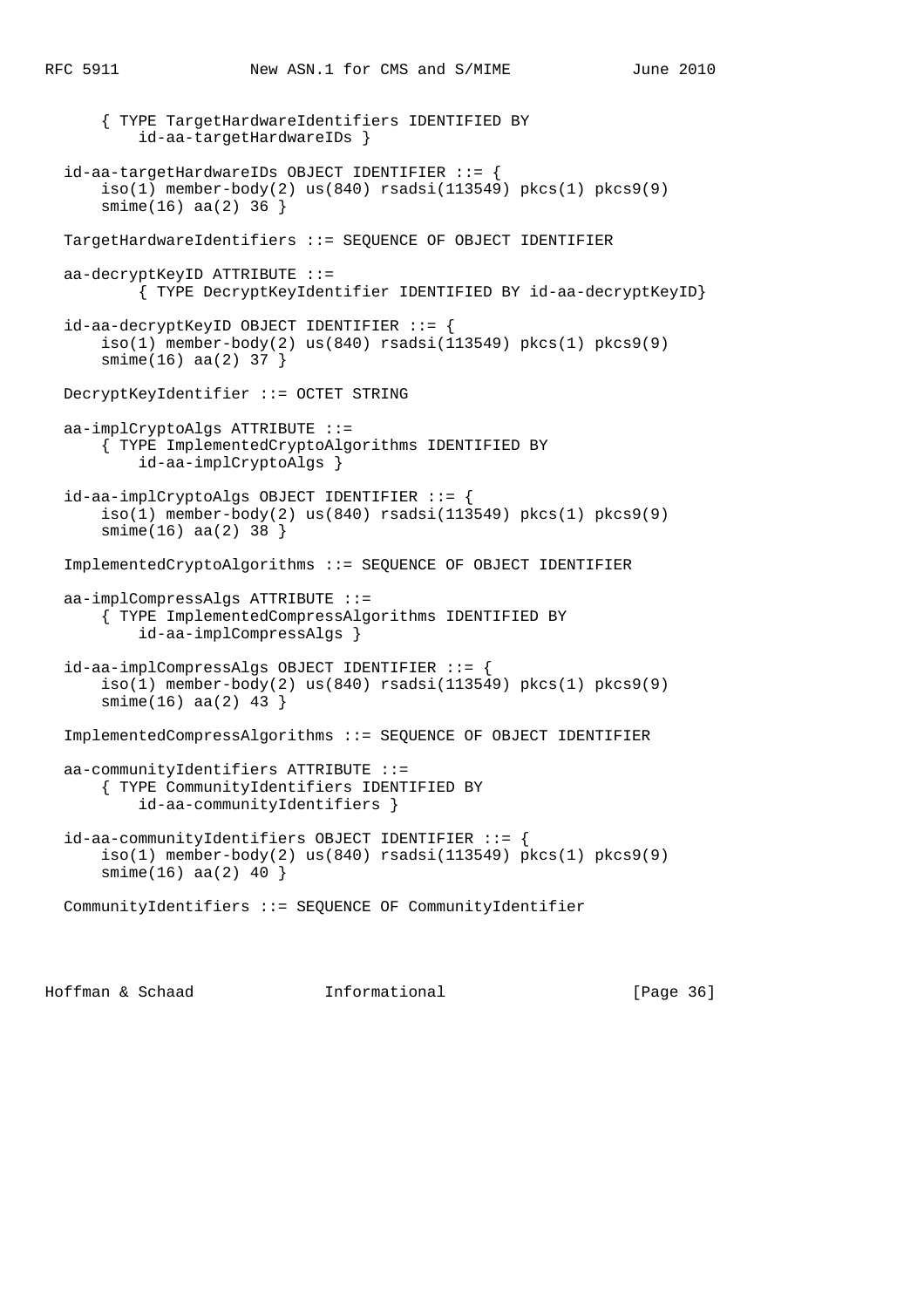```
 CommunityIdentifier ::= CHOICE {
     communityOID OBJECT IDENTIFIER,
     hwModuleList HardwareModules }
 HardwareModules ::= SEQUENCE {
     hwType OBJECT IDENTIFIER,
     hwSerialEntries SEQUENCE OF HardwareSerialEntry }
 HardwareSerialEntry ::= CHOICE {
    all NULL,
     single OCTET STRING,
     block SEQUENCE {
         low OCTET STRING,
         high OCTET STRING
     }
 }
 aa-firmwarePackageInfo ATTRIBUTE ::=
     { TYPE FirmwarePackageInfo IDENTIFIED BY
         id-aa-firmwarePackageInfo }
 id-aa-firmwarePackageInfo OBJECT IDENTIFIER ::= {
    iso(1) member-body(2) us(840) rsadsi(113549) pkcs(1) pkcs9(9)
     smime(16) aa(2) 42 }
 FirmwarePackageInfo ::= SEQUENCE {
     fwPkgType INTEGER OPTIONAL,
     dependencies SEQUENCE OF
     PreferredOrLegacyPackageIdentifier OPTIONAL }
 -- Firmware Package Unsigned Attributes and Object Identifiers
 aa-wrappedFirmwareKey ATTRIBUTE ::=
     { TYPE WrappedFirmwareKey IDENTIFIED BY
        id-aa-wrappedFirmwareKey }
 id-aa-wrappedFirmwareKey OBJECT IDENTIFIER ::= {
    iso(1) member-body(2) us(840) rsadsi(113549) pkcs(1) pkcs9(9)
     smime(16) aa(2) 39 }
 WrappedFirmwareKey ::= EnvelopedData
 -- Firmware Package Load Receipt Content Type and Object Identifier
 ct-firmwareLoadReceipt CONTENT-TYPE ::=
     { FirmwarePackageLoadReceipt IDENTIFIED BY
         id-ct-firmwareLoadReceipt }
 id-ct-firmwareLoadReceipt OBJECT IDENTIFIER ::= {
     iso(1) member-body(2) us(840) rsadsi(113549) pkcs(1) pkcs9(9)
     smime(16) ct(1) 17 }
```
Hoffman & Schaad Informational [Page 37]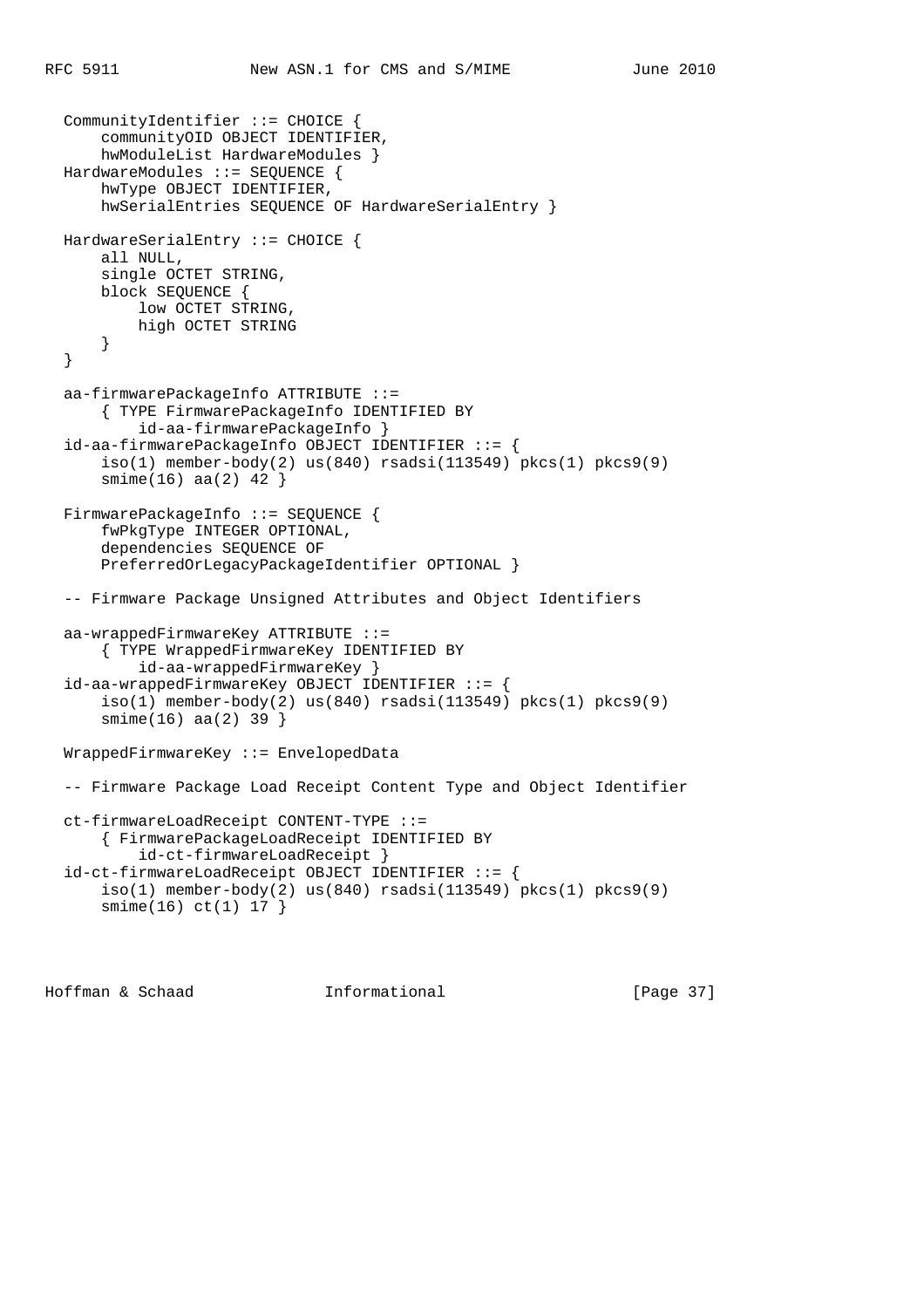```
 FirmwarePackageLoadReceipt ::= SEQUENCE {
      version FWReceiptVersion DEFAULT v1,
      hwType OBJECT IDENTIFIER,
     hwSerialNum OCTET STRING,
      fwPkgName PreferredOrLegacyPackageIdentifier,
      trustAnchorKeyID OCTET STRING OPTIONAL,
      decryptKeyID [1] OCTET STRING OPTIONAL }
 FWReceiptVersion ::= INTEGER \{ v1(1) \} -- Firmware Package Load Error Report Content Type
  -- and Object Identifier
  ct-firmwareLoadError CONTENT-TYPE ::=
      { FirmwarePackageLoadError
         IDENTIFIED BY id-ct-firmwareLoadError }
 id-ct-firmwareLoadError OBJECT IDENTIFIER ::= {
     iso(1) member-body(2) us(840) rsadsi(113549) pkcs(1) pkcs9(9)
      smime(16) ct(1) 18 }
 FirmwarePackageLoadError ::= SEQUENCE {
      version FWErrorVersion DEFAULT v1,
      hwType OBJECT IDENTIFIER,
      hwSerialNum OCTET STRING,
      errorCode FirmwarePackageLoadErrorCode,
      vendorErrorCode VendorLoadErrorCode OPTIONAL,
      fwPkgName PreferredOrLegacyPackageIdentifier OPTIONAL,
      config [1] SEQUENCE OF CurrentFWConfig OPTIONAL }
 FWErrorVersion ::= INTEGER \{ v1(1) \} CurrentFWConfig ::= SEQUENCE {
      fwPkgType INTEGER OPTIONAL,
      fwPkgName PreferredOrLegacyPackageIdentifier }
  FirmwarePackageLoadErrorCode ::= ENUMERATED {
    decodeFailure (1),
badContentInfo (2),
badSignedData (3),
badEncapContent (4),
badCertificate (5),
badSignerInfo (6),
badSignedAttrs (7),
badUnsignedAttrs (8),
missingContent (9),
noTrustAnchor (10),
notAuthorized (11),
     badDigestAlgorithm (12),
```
Hoffman & Schaad Informational [Page 38]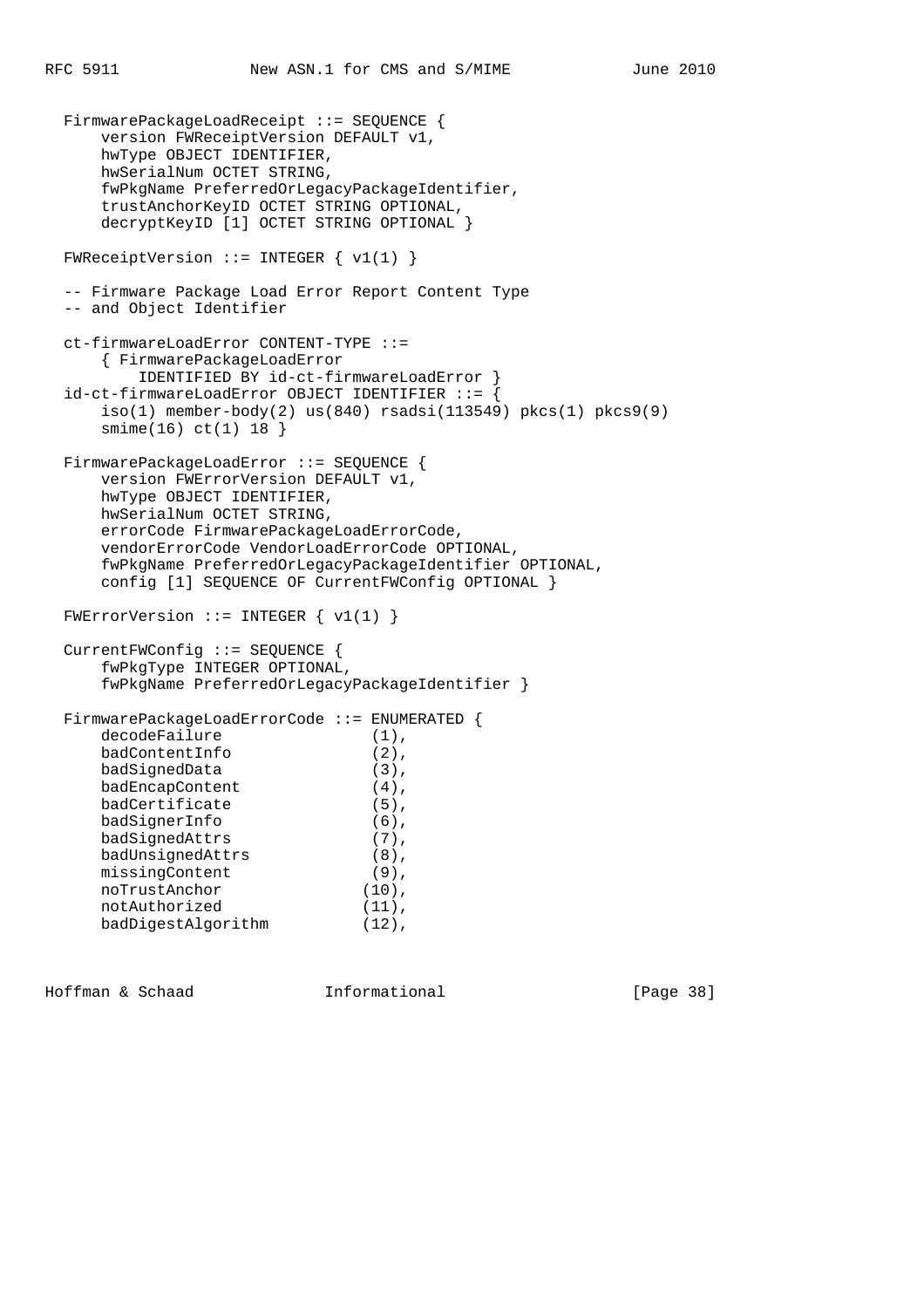badSignatureAlgorithm (13), unsupportedKeySize (14),

| signatureFailure                                 | $(15)$ ,                                                           |
|--------------------------------------------------|--------------------------------------------------------------------|
| contentTypeMismatch                              | $(16)$ ,                                                           |
| badEncryptedData                                 | $(17)$ ,                                                           |
| unprotectedAttrsPresent                          | $(18)$ ,                                                           |
| badEncryptContent                                | $(19)$ ,                                                           |
| badEncryptAlgorithm                              | $(20)$ ,                                                           |
| missingCiphertext                                | $(21)$ ,                                                           |
| noDecryptKey                                     | $(22)$ ,                                                           |
| decryptFailure                                   | $(23)$ ,                                                           |
| badCompressAlgorithm                             | $(24)$ ,                                                           |
| missingCompressedContent                         | $(25)$ ,                                                           |
| decompressFailure                                | $(26)$ ,                                                           |
| wrongHardware                                    | $(27)$ ,                                                           |
| stalePackage                                     | $(28)$ ,                                                           |
| notInCommunity                                   | $(29)$ ,                                                           |
| unsupportedPackageType                           | $(30)$ ,                                                           |
| missingDependency                                | $(31)$ ,                                                           |
| wrongDependencyVersion                           | $(32)$ ,                                                           |
| insufficientMemory                               | $(33)$ ,                                                           |
| badFirmware                                      | $(34)$ ,                                                           |
| unsupportedParameters                            | $(35)$ ,                                                           |
| breaksDependency                                 | $(36)$ ,                                                           |
| otherError                                       | $(99)$ }                                                           |
|                                                  |                                                                    |
| VendorLoadErrorCode ::= INTEGER                  |                                                                    |
| -- Other Name syntax for Hardware Module Name    |                                                                    |
|                                                  |                                                                    |
| $on$ -hardwareModuleName OTHER-NAME $::=$        |                                                                    |
|                                                  | { HardwareModuleName IDENTIFIED BY id-on-hardwareModuleName }      |
| id-on-hardwareModuleName OBJECT IDENTIFIER ::= { |                                                                    |
|                                                  | $iso(1)$ identified-organization(3) dod(6) internet(1) security(5) |
| mechanisms(5) $pkix(7)$ on(8) 4 }                |                                                                    |
|                                                  |                                                                    |
| HardwareModuleName ::= SEQUENCE {                |                                                                    |
| hwType OBJECT IDENTIFIER,                        |                                                                    |
| hwSerialNum OCTET STRING }                       |                                                                    |
|                                                  |                                                                    |
| END                                              |                                                                    |
|                                                  |                                                                    |

Hoffman & Schaad **Informational** [Page 39]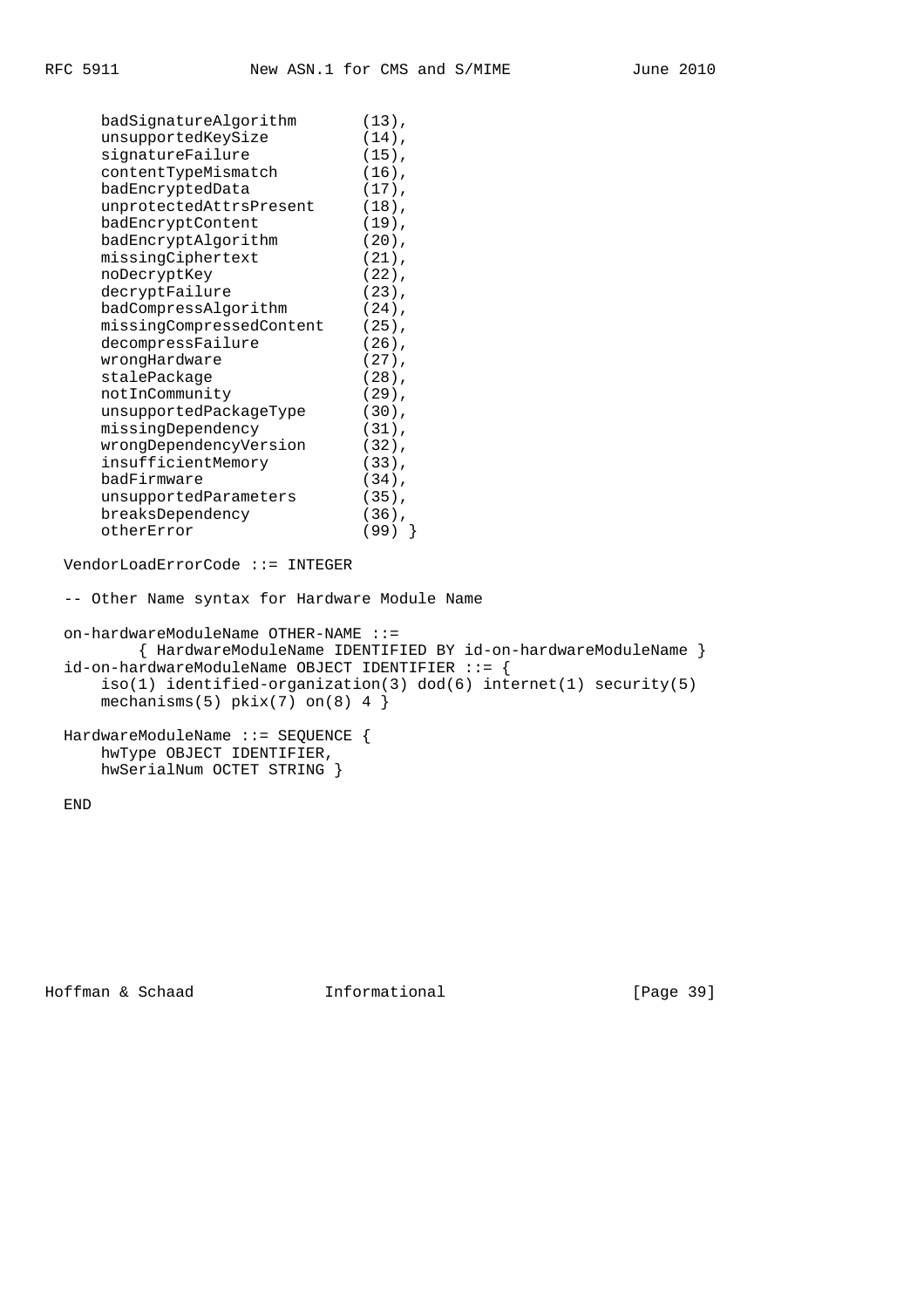8. ASN.1 Module for RFC 4998

```
ERS {iso(1)} identified-organization(3) dod(6) internet(1)
    security(5) mechanisms(5) ltans(11) id-mod(0) id-mod-ers(1)id-mod-ers-v1(1) }
 DEFINITIONS IMPLICIT TAGS ::=
 BEGIN
 IMPORTS
 AttributeSet{}, ATTRIBUTE
 FROM PKIX-CommonTypes
    \{iso(1) identified-organization(3) dod(6) internet(1) security(5)
    mechanisms(5) pkix(7) id-mod(0) id-mod-pkixCommon-02(57) AlgorithmIdentifier{}, ALGORITHM, DIGEST-ALGORITHM
 FROM AlgorithmInformation-2009
    \{iso(1) identified-organization(3) dod(6) internet(1) security(5)
     mechanisms(5) pkix(7) id-mod(0)
     id-mod-algorithmInformation-02(58)}
 ContentInfo
 FROM CryptographicMessageSyntax2004
    \{ iso(1) member-body(2) us(840) rsadsi(113549)pkcs(1) pkcs-9(9) smime(16) modules(0) id-mod-cms-2004-02(41) } ;
 aa-er-Internal ATTRIBUTE ::=
     { TYPE EvidenceRecord IDENTIFIED BY id-aa-er-internal }
 id-aa-er-internal OBJECT IDENTIFIER ::=
    \{\text{iso}(1) \text{ member-body}(2) \text{ us}(840) \text{ rsadsi}(113549) \text{ pkcs}(1) \text{ pkcs}(9)\} smime(16) id-aa(2) 49 }
 aa-er-External ATTRIBUTE ::=
     { TYPE EvidenceRecord IDENTIFIED BY id-aa-er-external }
 id-aa-er-external OBJECT IDENTIFIER ::=
    \{\text{iso}(1) \text{ member-body}(2) \text{ us}(840) \text{ rsadsi}(113549) \text{ pkcs}(1) \text{ pkcs}(9)\} smime(16) id-aa(2) 50 }
 ltans OBJECT IDENTIFIER ::=
     {iso(1) identified-organization(3) dod(6) internet(1) security(5)
    mechanisms(5) ltans(11) }
 EvidenceRecord ::= SEQUENCE {
    version \qquad \qquad \text{INTER } \{ \text{ v1(1)} \},
     digestAlgorithms SEQUENCE OF AlgorithmIdentifier
                                     {DIGEST-ALGORITHM, <math>\{... \}</math>,cryptoInfos [0] CryptoInfos OPTIONAL,<br>encryptionInfo [1] EncryptionInfo OPTION
                                 [1] EncryptionInfo OPTIONAL,
     archiveTimeStampSequence ArchiveTimeStampSequence
```
Hoffman & Schaad Informational [Page 40]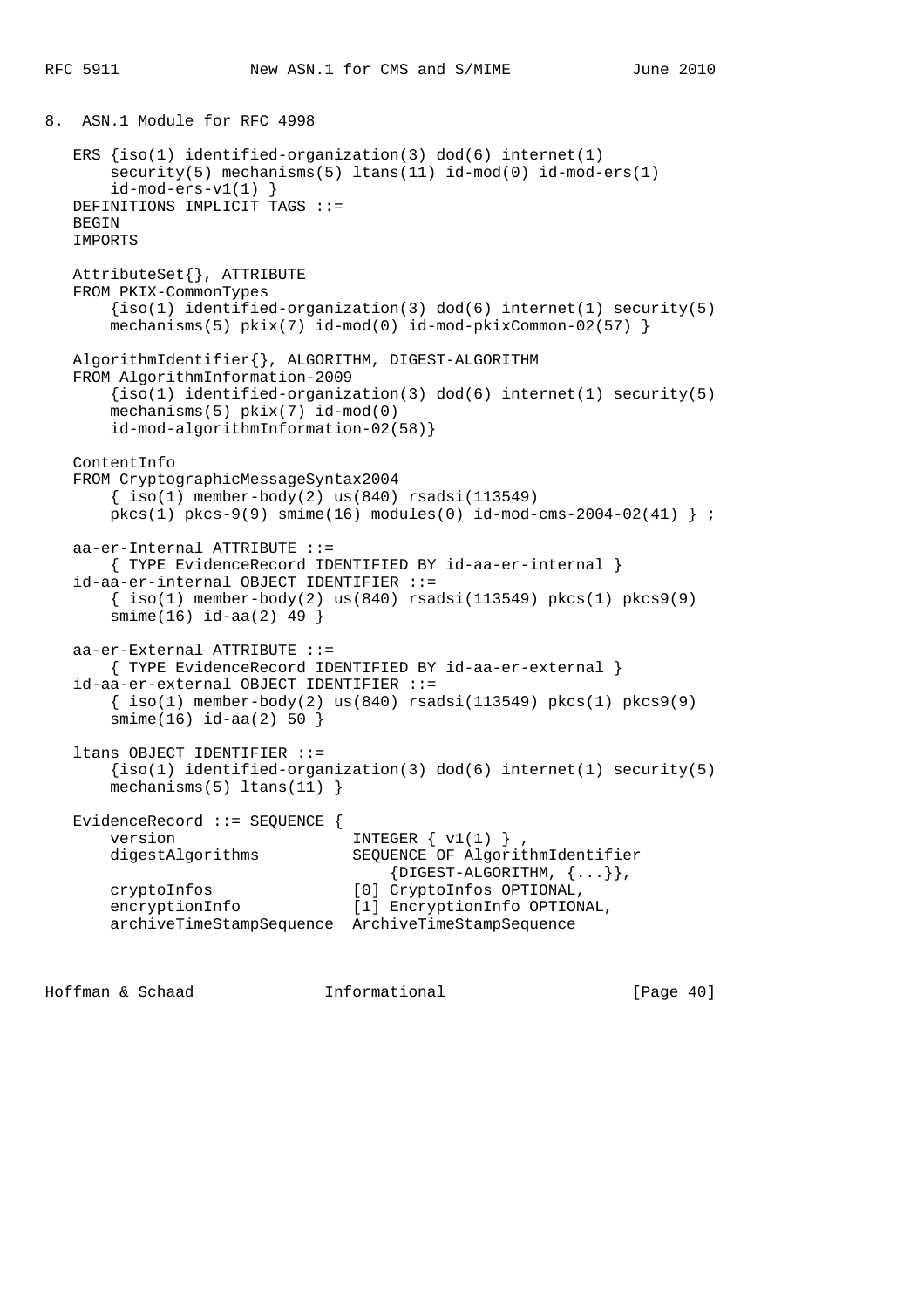```
 }
  CryptoInfos ::= SEQUENCE SIZE (1..MAX) OF AttributeSet\{\ldots\} ArchiveTimeStampSequence ::= SEQUENCE OF ArchiveTimeStampChain
   ArchiveTimeStampChain ::= SEQUENCE OF ArchiveTimeStamp
   ArchiveTimeStamp ::= SEQUENCE {
       digestAlgorithm [0] AlgorithmIdentifier{DIGEST-ALGORITHM, {...}}
                               OPTIONAL,
       attributes [1] Attributes OPTIONAL,
       reducedHashtree [2] SEQUENCE OF PartialHashtree OPTIONAL,
       timeStamp ContentInfo
    }
   PartialHashtree ::= SEQUENCE OF OCTET STRING
  Attributes ::= SET SIZE (1..MAX) OF AttributeSet\{ \{ \ldots \} \}EncryptionInfo ::= SEQUENCE {
       encryptionInfoType ENCINFO-TYPE.
                                 &id({SupportedEncryptionAlgorithms}),
       encryptionInfoValue ENCINFO-TYPE.
                                 &Type({SupportedEncryptionAlgorithms}
                                      {@encryptionInfoType})
    }
  ENCINFO-TYPE ::= TYPE-IDENTIFIER SupportedEncryptionAlgorithms ENCINFO-TYPE ::= {...}
   END
9. ASN.1 Module for RFC 5035
   Section numbers in the module refer to the sections of RFC 2634 as
   updated by RFC 5035.
  ExtendedSecurityServices-2009
       { iso(1) member-body(2) us(840) rsadsi(113549) pkcs(1) pkcs-9(9)
       smime(16) modules(0) id-mod-ess-2006-02(42) }
  DEFINITIONS IMPLICIT TAGS ::=
  BEGIN
  IMPORTS
  AttributeSet{}, ATTRIBUTE, SECURITY-CATEGORY, SecurityCategory{}
  FROM PKIX-CommonTypes-2009
      \{ iso(1) identified-organization(3) dod(6) internet(1) security(5)
```
Hoffman & Schaad Informational [Page 41]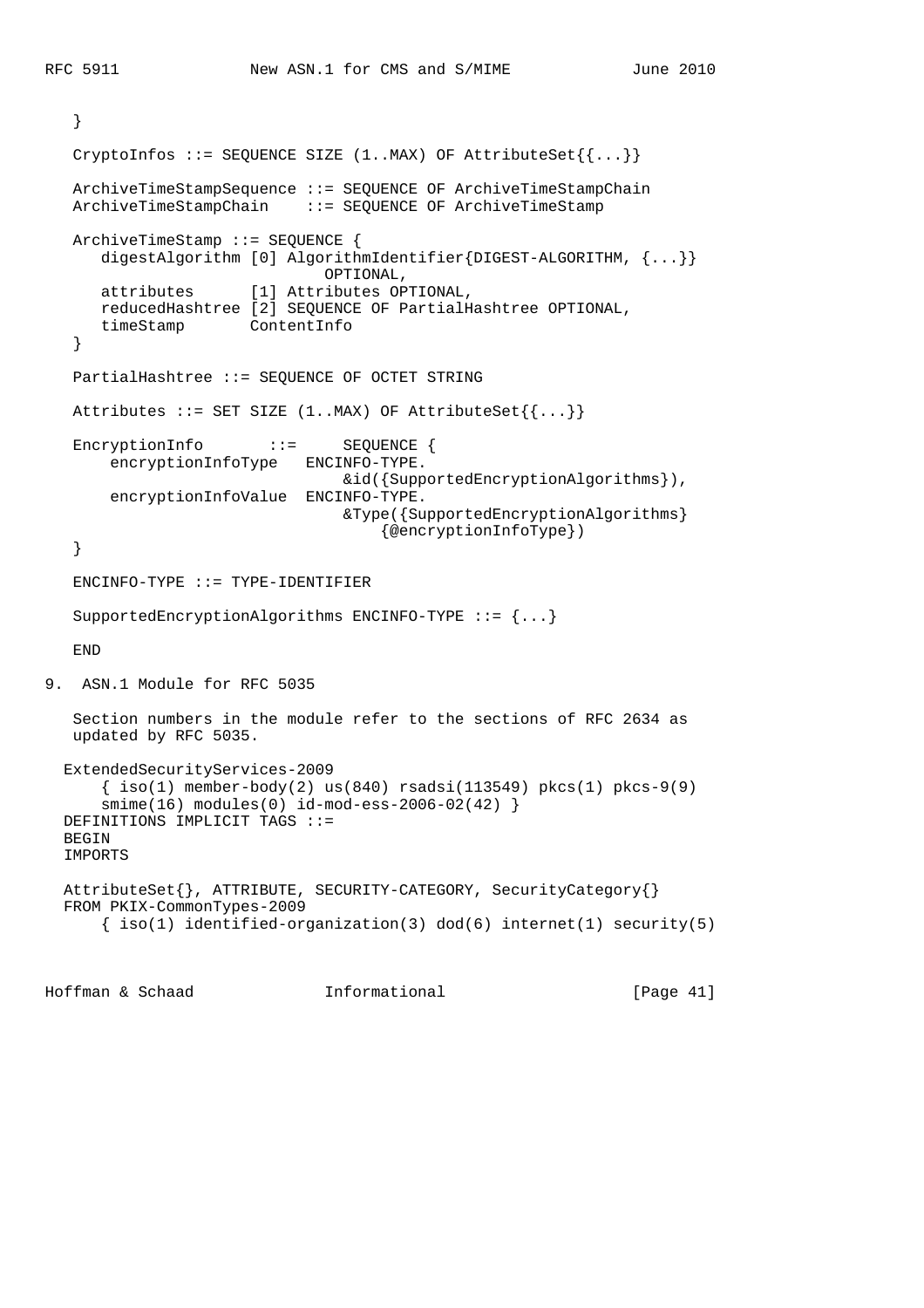```
 mechanisms(5) pkix(7) id-mod(0) id-mod-pkixCommon-02(57) }
 AlgorithmIdentifier{}, ALGORITHM, DIGEST-ALGORITHM
 FROM AlgorithmInformation-2009
    \{iso(1) identified-organization(3) dod(6) internet(1) security(5)
     mechanisms(5) pkix(7) id-mod(0)
     id-mod-algorithmInformation-02(58)}
 ContentType, IssuerAndSerialNumber, SubjectKeyIdentifier,
     CONTENT-TYPE
 FROM CryptographicMessageSyntax-2009
    \{ iso(1) member-body(2) us(840) rsadsi(113549) pkcs(1) pkcs-9(9)
     smime(16) modules(0) id-mod-cms-2004-02(41) }
 CertificateSerialNumber
 FROM PKIX1Explicit-2009
    \{ iso(1) <i>identified-organization(3) <math> dod(6) <i>internet(1) <i>security(5)</i></i>mechanisms(5) pkix(7) id-mod(0) id-mod-pkix1-explicit-02(51) }
 PolicyInformation, GeneralNames
 FROM PKIX1Implicit-2009
    \{ iso(1) <i>identified-organization(3) <math> dod(6) <i>internet(1) <i>security(5)</i></i> mechanisms(5) pkix(7) id-mod(0) id-mod-pkix1-implicit-02(59)}
 mda-sha256
 FROM PKIX1-PSS-OAEP-Algorithms-2009
     \{ iso(1) <i>identified-organization(3) <math> dod(6)</math></i> internet(1) security(5) mechanisms(5) pkix(7) id-mod(0)
        id-mod-pkix1-rsa-pkalgs-02(54) } ;
 EssSignedAttributes ATTRIBUTE ::= {
     aa-receiptRequest | aa-contentIdentifier | aa-contentHint |
     aa-msgSigDigest | aa-contentReference | aa-securityLabel |
     aa-equivalentLabels | aa-mlExpandHistory | aa-signingCertificate |
     aa-signingCertificateV2, ... }
EssContentTypes CONTENT-TYPE ::= { ct-receipt, ... }
 -- Extended Security Services
 -- The construct "SEQUENCE SIZE (1..MAX) OF" appears in several ASN.1
 -- constructs in this module. A valid ASN.1 SEQUENCE can have zero or
-- more entries. The SIZE (1..MAX) construct constrains the SEQUENCE
 -- to have at least one entry. MAX indicates the upper bound is
 -- unspecified. Implementations are free to choose an upper bound
 -- that suits their environment.
 -- Section 2.7
```
Hoffman & Schaad Informational [Page 42]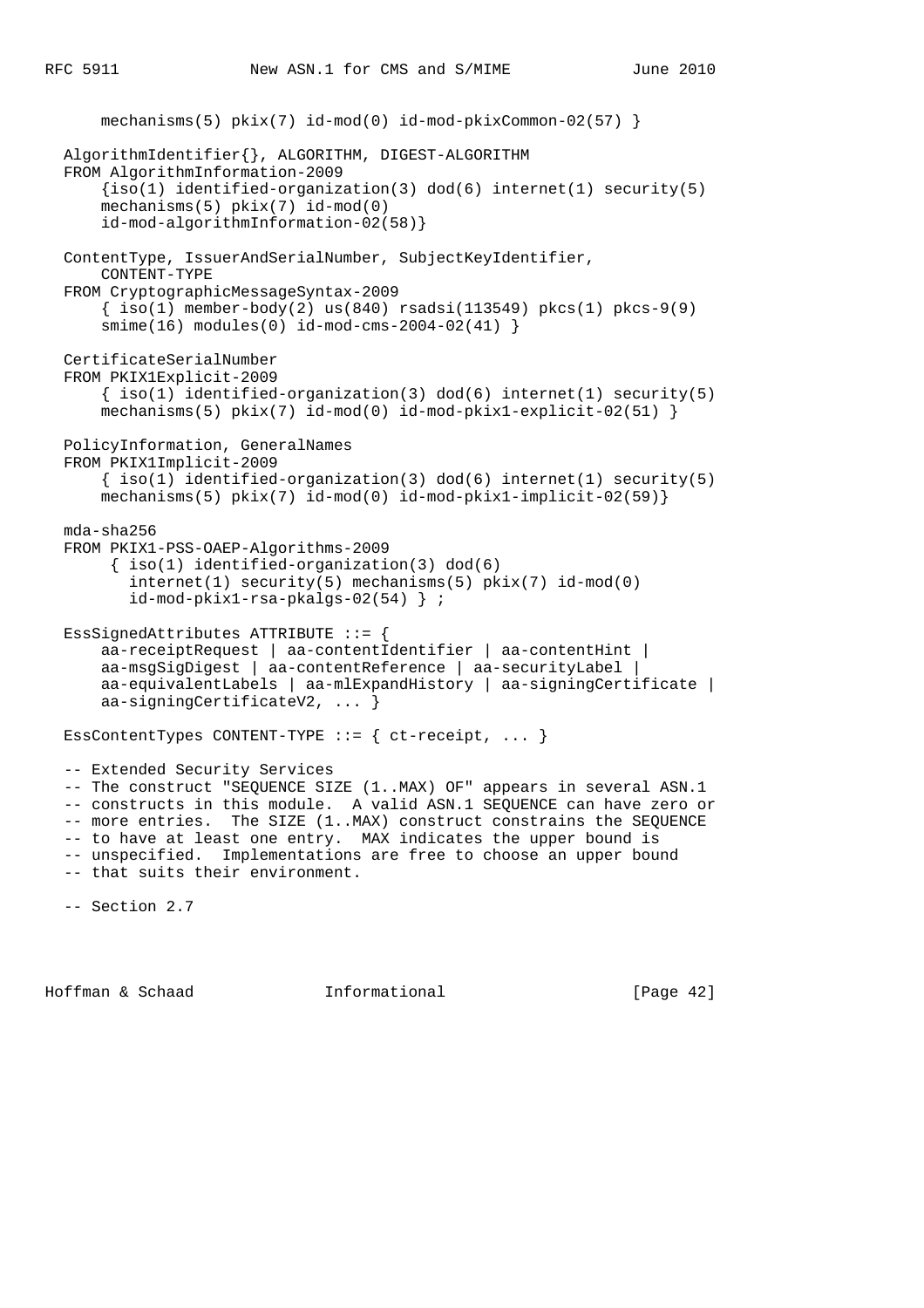```
 aa-receiptRequest ATTRIBUTE ::=
     { TYPE ReceiptRequest IDENTIFIED BY id-aa-receiptRequest}
 ReceiptRequest ::= SEQUENCE {
     signedContentIdentifier ContentIdentifier,
     receiptsFrom ReceiptsFrom,
     receiptsTo SEQUENCE SIZE (1..ub-receiptsTo) OF GeneralNames
 }
 ub-receiptsTo INTEGER ::= 16
 aa-contentIdentifier ATTRIBUTE ::=
    { TYPE ContentIdentifier IDENTIFIED BY id-aa-contentIdentifier}
 id-aa-receiptRequest OBJECT IDENTIFIER ::=
    \{ iso(1) member-body(2) us(840) rsadsi(113549) pkcs(1) pkcs-9(9)
    smin(e(16) id-aa(2) 1}
 ContentIdentifier ::= OCTET STRING
id-aa-contentIdentifier OBJECT IDENTIFIER ::= { iso(1) member-body(2)
    us(840) rsadsi(113549) pkcs(1) pkcs-9(9) smime(16) id-aa(2) 7}
 ct-receipt CONTENT-TYPE ::=
     { Receipt IDENTIFIED BY id-ct-receipt }
 id-ct-receipt OBJECT IDENTIFIER ::=
    \{\text{iso}(1) \text{ member-body}(2) \text{ us}(840) \text{ rsadsi}(113549) \text{ pkcs}(1) \text{ pkcs-9}(9)smin(e(16) id-ct(1) 1) ReceiptsFrom ::= CHOICE {
     allOrFirstTier [0] AllOrFirstTier,
         -- formerly "allOrNone [0]AllOrNone"
     receiptList [1] SEQUENCE OF GeneralNames }
 AllOrFirstTier ::= INTEGER { -- Formerly AllOrNone
     allReceipts (0),
     firstTierRecipients (1) }
 -- Section 2.8
 Receipt ::= SEQUENCE {
   version ESSVersion,
   contentType ContentType,
    signedContentIdentifier ContentIdentifier,
     originatorSignatureValue OCTET STRING
 }
ESSVersion ::= INTEGER \{ v1(1) \}
```
Hoffman & Schaad Informational [Page 43]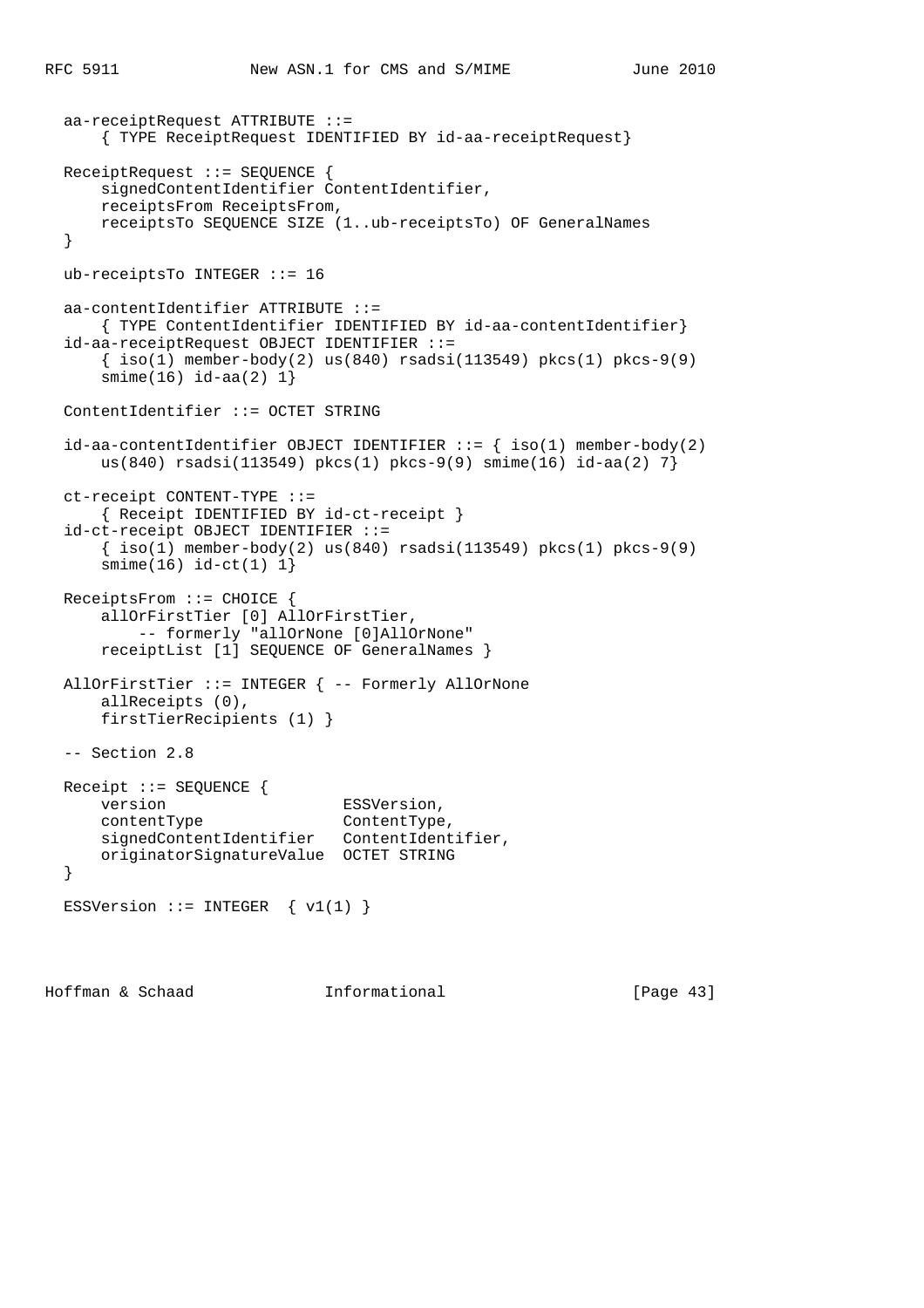```
 -- Section 2.9
 aa-contentHint ATTRIBUTE ::=
    { TYPE ContentHints IDENTIFIED BY id-aa-contentHint }
 id-aa-contentHint OBJECT IDENTIFIER ::=
    \{ iso(1) member-body(2) us(840) rsadsi(113549) pkcs(1) pkcs-9(9)
    smin(e(16) i d - aa(2) 4) ContentHints ::= SEQUENCE {
     contentDescription UTF8String (SIZE (1..MAX)) OPTIONAL,
     contentType ContentType }
 -- Section 2.10
 aa-msgSigDigest ATTRIBUTE ::=
     { TYPE MsgSigDigest IDENTIFIED BY id-aa-msgSigDigest }
id-aa-msgSigDigest OBJECT IDENTIFIER ::= { iso(1) member-body(2)
     us(840) rsadsi(113549) pkcs(1) pkcs-9(9) smime(16) id-aa(2) 5}
 MsgSigDigest ::= OCTET STRING
 -- Section 2.11
 aa-contentReference ATTRIBUTE ::=
     { TYPE ContentReference IDENTIFIED BY id-aa-contentReference }
 id-aa-contentReference OBJECT IDENTIFIER ::=
    \{\text{iso}(1) \text{ member-body}(2) \text{ us}(840) \text{ rsadsi}(113549) \text{ pkcs}(1) \text{ pkcs-9}(9) smime(16) id-aa(2) 10 }
 ContentReference ::= SEQUENCE {
     contentType ContentType,
     signedContentIdentifier ContentIdentifier,
     originatorSignatureValue OCTET STRING }
 -- Section 3.2
 aa-securityLabel ATTRIBUTE ::=
     { TYPE ESSSecurityLabel IDENTIFIED BY id-aa-securityLabel }
 id-aa-securityLabel OBJECT IDENTIFIER ::=
    \{\text{iso}(1) \text{ member-body}(2) \text{ us}(840) \text{ rsadsi}(113549) \text{ pkcs}(1) \text{ pkcs-9}(9) smime(16) id-aa(2) 2}
 ESSSecurityLabel ::= SET {
     security-policy-identifier SecurityPolicyIdentifier,
     security-classification SecurityClassification OPTIONAL,
     privacy-mark ESSPrivacyMark OPTIONAL,
     security-categories SecurityCategories OPTIONAL }
```
Hoffman & Schaad Informational [Page 44]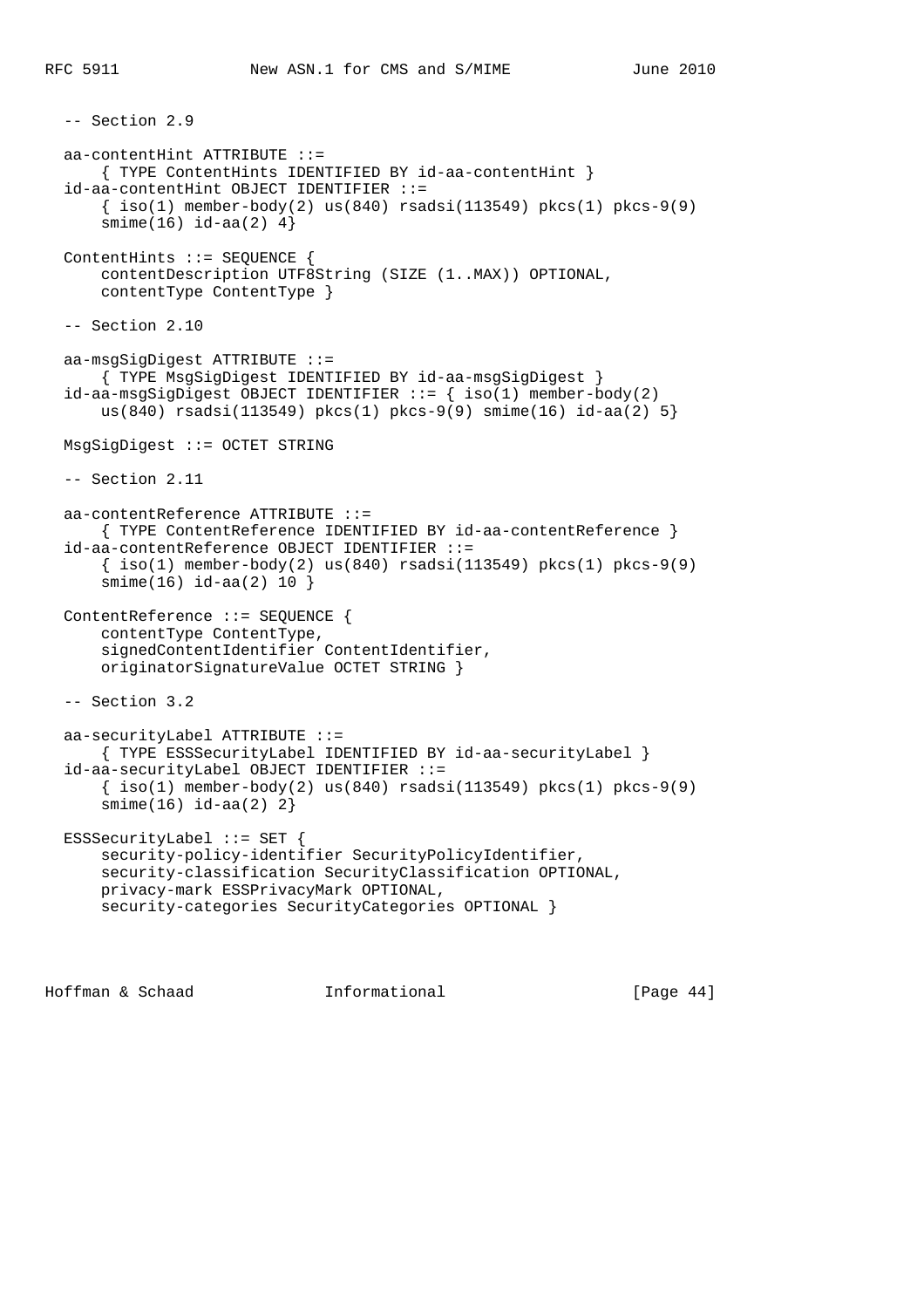```
 SecurityPolicyIdentifier ::= OBJECT IDENTIFIER
 SecurityClassification ::= INTEGER {
     unmarked (0),
     unclassified (1),
     restricted (2),
     confidential (3),
     secret (4),
     top-secret (5)
 } (0..ub-integer-options)
 ub-integer-options INTEGER ::= 256
 ESSPrivacyMark ::= CHOICE {
     pString PrintableString (SIZE (1..ub-privacy-mark-length)),
     utf8String UTF8String (SIZE (1..MAX))
 }
 ub-privacy-mark-length INTEGER ::= 128
 SecurityCategories ::=
     SET SIZE (1..ub-security-categories) OF SecurityCategory
         {{SupportedSecurityCategories}}
 ub-security-categories INTEGER ::= 64
 SupportedSecurityCategories SECURITY-CATEGORY ::= { ... }
 -- Section 3.4
 aa-equivalentLabels ATTRIBUTE ::=
     { TYPE EquivalentLabels IDENTIFIED BY id-aa-equivalentLabels }
 id-aa-equivalentLabels OBJECT IDENTIFIER ::=
    \{\text{iso}(1) \text{ member-body}(2) \text{ us}(840) \text{ rsadsi}(113549) \text{ pkcs}(1) \text{ pkcs-9}(9) smime(16) id-aa(2) 9}
 EquivalentLabels ::= SEQUENCE OF ESSSecurityLabel
 -- Section 4.4
 aa-mlExpandHistory ATTRIBUTE ::=
    { TYPE MLExpansionHistory IDENTIFIED BY id-aa-mlExpandHistory }
 id-aa-mlExpandHistory OBJECT IDENTIFIER ::=
     { iso(1) member-body(2) us(840) rsadsi(113549) pkcs(1) pkcs-9(9)
     smime(16) id-aa(2) 3 }
 MLExpansionHistory ::= SEQUENCE
     SIZE (1..ub-ml-expansion-history) OF MLData
```
Hoffman & Schaad Informational [Page 45]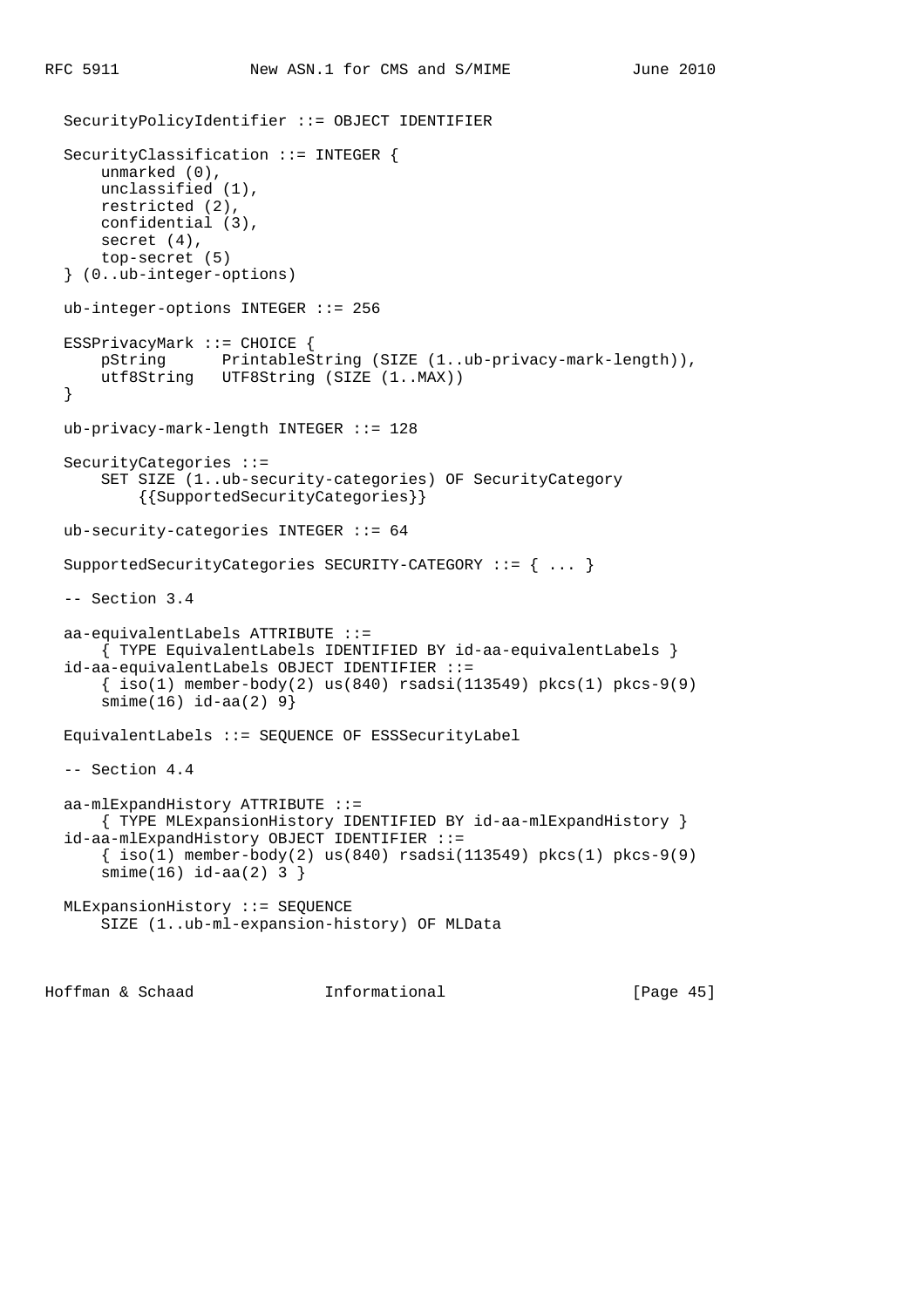```
 ub-ml-expansion-history INTEGER ::= 64
  MLData ::= SEQUENCE {
      mailListIdentifier EntityIdentifier,
       expansionTime GeneralizedTime,
       mlReceiptPolicy MLReceiptPolicy OPTIONAL }
  EntityIdentifier ::= CHOICE {
       issuerAndSerialNumber IssuerAndSerialNumber,
       subjectKeyIdentifier SubjectKeyIdentifier }
  MLReceiptPolicy ::= CHOICE {
none [0] NULL,
 insteadOf [1] SEQUENCE SIZE (1..MAX) OF GeneralNames,
       inAdditionTo [2] SEQUENCE SIZE (1..MAX) OF GeneralNames }
  -- Section 5.4
  aa-signingCertificate ATTRIBUTE ::=
       { TYPE SigningCertificate IDENTIFIED BY
           id-aa-signingCertificate }
   id-aa-signingCertificate OBJECT IDENTIFIER ::=
      \{\text{iso}(1) \text{ member-body}(2) \text{ us}(840) \text{ rsadsi}(113549) \text{ pkcs}(1) \text{ pkcs}(9)\} smime(16) id-aa(2) 12 }
  SigningCertificate ::= SEQUENCE {
       certs SEQUENCE OF ESSCertID,
       policies SEQUENCE OF PolicyInformation OPTIONAL
   }
  aa-signingCertificateV2 ATTRIBUTE ::=
       { TYPE SigningCertificateV2 IDENTIFIED BY
           id-aa-signingCertificateV2 }
   id-aa-signingCertificateV2 OBJECT IDENTIFIER ::=
      \{\text{iso}(1) \text{ member-body}(2) \text{ us}(840) \text{ rsadsi}(113549) \text{ pkcs}(1) \text{ pkcs}(9)\} smime(16) id-aa(2) 47 }
 SigningCertificateV2 ::= SEQUENCE {
      certs SEQUENCE OF ESSCertIDv2,
       policies SEQUENCE OF PolicyInformation OPTIONAL
   }
  HashAlgorithm ::= AlgorithmIdentifier{DIGEST-ALGORITHM,
                         \{mda - sha256, ... \} ESSCertIDv2 ::= SEQUENCE {
      hashAlgorithm HashAlgorithm
                           DEFAULT { algorithm mda-sha256.&id },
```
Hoffman & Schaad Informational [Page 46]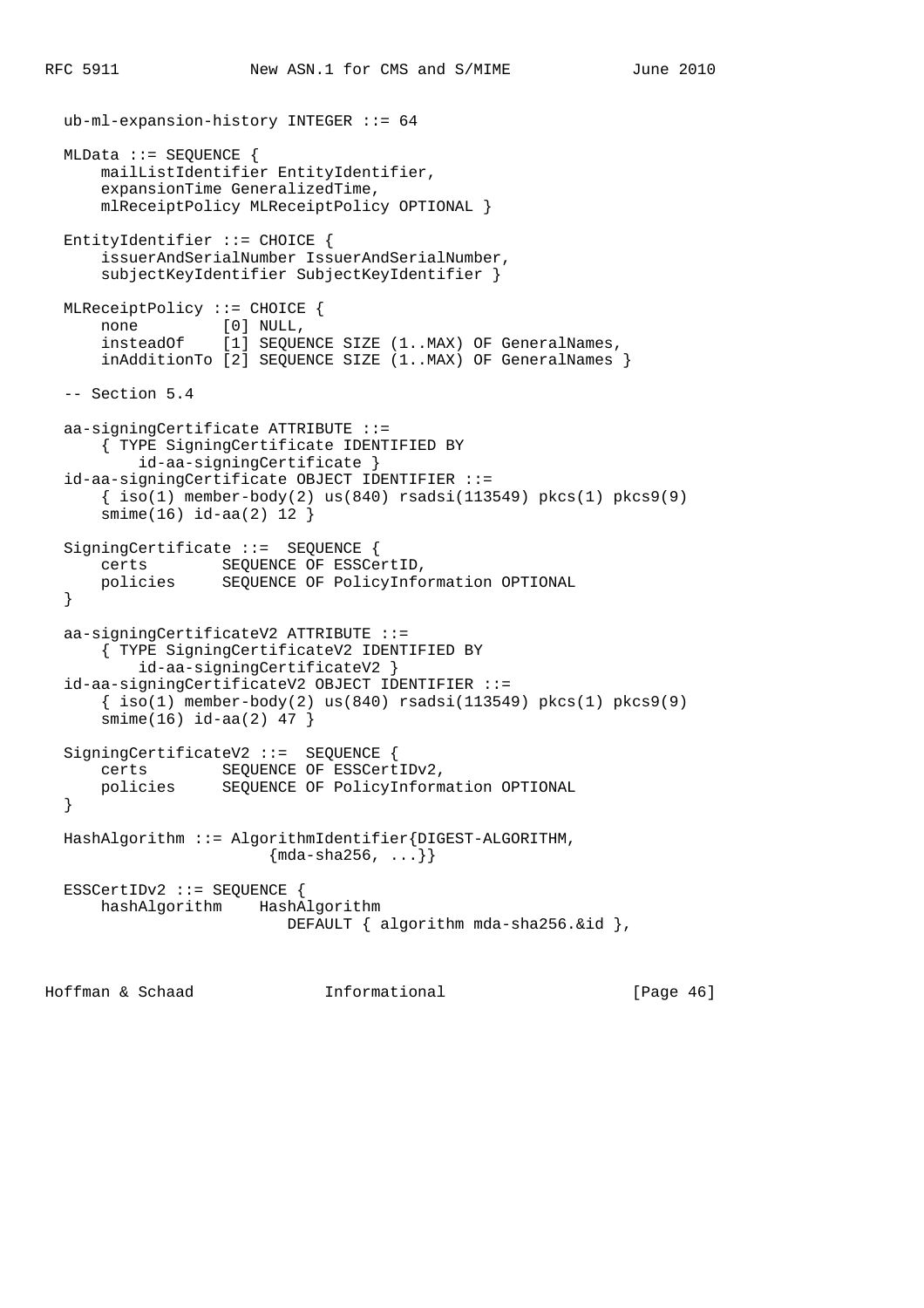```
certHash Hash,<br>issuerSerial Issue
                      IssuerSerial OPTIONAL
   }
  ESSCertID ::= SEQUENCE {
      certHash Hash,
       issuerSerial IssuerSerial OPTIONAL
   }
  Hash ::= OCTET STRING
  IssuerSerial ::= SEQUENCE {
     issuer GeneralNames,
       serialNumber CertificateSerialNumber
   }
  END
10. ASN.1 Module for RFC 5083
   CMS-AuthEnvelopedData-2009
      \{iso(1) member-body(2) us(840) rsadsi(113549) pkcs(1) pkcs-9(9)
       smime(16) modules(0) id-mod-cms-authEnvelopedData-02(43)}
   DEFINITIONS IMPLICIT TAGS ::=
  BEGIN
   IMPORTS
   AuthAttributes, CMSVersion, EncryptedContentInfo,
       MessageAuthenticationCode, OriginatorInfo, RecipientInfos,
       UnauthAttributes, CONTENT-TYPE
   FROM CryptographicMessageSyntax-2009
        {iso(1) member-body(2) us(840) rsadsi(113549) pkcs(1) pkcs-9(9)
        smime(16) modules(0) id-mod-cms-2004-02(41)} ;
   ContentTypes CONTENT-TYPE ::= {ct-authEnvelopedData, ... }
   ct-authEnvelopedData CONTENT-TYPE ::= {
       AuthEnvelopedData IDENTIFIED BY id-ct-authEnvelopedData
    }
    id-ct-authEnvelopedData OBJECT IDENTIFIER ::=
       \{iso(1) member-body(2) us(840) rsadsi(113549) pkcs(1) pkcs-9(9)
        smime(16) ct(1) 23}
   AuthEnvelopedData ::= SEQUENCE {
       version CMSVersion,
       originatorInfo [0] IMPLICIT OriginatorInfo OPTIONAL,
       recipientInfos RecipientInfos,
        authEncryptedContentInfo EncryptedContentInfo,
```
Hoffman & Schaad Informational [Page 47]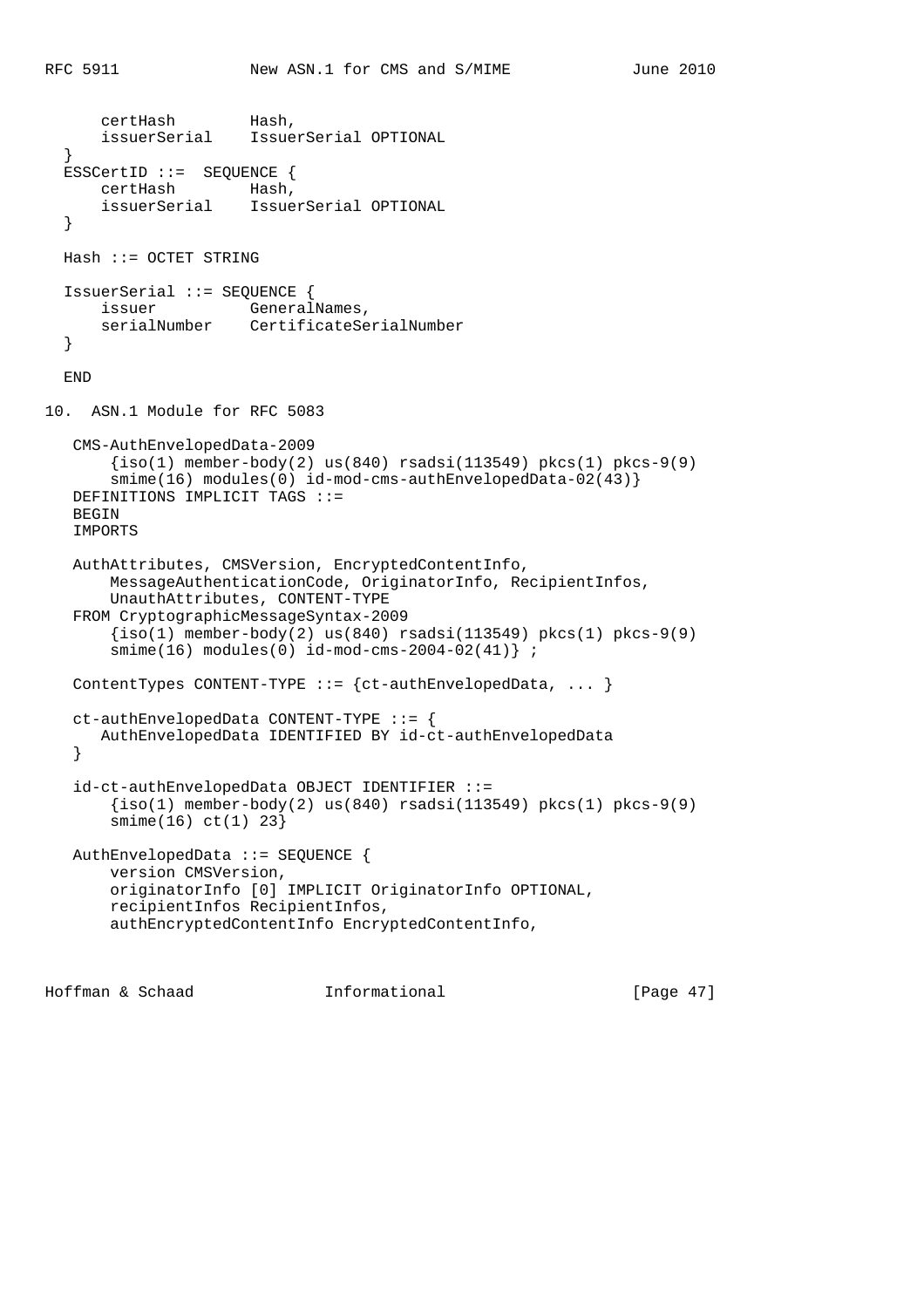```
 authAttrs [1] IMPLICIT AuthAttributes OPTIONAL,
        mac MessageAuthenticationCode,
        unauthAttrs [2] IMPLICIT UnauthAttributes OPTIONAL
    }
    END
11. ASN.1 Module for RFC 5084
  CMS-AES-CCM-and-AES-GCM-2009
     \{ iso(1) member-body(2) us(840) rsadsi(113549) pkcs(1)pkcs-9(9) smime(16) modules(0) id-mod-cms-aes-ccm-qcm-02(44) }
  DEFINITIONS IMPLICIT TAGS ::=
  BEGIN
  EXPORTS ALL;
  IMPORTS
  CONTENT-ENCRYPTION, SMIME-CAPS
  FROM AlgorithmInformation-2009
      \{iso(1) identified-organization(3) dod(6) internet(1) security(5)
       mechanisms(5) pkix(7) id-mod(0)
       id-mod-algorithmInformation-02(58)};
   -- Add this algorithm set to include all of the algorithms defined in
   -- this document
  ContentEncryptionAlgs CONTENT-ENCRYPTION ::= {
     cea-aes128-CCM | cea-aes192-CCM | cea-aes256-CCM |
     cea-aes128-GCM \vert cea-aes192-GCM \vert cea-aes256-GCM, \ldots }
  SMimeCaps SMIME-CAPS ::= {
     cea-aes128-CCM.&smimeCaps |
     cea-aes192-CCM.&smimeCaps |
     cea-aes256-CCM.&smimeCaps |
     cea-aes128-GCM.&smimeCaps |
     cea-aes192-GCM.&smimeCaps |
     cea-aes256-GCM.&smimeCaps,
      ...
   }
   -- Defining objects
 aes OBJECT IDENTIFIER ::= \{ joint-iso-itu-t(2) country(16) us(840) organization(1) gov(101) csor(3) nistAlgorithms(4) 1 }
  cea-aes128-CCM CONTENT-ENCRYPTION ::= {
           IDENTIFIER id-aes128-CCM
           PARAMS TYPE CCMParameters ARE required
```
Hoffman & Schaad Informational [Page 48]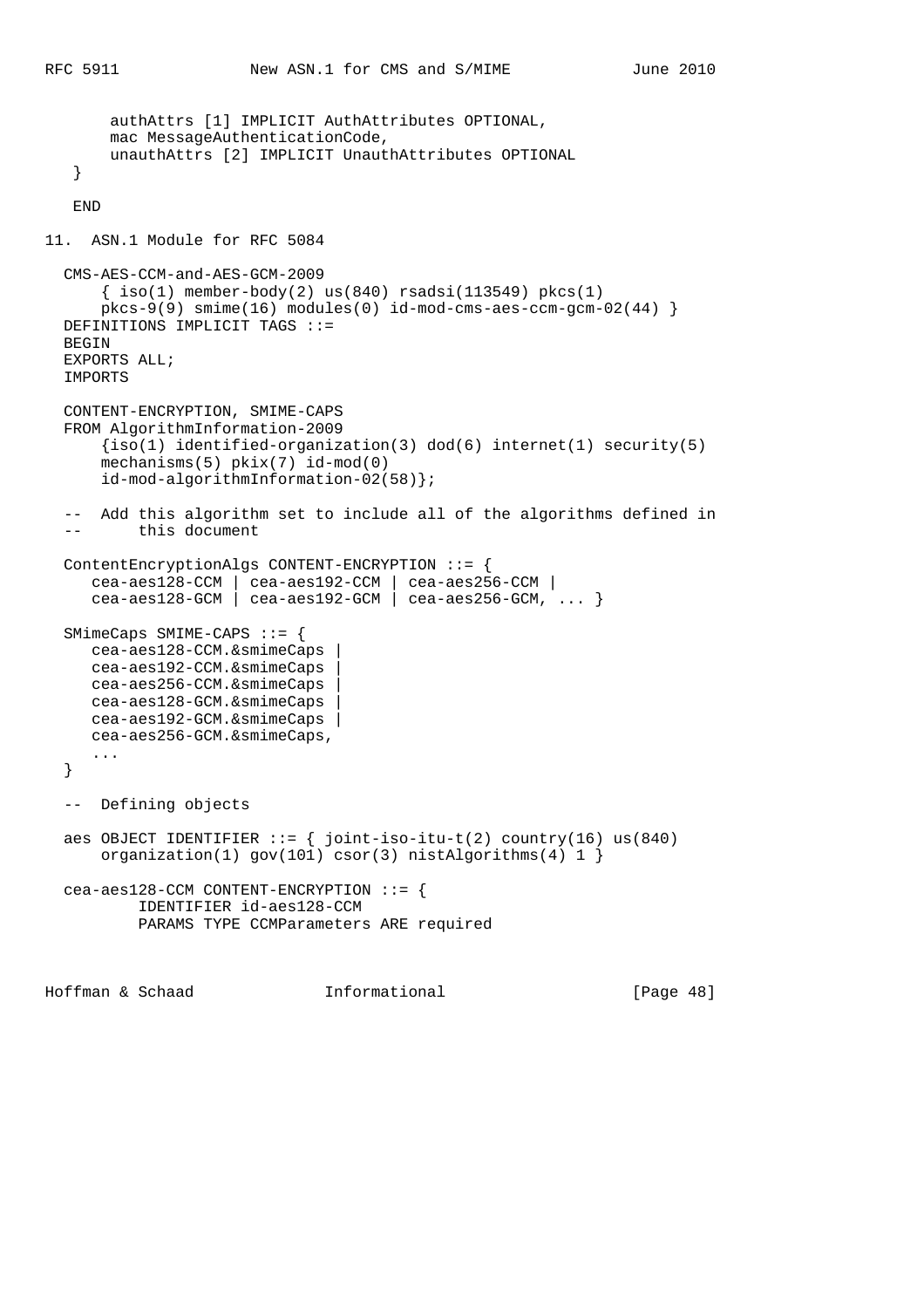```
 SMIME-CAPS { IDENTIFIED BY id-aes128-CCM }
 }
 id-aes128-CCM OBJECT IDENTIFIER ::= { aes 7 }
  cea-aes192-CCM CONTENT-ENCRYPTION ::= {
          IDENTIFIER id-aes192-CCM
          PARAMS TYPE CCMParameters ARE required
          SMIME-CAPS { IDENTIFIED BY id-aes192-CCM }
  }
 id-aes192-CCM OBJECT IDENTIFIER ::= { aes 27 }
  cea-aes256-CCM CONTENT-ENCRYPTION ::= {
          IDENTIFIER id-aes256-CCM
          PARAMS TYPE CCMParameters ARE required
          SMIME-CAPS { IDENTIFIED BY id-aes256-CCM }
  }
 id-aes256-CCM OBJECT IDENTIFYER ::= { aes 47 } cea-aes128-GCM CONTENT-ENCRYPTION ::= {
          IDENTIFIER id-aes128-GCM
           PARAMS TYPE GCMParameters ARE required
          SMIME-CAPS { IDENTIFIED BY id-aes128-GCM }
 }
 id-aes128-GCM OBJECT IDENTIFIER ::= { aes 6 } cea-aes192-GCM CONTENT-ENCRYPTION ::= {
          IDENTIFIER id-aes128-GCM
          PARAMS TYPE GCMParameters ARE required
          SMIME-CAPS { IDENTIFIED BY id-aes192-GCM }
  }
 id-aes192-GCM OBJECT IDENTIFIER ::= { aes 26 } cea-aes256-GCM CONTENT-ENCRYPTION ::= {
          IDENTIFIER id-aes128-GCM
          PARAMS TYPE GCMParameters ARE required
          SMIME-CAPS { IDENTIFIED BY id-aes256-GCM }
  }
 id-aes256-GCM OBJECT IDENTIFYER ::= \{ aes 46 \} -- Parameters for AlgorithmIdentifier
  CCMParameters ::= SEQUENCE {
     aes-nonce OCTET STRING (SIZE(7..13)),
      aes-ICVlen AES-CCM-ICVlen DEFAULT 12 }
  AES-CCM-ICVlen ::= INTEGER (4 | 6 | 8 | 10 | 12 | 14 | 16)
  GCMParameters ::= SEQUENCE {
```
Hoffman & Schaad Informational [Page 49]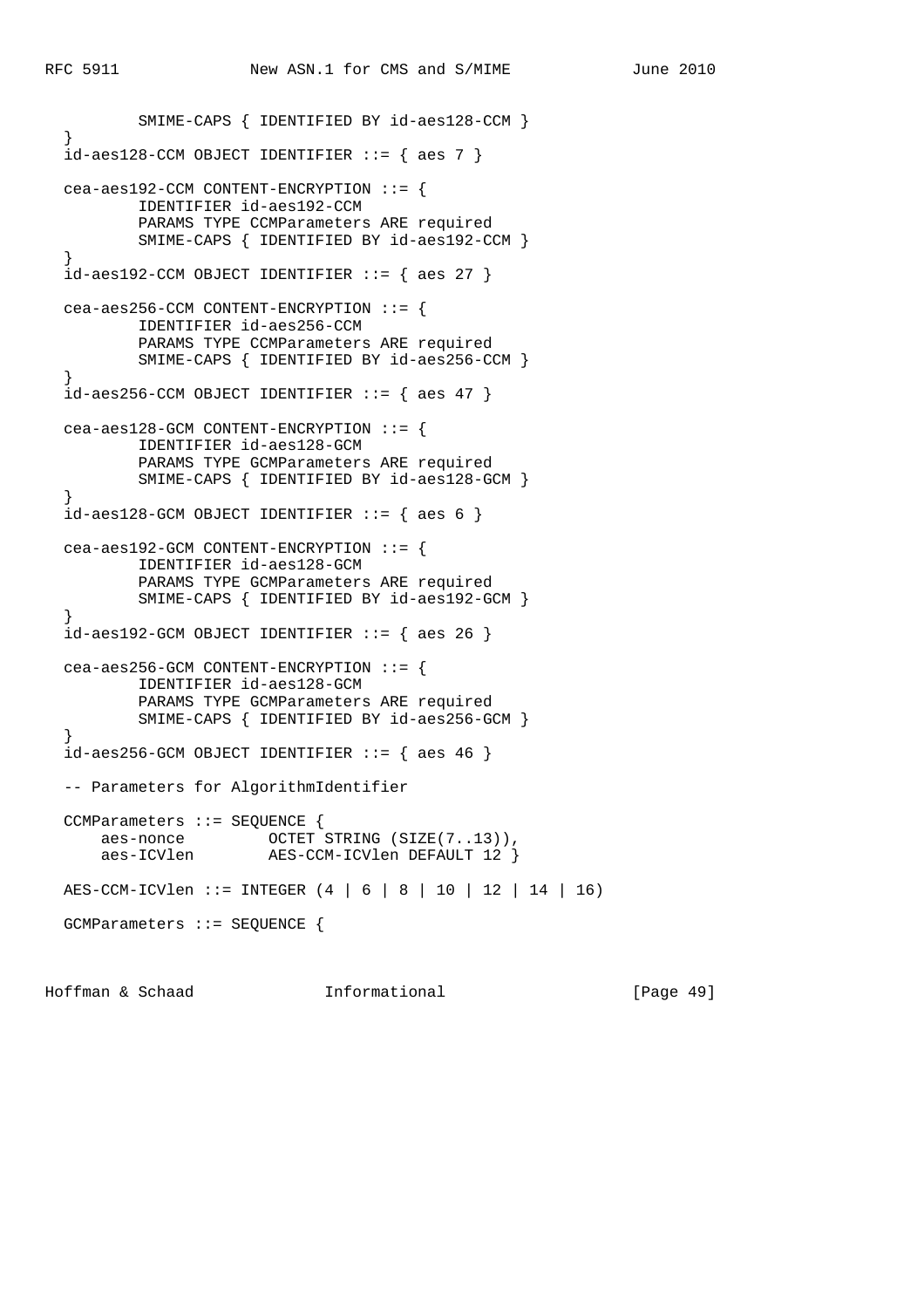```
 aes-nonce OCTET STRING, -- recommended size is 12 octets
                       AES-GCM-ICVlen DEFAULT 12 }
  AES-GCM-ICVlen ::= INTEGER (12 | 13 | 14 | 15 | 16)
  END
12. ASN.1 Module for RFC 5275
   SMIMESymmetricKeyDistribution-2009
      \{iso(1) member-body(2) us(840) rasdis(113549) pkcs(1) pkcs-9(9) smime(16) modules(0) id-mod-symkeydist-02(36)}
  DEFINITIONS IMPLICIT TAGS ::=
  BEGIN
  EXPORTS ALL;
  IMPORTS
  AlgorithmIdentifier{}, ALGORITHM, DIGEST-ALGORITHM, KEY-WRAP,
           SMIMECapability{}, SMIMECapabilities{}, SMIME-CAPS
  FROM AlgorithmInformation-2009
      \{iso(1) identified-organization(3) dod(6) internet(1) security(5)
       mechanisms(5) pkix(7) id-mod(0)
       id-mod-algorithmInformation-02(58)}
  GeneralName
  FROM PKIX1Implicit-2009
      \{ iso(1) <i>identified-organization(3) <math> dod(6) <i>internet(1) <i>security(5)</i></i>mechanisms(5) pix(7) id-mod(0) id-mod-pkix1-implicit-02(59) }
  Certificate
  FROM PKIX1Explicit-2009
      \{ iso(1) <i>identified-organization(3) <math> dod(6) <i>internet(1) <i>security(5)</i></i> mechanisms(5) pkix(7) id-mod(0) id-mod-pkix1-explicit-02(51) }
  RecipientInfos, KEKIdentifier,CertificateSet
  FROM CryptographicMessageSyntax-2009
      \{iso(1) member-body(2) us(840) rsadsi(113549) pkcs(1) pkcs-9(9)
       smime(16) modules(0) id-mod-cms-2004-02(41) }
  cap-3DESwrap
  FROM CryptographicMessageSyntaxAlgorithms
       { iso(1) member-body(2) us(840) rsadsi(113549) pkcs(1) pkcs-9(9)
       smime(16) modules(0) id-mod-cmsalg-2001-02(37) }
  AttributeCertificate
  FROM PKIXAttributeCertificate-2009
      \{ iso(1) identified-organization(3) dod(6) internet(1) security(5)mechanisms(5) pkix(7) id-mod(0) id-mod-attribute-cent-02(47)
```
Hoffman & Schaad Informational [Page 50]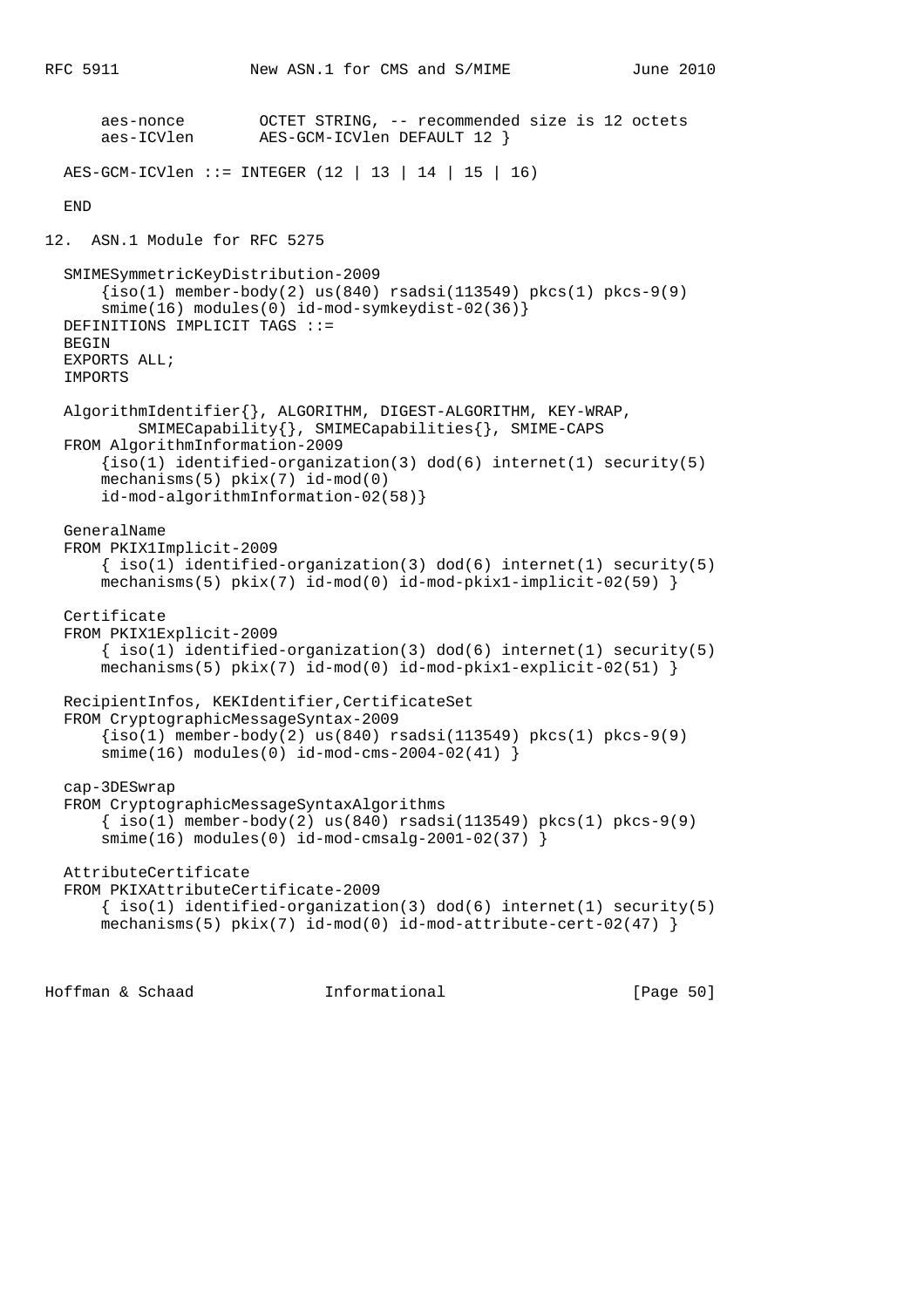```
 CMC-CONTROL, EXTENDED-FAILURE-INFO
 FROM EnrollmentMessageSyntax
    \{ iso(1) <i>identified-organization(3) <math> dod(6) <i>internet(1) <i>security(5)</i></i>mechanisms(5) pkix(7) id-mod(0) id-mod-cmc2002-02(53) kwa-aes128-wrap, kwa-aes192-wrap, kwa-aes256-wrap
 FROM CMSAesRsaesOaep-2009
    \{ iso(1) member-body(2) us(840) rsadsi(113549)pkcs(1) pkcs-9(9) smin(e16) modles(0) id-mod-cms-aes-02(38) ;
 -- This defines the group list (GL symmetric key distribution OID arc
 id-skd OBJECT IDENTIFIER ::=
    \{\text{iso}(1) \text{ member-body}(2) \text{ us}(840) \text{ rsadsi}(113549) \text{ pkcs}(1) \text{ pkcs-9}(9)smin(e(16) skd(8) }
 SKD-ControlSet CMC-CONTROL ::= {
     skd-glUseKEK | skd-glDelete | skd-glAddMember |
     skd-glDeleteMember | skd-glRekey | skd-glAddOwner |
     skd-glRemoveOwner | skd-glKeyCompromise |
     skd-glkRefresh | skd-glaQueryRequest | skd-glProvideCert |
     skd-glManageCert | skd-glKey, ... }
 -- This defines the GL Use KEK control attribute
 skd-glUseKEK CMC-CONTROL ::=
     { GLUseKEK IDENTIFIED BY id-skd-glUseKEK }
 id-skd-glUseKEK OBJECT IDENTIFIER ::= { id-skd 1}
 GLUseKEK ::= SEQUENCE {
     glInfo GLInfo,
     glOwnerInfo SEQUENCE SIZE (1..MAX) OF GLOwnerInfo,
     glAdministration GLAdministration DEFAULT managed,
     glKeyAttributes GLKeyAttributes OPTIONAL
 }
 GLInfo ::= SEQUENCE {
     glName GeneralName,
     glAddress GeneralName
 }
 GLOwnerInfo ::= SEQUENCE {
     glOwnerName GeneralName,
     glOwnerAddress GeneralName,
     certificates Certificates OPTIONAL
 }
 GLAdministration ::= INTEGER {
```
Hoffman & Schaad Informational [Page 51]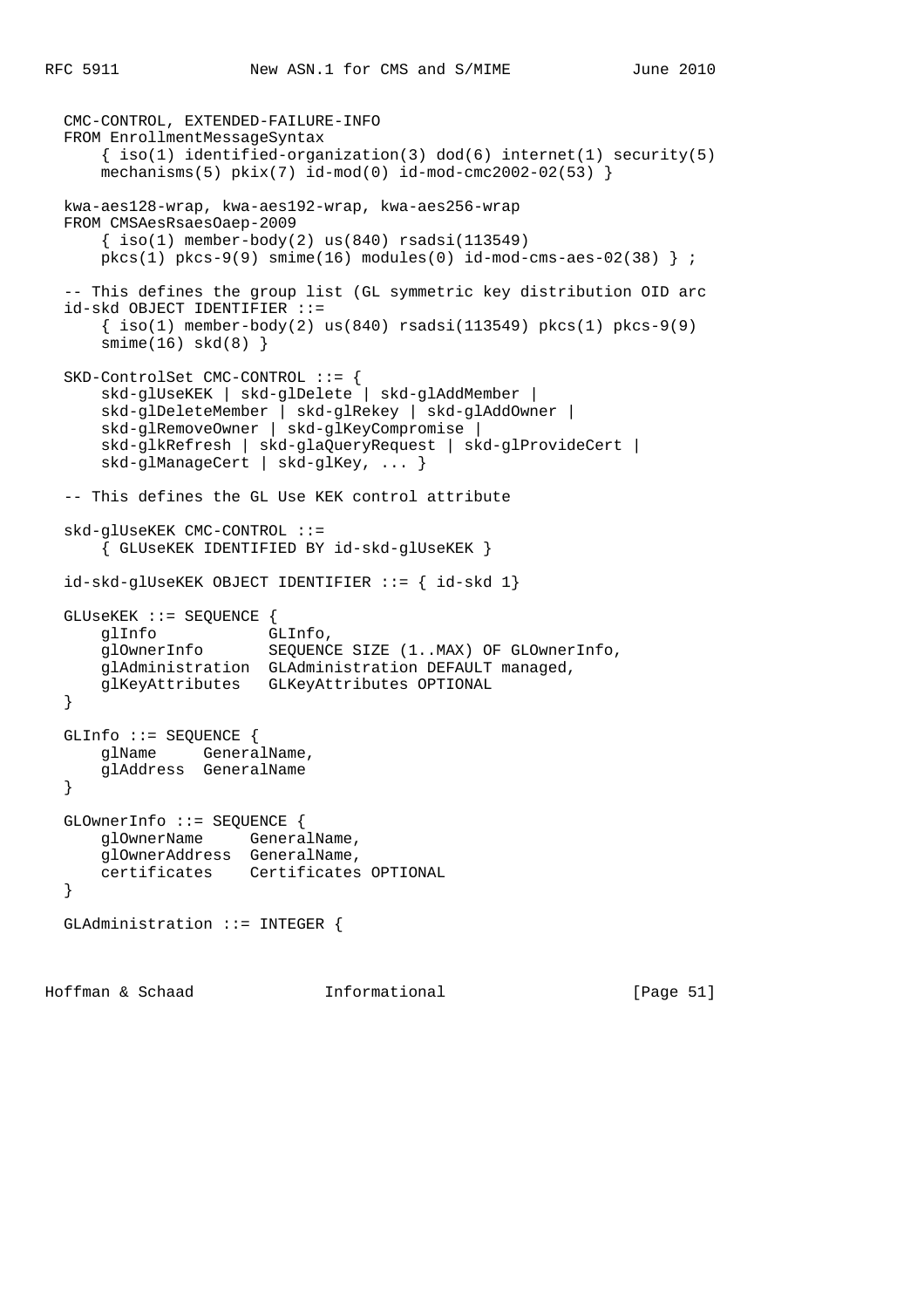```
 unmanaged (0),
managed (1),
 closed (2)
  }
- -- The advertised set of algorithm capabilities for the document
 - - SKD-Caps SMIME-CAPS ::= {
      cap-3DESwrap | kwa-aes128-wrap.&smimeCaps |
      kwa-aes192-wrap.&smimeCaps | kwa-aes256-wrap.&smimeCaps, ...
  }
  cap-aes128-cbc KeyWrapAlgorithm ::=
      { capabilityID kwa-aes128-wrap.&smimeCaps.&id }
- -- The set of key wrap algorithms supported by this specification
-KeyWrapAlgorithm ::= SMIMECapability\{SKD-Caps\} GLKeyAttributes ::= SEQUENCE {
      rekeyControlledByGLO [0] BOOLEAN DEFAULT FALSE,
      recipientsNotMutuallyAware [1] BOOLEAN DEFAULT TRUE,
     duration [2] INTEGER DEFAULT 0,<br>generationCounter [3] INTEGER DEFAULT 2,
generationCounter [3] INTEGER DEFAULT 2,
 requestedAlgorithm [4] KeyWrapAlgorithm
                       DEFAULT cap-aes128-cbc
  }
  -- This defines the Delete GL control attribute.
  -- It has the simple type GeneralName.
  skd-glDelete CMC-CONTROL ::=
      { DeleteGL IDENTIFIED BY id-skd-glDelete }
  id-skd-glDelete OBJECT IDENTIFIER ::= { id-skd 2}
  DeleteGL ::= GeneralName
  -- This defines the Add GL Member control attribute
  skd-glAddMember CMC-CONTROL ::=
      { GLAddMember IDENTIFIED BY id-skd-glAddMember }
  id-skd-glAddMember OBJECT IDENTIFIER ::= { id-skd 3}
  GLAddMember ::= SEQUENCE {
```
Hoffman & Schaad Informational [Page 52]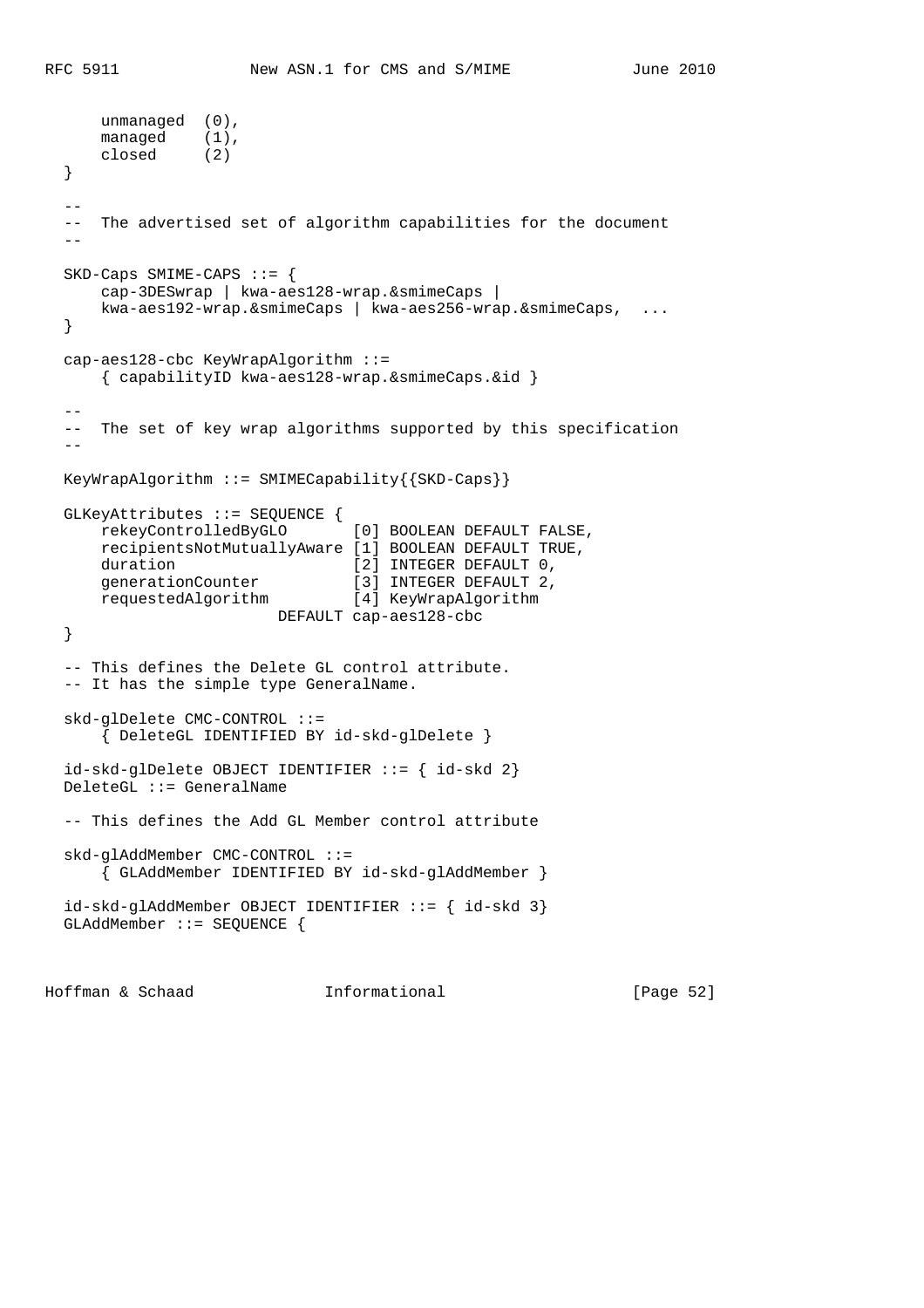```
 glName GeneralName,
    glMember GLMember
 }
 GLMember ::= SEQUENCE {
    glMemberName GeneralName,
    glMemberAddress GeneralName OPTIONAL,
    certificates Certificates OPTIONAL
 }
 Certificates ::= SEQUENCE {
    pKC [0] Certificate OPTIONAL,
                  -- See RFC 5280
    aC [1] SEQUENCE SIZE (1.. MAX) OF
                   AttributeCertificate OPTIONAL,
                  -- See RFC 3281
    certPath [2] CertificateSet OPTIONAL
                  -- From RFC 3852
 }
 -- This defines the Delete GL Member control attribute
 skd-glDeleteMember CMC-CONTROL ::=
     { GLDeleteMember IDENTIFIED BY id-skd-glDeleteMember }
 id-skd-glDeleteMember OBJECT IDENTIFIER ::= { id-skd 4}
 GLDeleteMember ::= SEQUENCE {
   glName GeneralName,
    glMemberToDelete GeneralName
 }
 -- This defines the Delete GL Member control attribute
 skd-glRekey CMC-CONTROL ::=
     { GLRekey IDENTIFIED BY id-skd-glRekey }
 id-skd-glRekey OBJECT IDENTIFIER ::= { id-skd 5}
 GLRekey ::= SEQUENCE {
   glName GeneralName,
    glAdministration GLAdministration OPTIONAL,
    glNewKeyAttributes GLNewKeyAttributes OPTIONAL,
    glRekeyAllGLKeys BOOLEAN OPTIONAL
 }
 GLNewKeyAttributes ::= SEQUENCE {
    rekeyControlledByGLO [0] BOOLEAN OPTIONAL,
```
Hoffman & Schaad Informational [Page 53]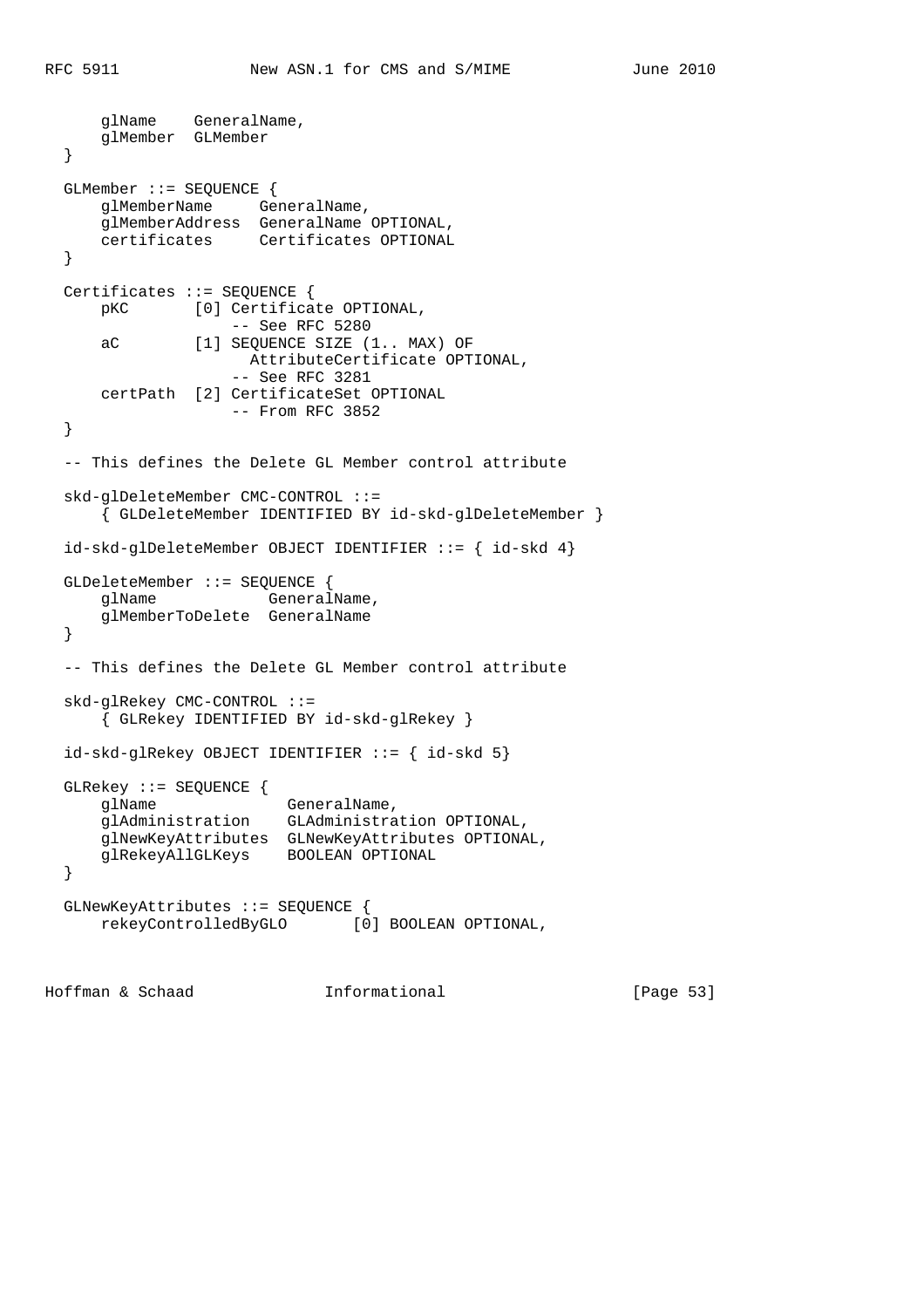```
 recipientsNotMutuallyAware [1] BOOLEAN OPTIONAL,
    duration [2] INTEGER OPTIONAL,
    generationCounter [3] INTEGER OPTIONAL,<br>requestedAlgorithm [4] KeyWrapAlgorithm
                               [4] KeyWrapAlgorithm OPTIONAL
 }
 -- This defines the Add and Delete GL Owner control attributes
 skd-glAddOwner CMC-CONTROL ::=
     { GLOwnerAdministration IDENTIFIED BY id-skd-glAddOwner }
 id-skd-glAddOwner OBJECT IDENTIFIER ::= { id-skd 6}
 skd-glRemoveOwner CMC-CONTROL ::=
     { GLOwnerAdministration IDENTIFIED BY id-skd-glRemoveOwner }
 id-skd-glRemoveOwner OBJECT IDENTIFIER ::= { id-skd 7}
 GLOwnerAdministration ::= SEQUENCE {
    glName GeneralName,
     glOwnerInfo GLOwnerInfo
 }
 -- This defines the GL Key Compromise control attribute.
 -- It has the simple type GeneralName.
 skd-glKeyCompromise CMC-CONTROL ::=
     { GLKCompromise IDENTIFIED BY id-skd-glKeyCompromise }
 id-skd-glKeyCompromise OBJECT IDENTIFIER ::= { id-skd 8}
 GLKCompromise ::= GeneralName
 -- This defines the GL Key Refresh control attribute.
 skd-glkRefresh CMC-CONTROL ::=
     { GLKRefresh IDENTIFIED BY id-skd-glkRefresh }
 id-skd-glkRefresh OBJECT IDENTIFIER ::= { id-skd 9}
 GLKRefresh ::= SEQUENCE {
     glName GeneralName,
     dates SEQUENCE SIZE (1..MAX) OF Date
 }
Date ::= SEQUENCE {
    start GeneralizedTime,
    end GeneralizedTime OPTIONAL
 }
```
Hoffman & Schaad Informational [Page 54]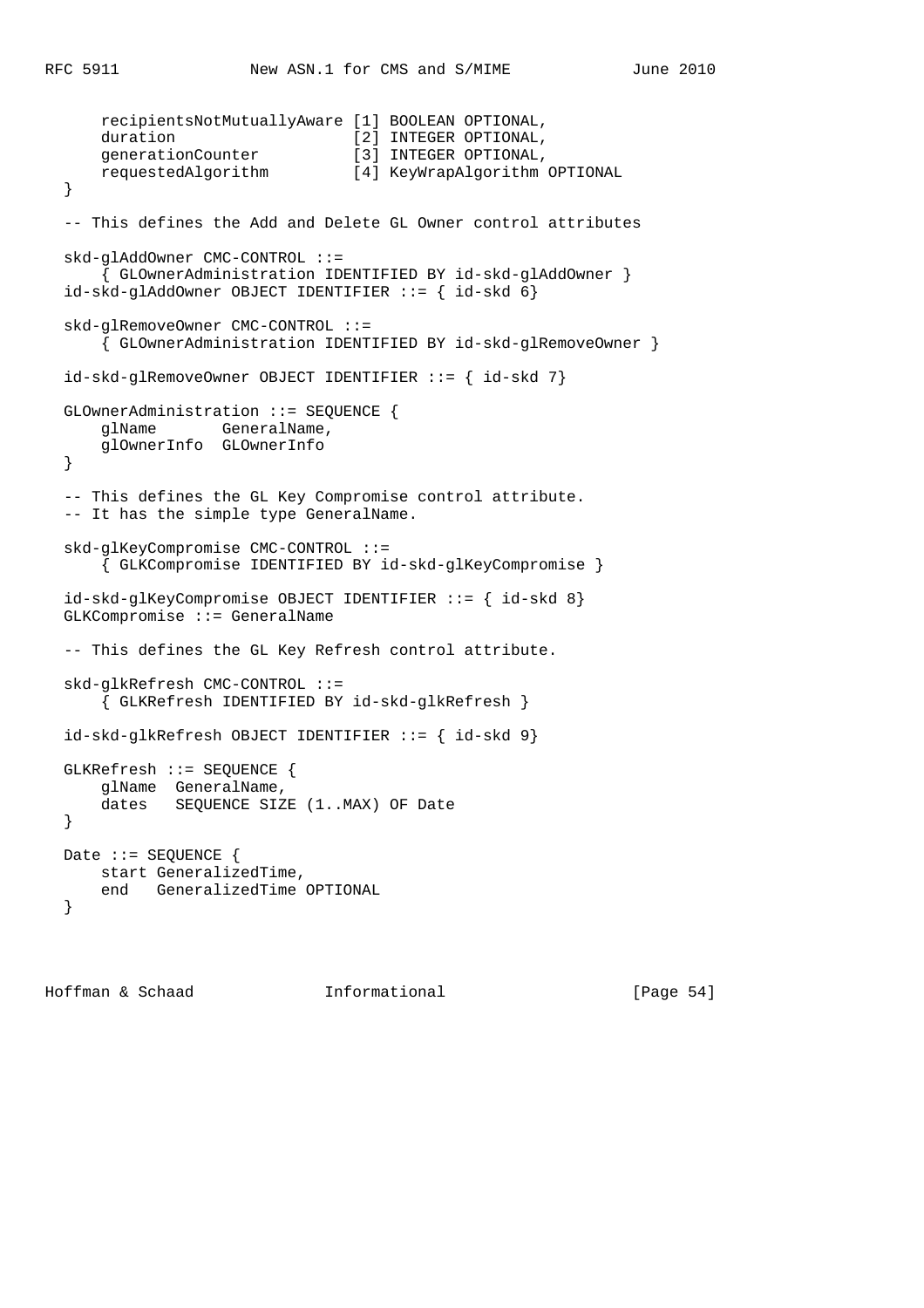```
 -- This defines the GLA Query Request control attribute.
 skd-glaQueryRequest CMC-CONTROL ::=
     { GLAQueryRequest IDENTIFIED BY id-skd-glaQueryRequest }
 id-skd-glaQueryRequest OBJECT IDENTIFIER ::= { id-skd 11}
 SKD-QUERY ::= TYPE-IDENTIFIER
 SkdQuerySet SKD-QUERY ::= {skd-AlgRequest, ...}
 GLAQueryRequest ::= SEQUENCE {
     glaRequestType SKD-QUERY.&id ({SkdQuerySet}),
     glaRequestValue SKD-QUERY.
                           &Type ({SkdQuerySet}{@glaRequestType})
 }
 -- This defines the GLA Query Response control attribute.
 skd-glaQueryResponse CMC-CONTROL ::=
     { GLAQueryResponse IDENTIFIED BY id-skd-glaQueryResponse }
 id-skd-glaQueryResponse OBJECT IDENTIFIER ::= { id-skd 12}
 SKD-RESPONSE ::= TYPE-IDENTIFIER
 SkdResponseSet SKD-RESPONSE ::= {skd-AlgResponse, ...}
 GLAQueryResponse ::= SEQUENCE {
     glaResponseType SKD-RESPONSE.
                            &id({SkdResponseSet}),
     glaResponseValue SKD-RESPONSE.
                            &Type({SkdResponseSet}{@glaResponseType})}
 -- This defines the GLA Request/Response (glaRR) arc for
 -- glaRequestType/glaResponseType.
 id-cmc-glaRR OBJECT IDENTIFIER ::=
    \{ iso(1) <i>identified-organization(3) <math> dod(6) <i>internet(1) <i>security(5)</i></i> mechanisms(5) pkix(7) cmc(7) glaRR(99) }
 -- This defines the Algorithm Request
 skd-AlgRequest SKD-QUERY ::= {
    SKDAlgRequest IDENTIFIED BY id-cmc-gla-skdAlgRequest
 }
 id-cmc-gla-skdAlgRequest OBJECT IDENTIFIER ::= { id-cmc-glaRR 1 }
 SKDAlgRequest ::= NULL
```
Hoffman & Schaad Informational [Page 55]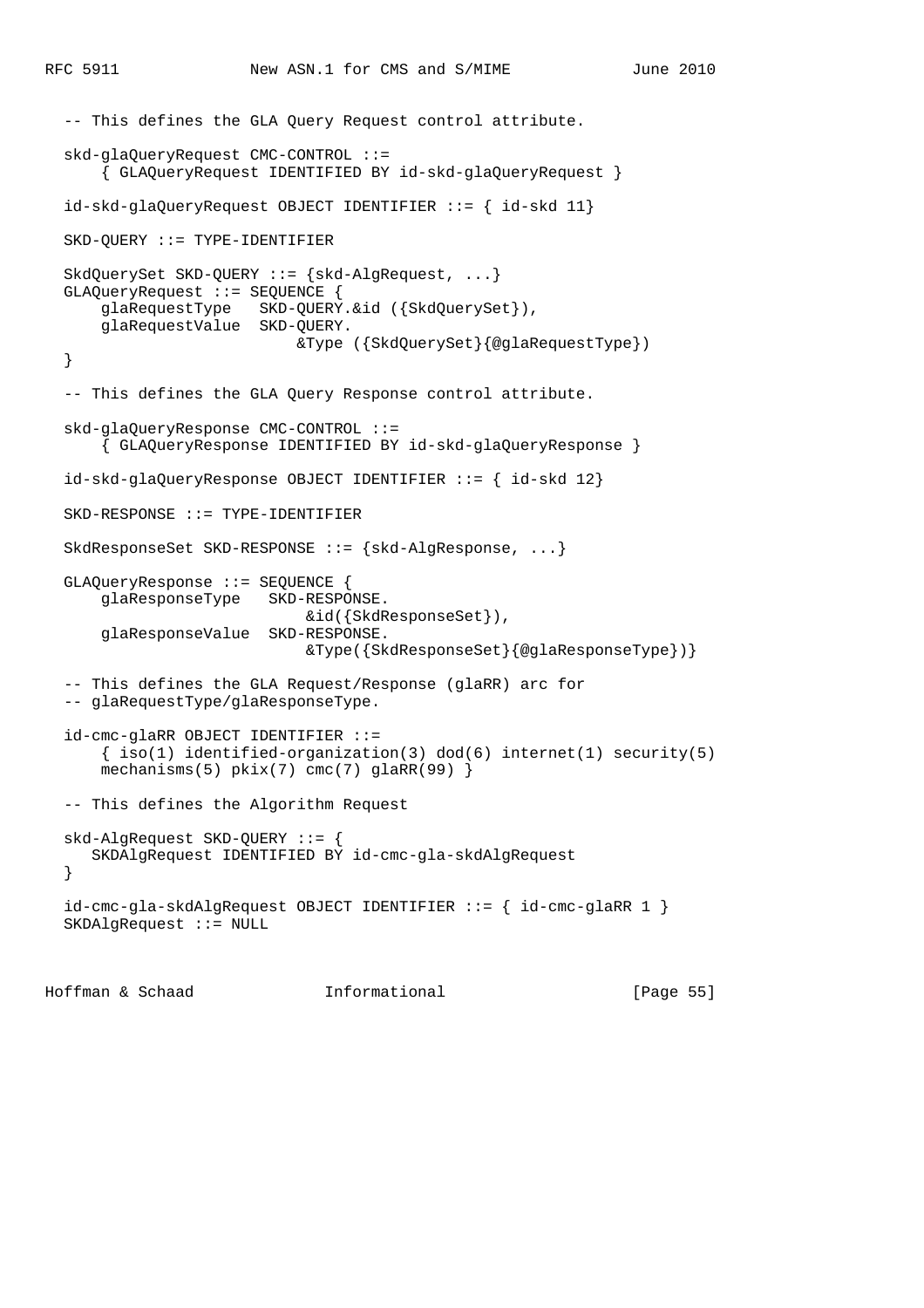```
 -- This defines the Algorithm Response
  skd-AlgResponse SKD-RESPONSE ::= {
      SMIMECapability{{SKD-Caps}} IDENTIFIED BY
          id-cmc-gla-skdAlgResponse
  }
  id-cmc-gla-skdAlgResponse OBJECT IDENTIFIER ::= { id-cmc-glaRR 2 }
  -- Note that the response for algorithmSupported request is the
  -- smimeCapabilities attribute as defined in RFC 3851.
  -- This defines the control attribute to request an updated
  -- certificate to the GLA.
  skd-glProvideCert CMC-CONTROL ::=
       { GLManageCert IDENTIFIED BY id-skd-glProvideCert }
  id-skd-glProvideCert OBJECT IDENTIFIER ::= { id-skd 13}
  GLManageCert ::= SEQUENCE {
      glName GeneralName,
      glMember GLMember
  }
  -- This defines the control attribute to return an updated
 -- certificate to the GLA. It has the type GLManageCert.
  skd-glManageCert CMC-CONTROL ::=
       { GLManageCert IDENTIFIED BY id-skd-glManageCert }
  id-skd-glManageCert OBJECT IDENTIFIER ::= { id-skd 14}
  -- This defines the control attribute to distribute the GL shared
  -- KEK.
  skd-glKey CMC-CONTROL ::=
      { GLKey IDENTIFIED BY id-skd-glKey }
 id-skd-glKey OBJECT IDENTIFYER ::= { id-skd 15} GLKey ::= SEQUENCE {
     glName GeneralName,
 glIdentifier KEKIdentifier, -- See RFC 3852
 glkWrapped RecipientInfos, -- See RFC 3852
      glkAlgorithm KeyWrapAlgorithm,
      glkNotBefore GeneralizedTime,
      glkNotAfter GeneralizedTime
  }
```
Hoffman & Schaad Informational [Page 56]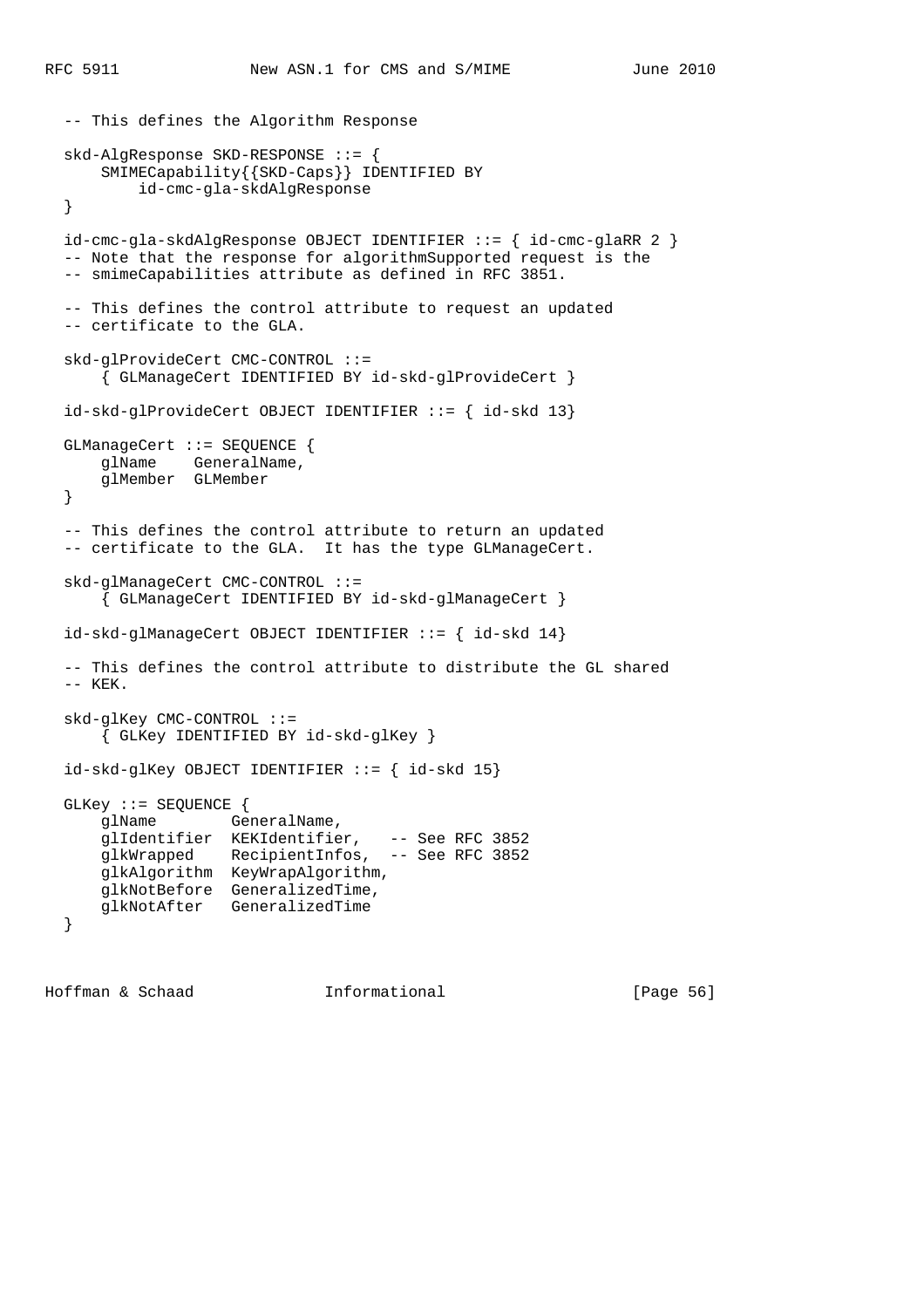```
 -- This defines the CMC error types
  skd-ExtendedFailures EXTENDED-FAILURE-INFO ::= {
    SKDFailInfo IDENTIFIED BY id-cet-skdFailInfo
  }
  id-cet-skdFailInfo OBJECT IDENTIFIER ::=
    \{ iso(1) identified-organization(3) dod(6) internet(1) security(5)mechanisms(5) pkix(7) cet(15) skdFailInfo(1) }
  SKDFailInfo ::= INTEGER {
    unspecified (0),
     closedGL (1),
    unsupportedDuration (2),
    noGLACertificate (3),
     invalidCert (4),
     unsupportedAlgorithm (5),
     noGLONameMatch (6),
 invalidGLName (7),
nameAlreadyInUse (8),
 noSpam (9),
 deniedAccess (10),
alreadyAMember (11),
    notAMember (12),
alreadyAnOwner (13),
 notAnOwner (14) }
```
# END

13. Security Considerations

 Even though all the RFCs in this document are security-related, the document itself does not have any security considerations. The ASN.1 modules keep the same bits-on-the-wire as the modules that they replace.

### 14. Normative References

| [ASN1-2002] ITU-T, "ITU-T Recommendation X.680, X.681, X.682, and |  |                                                     |  |  |
|-------------------------------------------------------------------|--|-----------------------------------------------------|--|--|
|                                                                   |  | X.683", ITU-T X.680, X.681, X.682, and X.683, 2002. |  |  |

- [RFC3370] Housley, R., "Cryptographic Message Syntax (CMS) Algorithms", RFC 3370, August 2002.
	- [RFC3565] Schaad, J., "Use of the Advanced Encryption Standard (AES) Encryption Algorithm in Cryptographic Message Syntax (CMS)", RFC 3565, July 2003.

Hoffman & Schaad **Informational** [Page 57]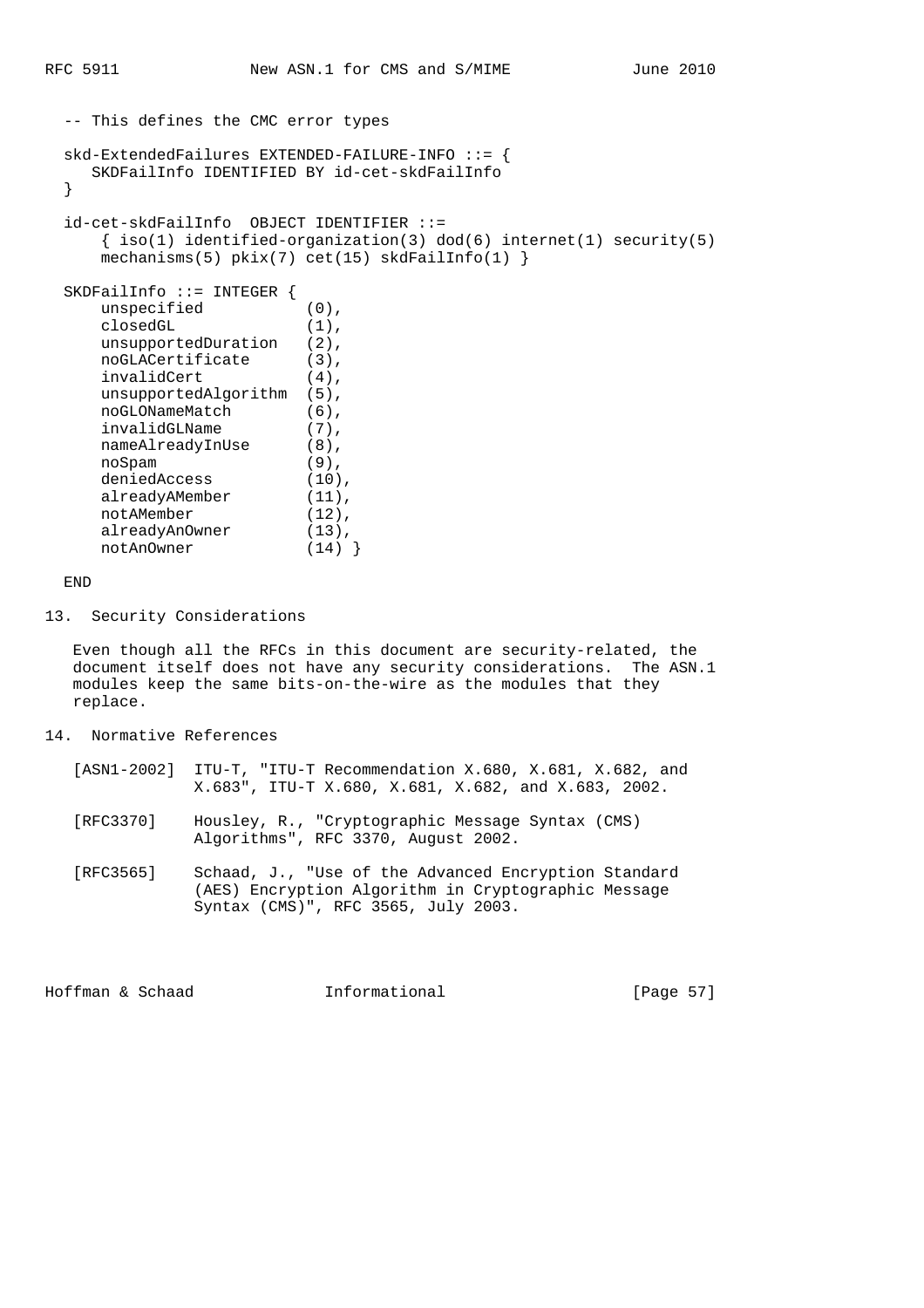- [RFC3851] Ramsdell, B., "Secure/Multipurpose Internet Mail Extensions (S/MIME) Version 3.1 Message Specification", RFC 3851, July 2004.
- [RFC3852] Housley, R., "Cryptographic Message Syntax (CMS)", RFC 3852, July 2004.
- [RFC4108] Housley, R., "Using Cryptographic Message Syntax (CMS) to Protect Firmware Packages", RFC 4108, August 2005.
- [RFC4998] Gondrom, T., Brandner, R., and U. Pordesch, "Evidence Record Syntax (ERS)", RFC 4998, August 2007.
- [RFC5035] Schaad, J., "Enhanced Security Services (ESS) Update: Adding CertID Algorithm Agility", RFC 5035, August 2007.
- [RFC5083] Housley, R., "Cryptographic Message Syntax (CMS) Authenticated-Enveloped-Data Content Type", RFC 5083, November 2007.
- [RFC5084] Housley, R., "Using AES-CCM and AES-GCM Authenticated Encryption in the Cryptographic Message Syntax (CMS)", RFC 5084, November 2007.
- [RFC5275] Turner, S., "CMS Symmetric Key Management and Distribution", RFC 5275, June 2008.
- [RFC5652] Housley, R., "Cryptographic Message Syntax (CMS)", RFC 5652, September 2009.
- [RFC5912] Hoffman, P. and J. Schaad, "New ASN.1 Modules for the Public Key Infrastructure using X.509 (PKIX)", RFC 5912, June 2010.

Hoffman & Schaad Informational [Page 58]